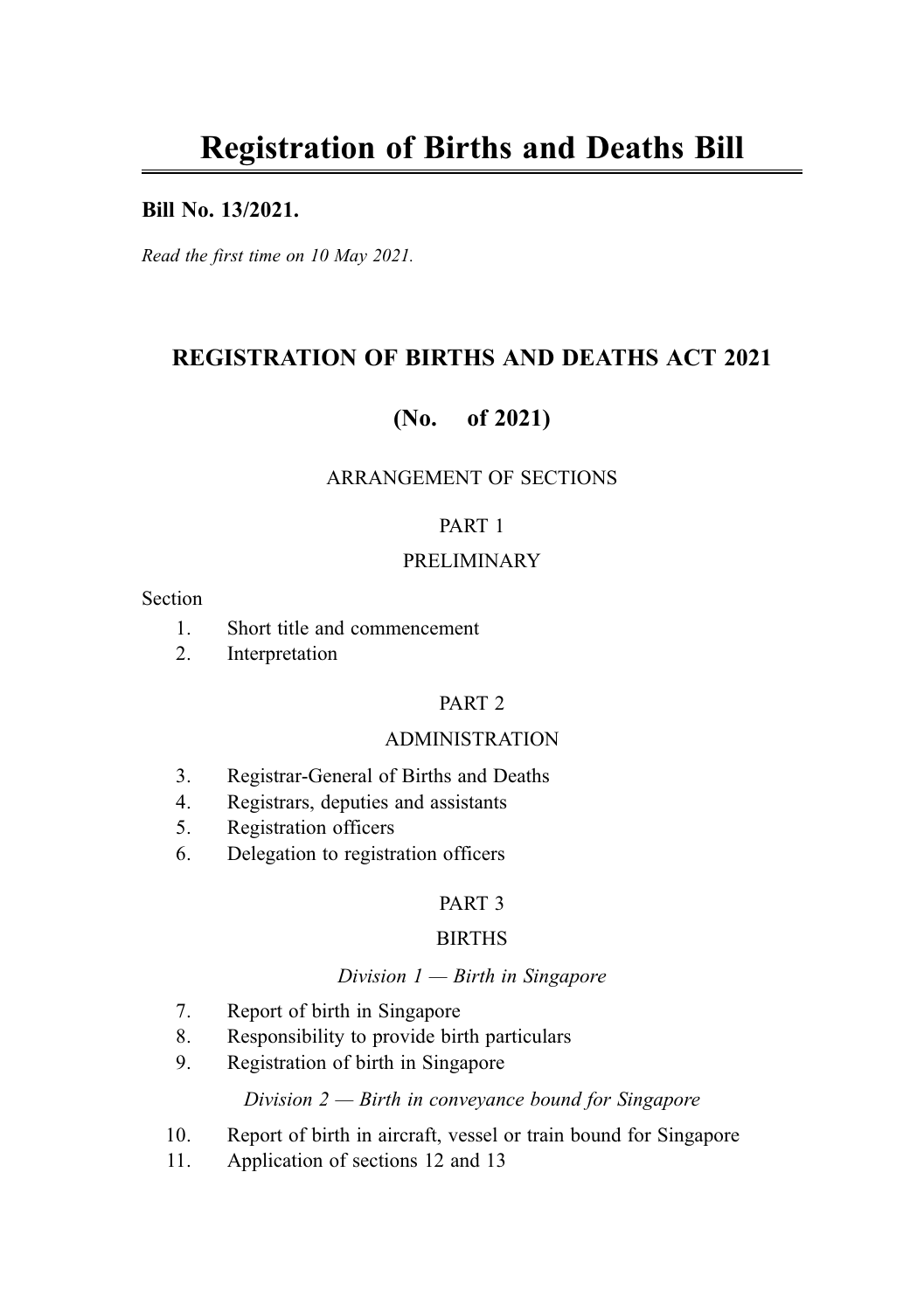### Section

- 12. Application for registration of birth mentioned in section 11
- 13. Registration of birth mentioned in section 11

Division  $3$  — Registration of birth in other cases and related matters

- 14. Registration or re-registration of birth of adopted child
- 15. Re-registration of birth of person legitimated by Legitimacy Act 1934
- 16. Birth registration and Status of Children (Assisted Reproduction Technology) Act 2013
- 17. Re-registration of birth in relation to Status of Children (Assisted Reproduction Technology) Act 2013
- 18. Re-registration of birth of person legitimated by Status of Children (Assisted Reproduction Technology) Act 2013

Division  $4 -$  Name in register of births

- 19. Name in register of births
- 20. Child's name omitted during birth registration
- 21. Alteration of child's name in register of births

### PART 4

#### DEATHS

#### Division  $1$  — Death in Singapore

- 22. Report of death in Singapore
- 23. Duties of medical practitioner who receives report of death under section 22(3)
- 24. Registration of death in Singapore
- 25. Registration of reportable death in Singapore without Coroner's certificate

#### Division 2 — Death outside Singapore

- 26. Report of death in aircraft, vessel or train bound for Singapore
- 27. Registration of death in conveyance reported under section 26
- 28. Registration of death of Singapore citizen or permanent resident outside Singapore
- 29. Registration of death under Coroner's certificate

#### Division 3 — Related matters

- 30. Coroner's certificate issued after death registration
- 31. Duty to report death under other written law not affected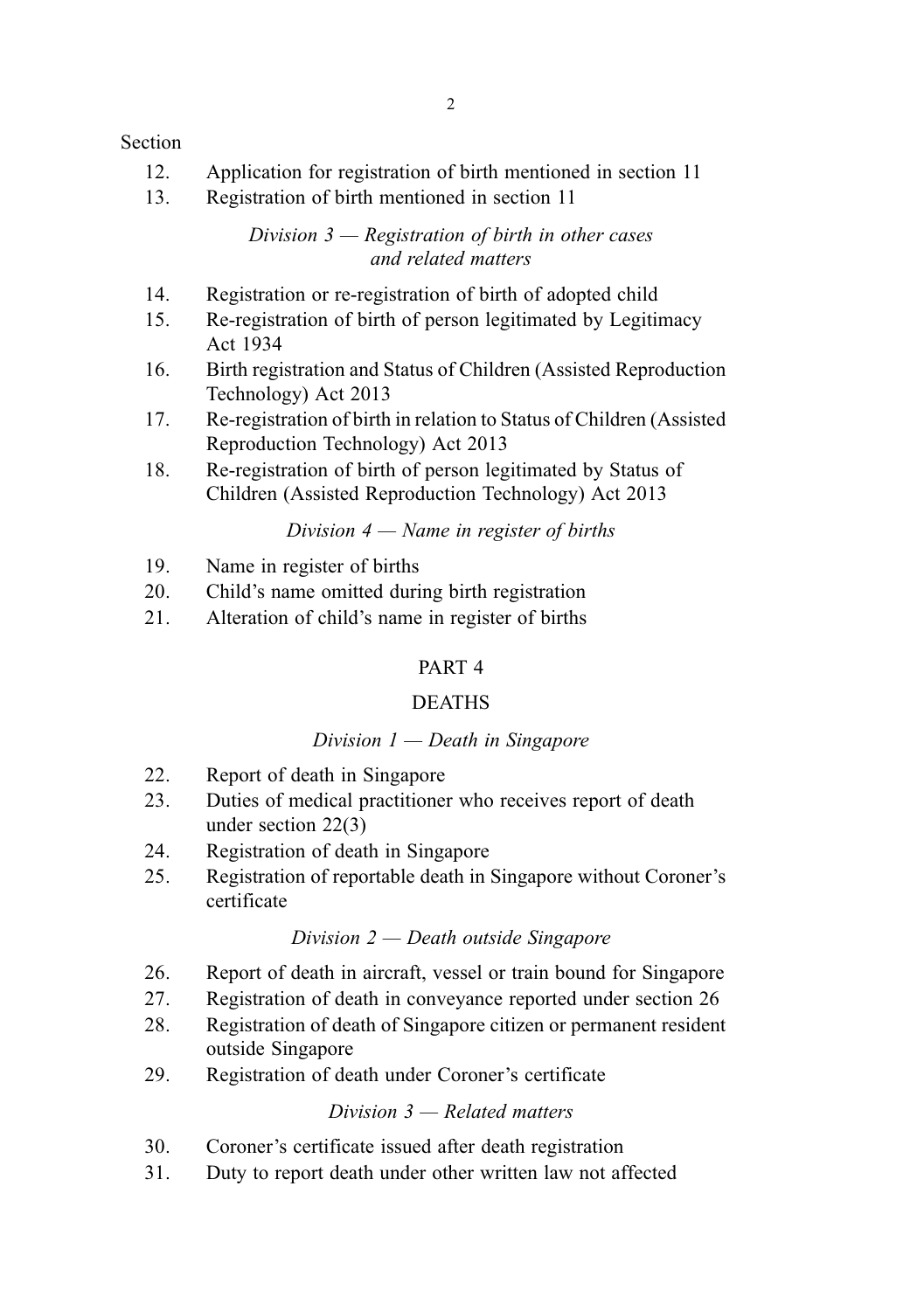#### PART 5

#### **STILLBIRTHS**

#### Division  $1 -$  Stillbirth in Singapore

#### Section

- 32. Report of stillbirth in Singapore
- 33. Duties of medical practitioner who receives report of stillbirth under section 32(3)
- 34. Registration of stillbirth in Singapore

Division  $2$  — Stillbirth in conveyance bound for Singapore

- 35. Report of stillbirth in aircraft, vessel or train bound for Singapore
- 36. Registration of stillbirth in conveyance reported under section 35

### PART 6

### REGISTERS AND RELATED MATTERS

- 37. Registers
- 38. Alteration of record in register
- 39. Correction of clerical error in record in register
- 40. Correction of error of fact or substance in record in register
- 41. Cancellation of registration

### PART 7

# INFORMATION AND RELATED MATTERS

- 42. Power to obtain information
- 43. Form and manner of information, etc.

#### PART 8

### INVESTIGATIONS, GENERAL OFFENCES AND RELATED MATTERS

- 44. Taking possession of false or invalid documents
- 45. Powers of search, etc.
- 46. Powers of investigation
- 47. Authorised registration officer to produce evidence of identity and authority
- 48. False or misleading statement or information
- 49. Offences relating to register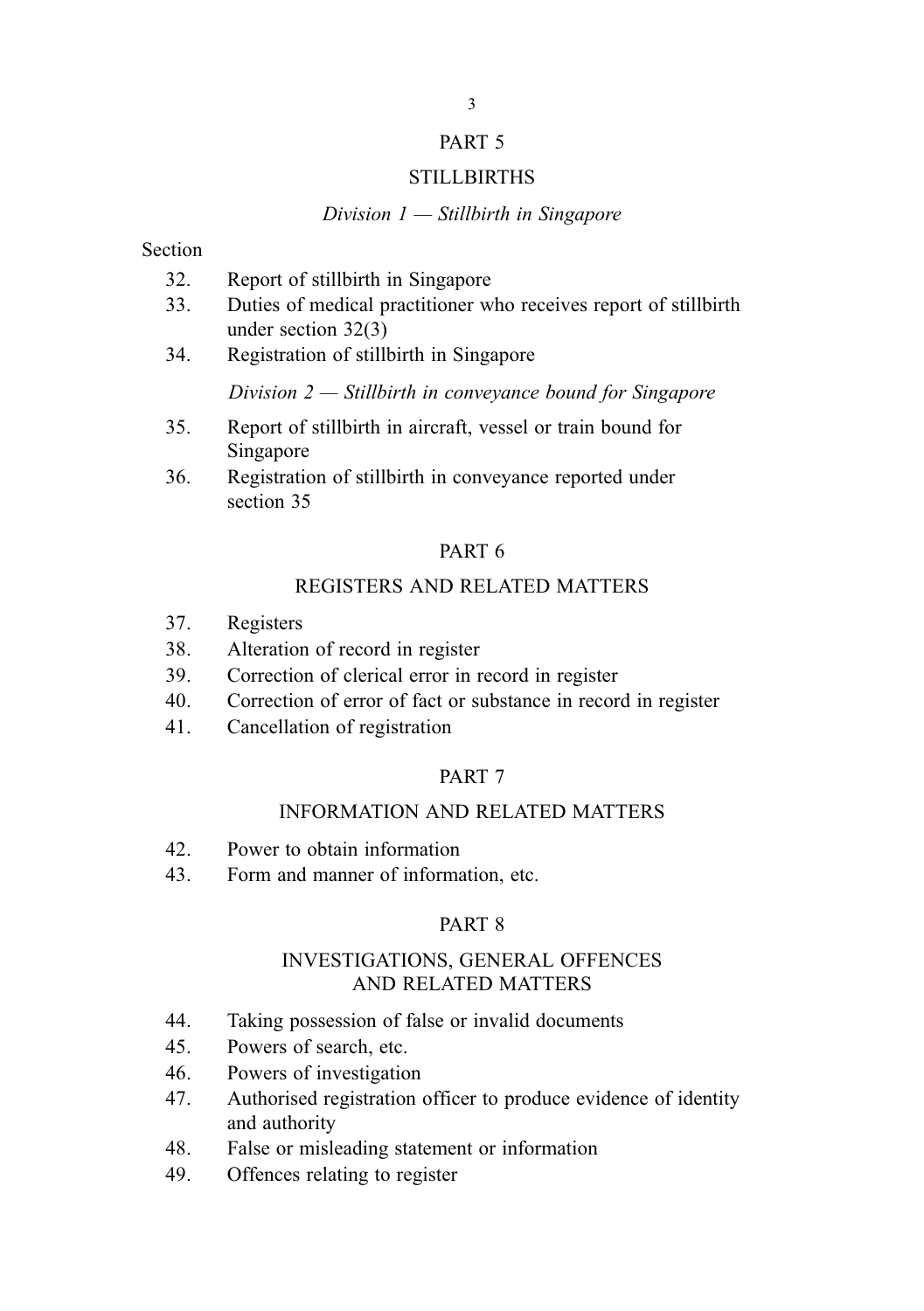#### Section

- 50. Offences relating to certificates or extracts
- 51. Obstruction
- 52. Offences by corporations
- 53. Offences by unincorporated associations or partnerships
- 54. Jurisdiction of courts
- 55. Composition of offences

### PART 9

## **MISCELLANEOUS**

- 56. Police officer's functions or powers under other written law
- 57. Authorisation to provide information, etc., on behalf of person
- 58. Payments into Consolidated Fund
- 59. Service of documents
- 60. Exemption
- 61. Regulations
- 62. Repeal
- 63. Saving and transitional provisions

# PART 10

### CONSEQUENTIAL AMENDMENTS TO OTHER ACTS

- 64. Amendment of Adoption of Children Act 1939
- 65. Amendment of Infectious Diseases Act 1976
- 66. Amendment of Legitimacy Act 1934
- 67. Amendment of Merchant Shipping Act 1995
- 68. Amendment of National Registration Act 1965
- 69. Amendment of Status of Children (Assisted Reproduction Technology) Act 2013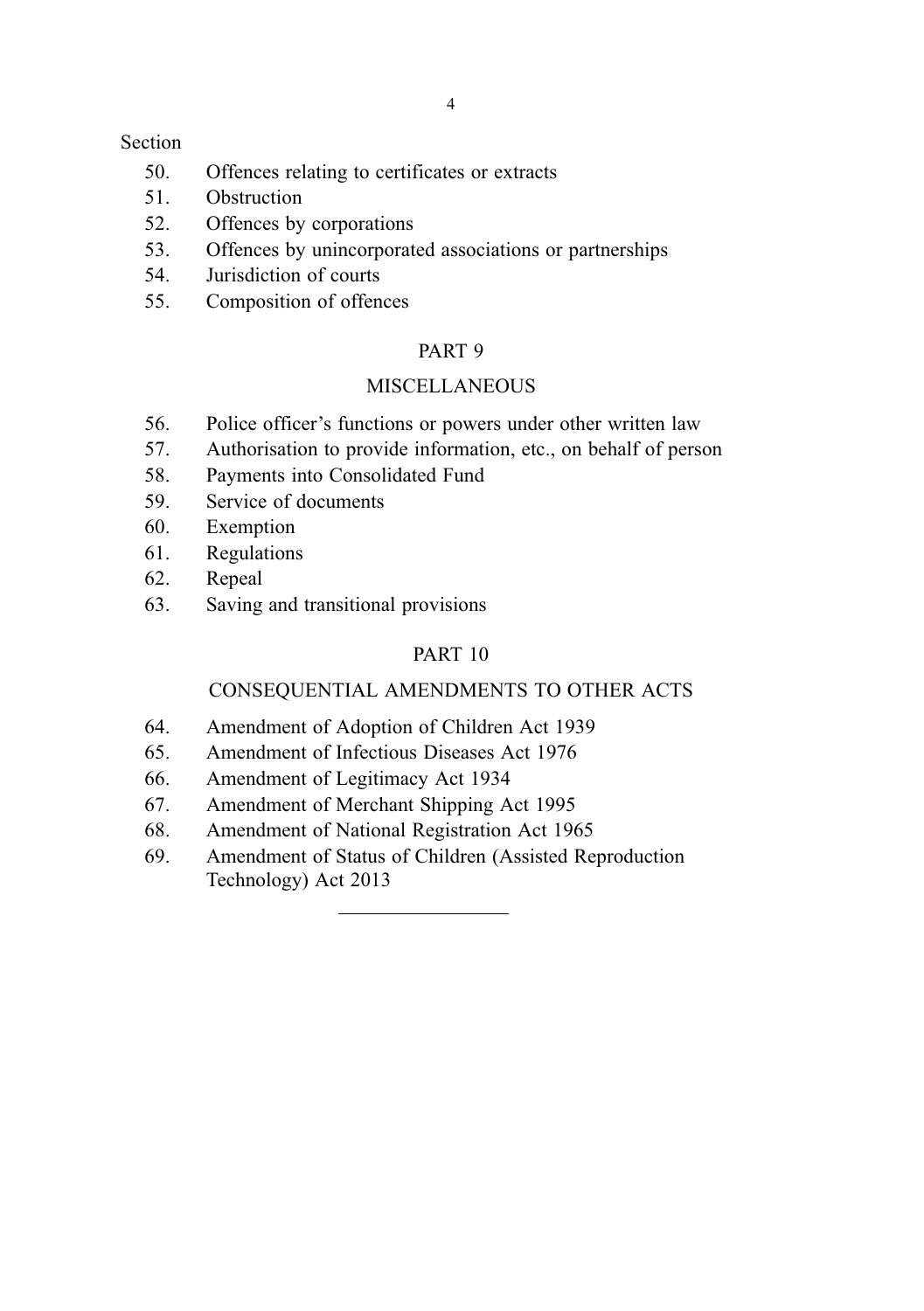# A BILL

## intituled

An Act to provide for registration of births, deaths and stillbirths, to repeal the Registration of Births and Deaths Act (Chapter 267 of the 1985 Revised Edition) and to make consequential amendments to certain other Acts.

Be it enacted by the President with the advice and consent of the Parliament of Singapore, as follows: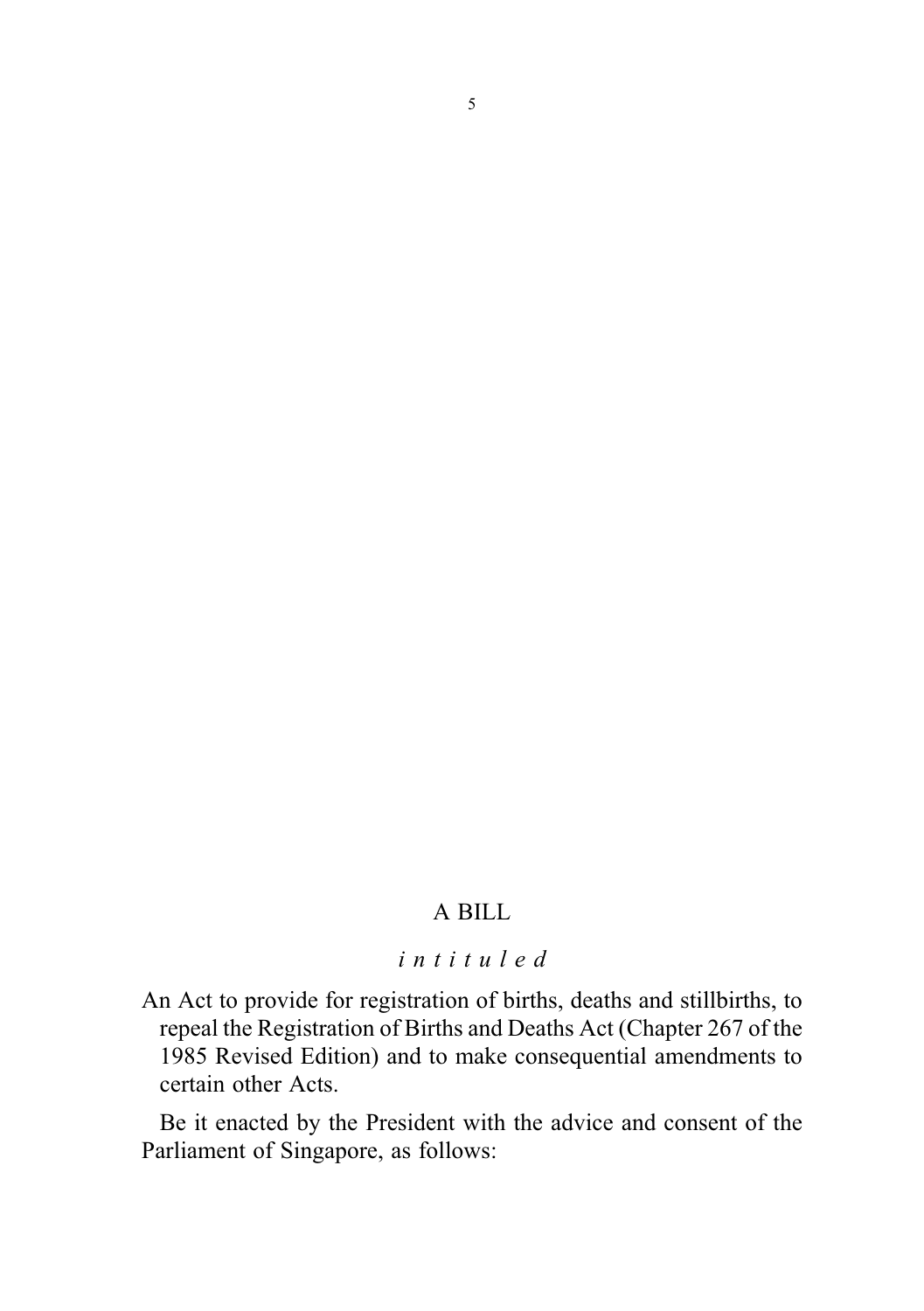# PART 1

6

## PRELIMINARY

## Short title and commencement

1. This Act is the Registration of Births and Deaths Act 2021 and <sup>5</sup> comes into operation on a date that the Minister appoints by notification in the Gazette.

### Interpretation

 $2$ —(1) In this Act, unless the context otherwise requires —

"authorised registration officer" means a registration officer <sup>10</sup> authorised by the Registrar-General to exercise all or any of the powers of an authorised registration officer mentioned in Part 8;

"birth" does not include stillbirth;

"birth particulars", for a child, means —

- <sup>15</sup> (a) any particulars relating to the child required by or under this Act for the purposes of birth registration, including a name for the child that complies with section 19(1) and is not refused by the Registrar-General under section 19(2); and
- <sup>20</sup> (b) any other particulars relating to the child that the Registrar-General specifies on a prescribed website for the purposes of birth registration;
	- "birth registration" means registration of the birth of a child under this Act;
- <sup>25</sup> "Coroner" has the meaning given by section 2(1) of the Coroners Act 2010;

"Coroner's certificate" means a certificate issued by a Coroner under the Coroners Act 2010 in respect of a death;

"death" does not include stillbirth;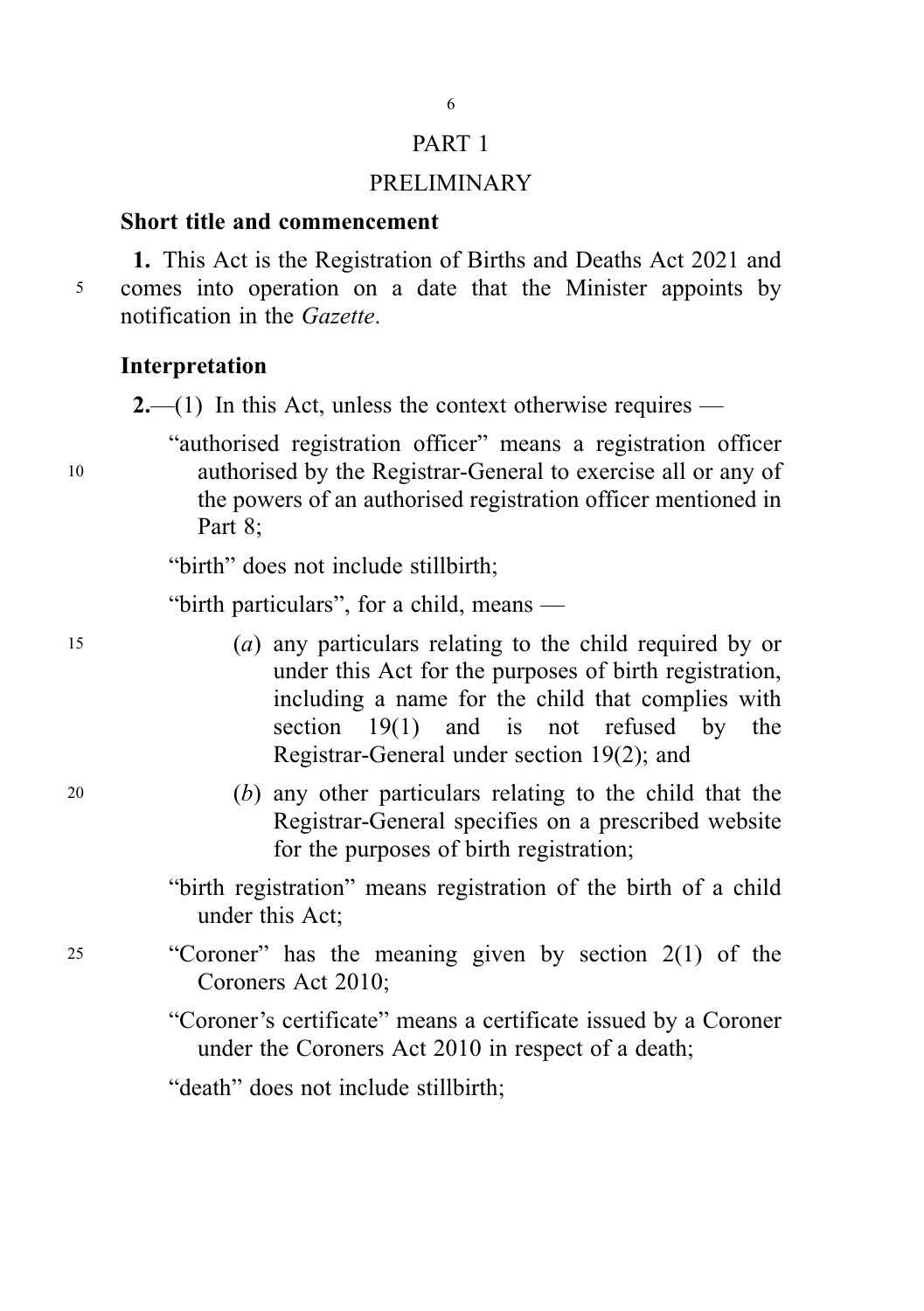"death particulars", for a deceased person, means —

- (a) any particulars relating to the deceased person required by or under this Act for the purposes of death registration, including the cause of death of the deceased person; and 5
- (b) any other particulars relating to the deceased person that the Registrar-General specifies on a prescribed website for the purposes of death registration;

"death registration" means registration of a death under this Act;

"information" includes documents;

"legal guardian", for a child or minor, means a person who is lawfully appointed by deed or will or by the order of a competent court to be the guardian of the child or minor; 15

"limited liability partnership" has the meaning given by the Limited Liability Partnerships Act 2005;

"master" means —

- (*a*) for an aircraft the captain of the aircraft;
- (b) for a train the driver, or any person having for the  $20$ time being control or charge, of the train; and
- (c) for a vessel any person (except a pilot or harbour master) having for the time being control or charge of the vessel;
- "medical practitioner" means a registered medical practitioner <sup>25</sup> under the Medical Registration Act 1997 who holds a valid practising certificate granted under that Act;

"minor" means a person who is below 21 years of age;

"occupier", for any premises, means a person in occupation of, or having control or charge of, or managing, the premises 30 (either on the person's own account or as an agent of another person);

<sup>&</sup>quot;forensic pathologist" has the meaning given by section  $2(1)$  of  $10$ the Coroners Act 2010;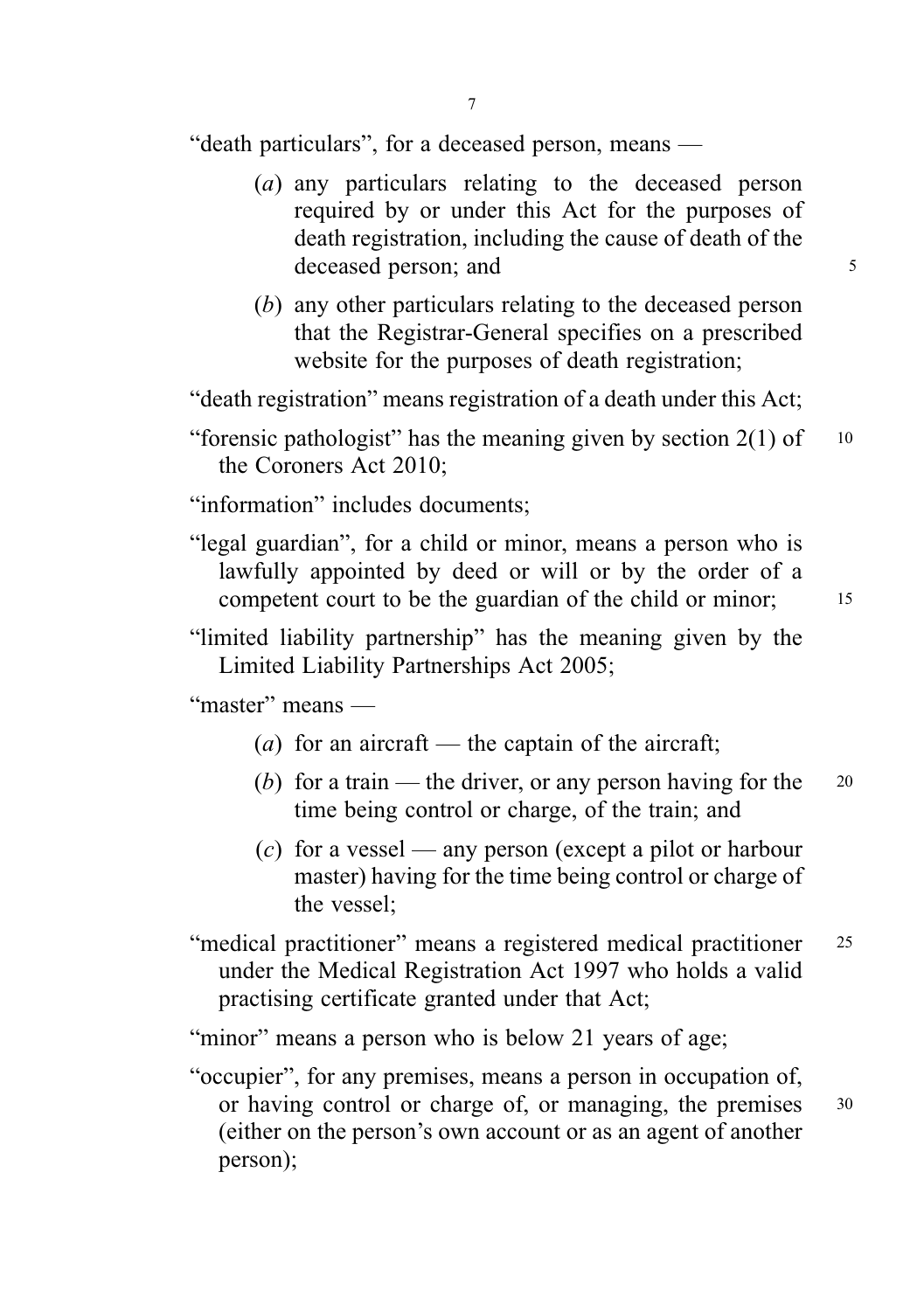|    | "pathologist" has the meaning given by section $2(1)$ of the<br>Coroners Act 2010;                                                                                                               |
|----|--------------------------------------------------------------------------------------------------------------------------------------------------------------------------------------------------|
|    | "protector" has the meaning given by section $2(1)$ of the<br>Children and Young Persons Act 1993;                                                                                               |
| 5  | "register" means the register of births, register of deaths or<br>register of stillbirths;                                                                                                       |
|    | "registered event" means any birth, death or stillbirth that is<br>registered under this Act;                                                                                                    |
| 10 | "registrable event" means any birth, death or stillbirth that is<br>required to be, or may be, registered under this Act;                                                                        |
|    | "Registrar-General" means the Registrar-General of Births and<br>Deaths appointed under section $3(1)$ ;                                                                                         |
|    | "registration officer" means a person appointed as a registration<br>officer under section $5(1)$ ;                                                                                              |
| 15 | "repealed Act" means the Registration of Births and Deaths Act<br>(Cap. 267) that is repealed by section 62;                                                                                     |
|    | "reportable death" has the meaning given by section $2(1)$ of the<br>Coroners Act 2010;                                                                                                          |
|    | "stillbirth" means the birth of a stillborn child;                                                                                                                                               |
| 20 | "stillbirth particulars", for a stillborn child, means —                                                                                                                                         |
|    | (a) any particulars relating to the stillborn child required<br>by or under this Act for the purposes of stillbirth<br>registration, including the cause of death of the<br>stillborn child; and |
| 25 | (b) any other particulars relating to the stillborn child<br>that the Registrar-General specifies on a prescribed<br>website for the purposes of stillbirth registration;                        |
|    | "stillbirth registration" means registration of a stillbirth under<br>this Act;                                                                                                                  |
| 30 | "stillborn child" means a child that issues from the child's<br>mother after the twenty-second week of pregnancy and does                                                                        |

8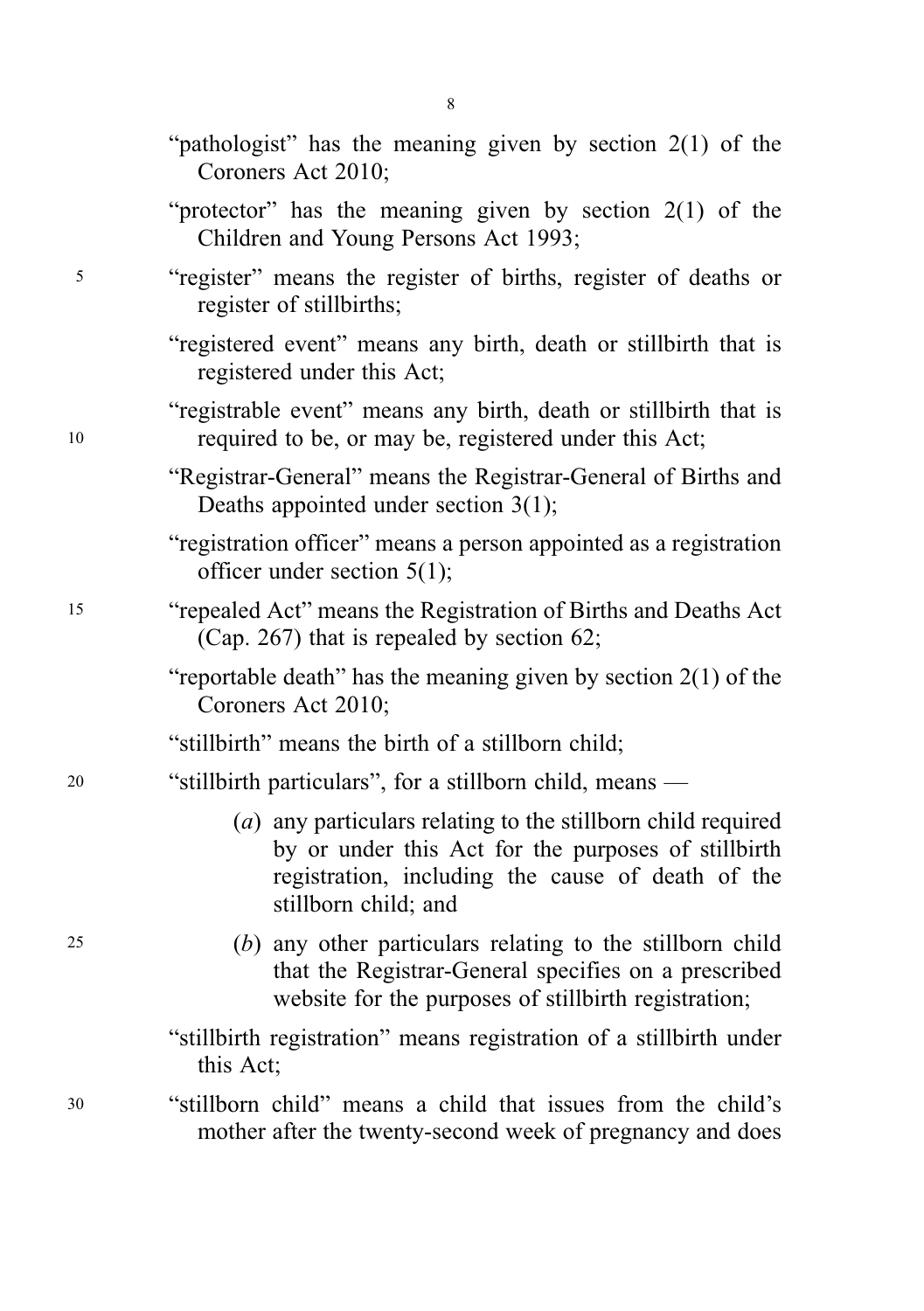not show any sign of life at any time after being completely expelled or extracted from the mother.

- (2) The Registrar-General may specify
	- (a) different birth particulars under paragraph  $(b)$  of the definition of "birth particulars" in subsection (1) for 5 children in different circumstances;
	- (b) different death particulars under paragraph (b) of the definition of "death particulars" in subsection (1) for deceased persons in different circumstances; and
	- (c) different stillbirth particulars under paragraph  $(b)$  of the 10 definition of "stillbirth particulars" in subsection (1) for stillborn children in different circumstances.

(3) In this Act, unless the context otherwise requires, a reference  $to -$ 

- (*a*) registration of a birth includes a reference to re-registration  $15$ of a birth;
- (b) a birth registered under this Act includes a reference to  $-$ 
	- (i) a birth registered under the repealed Act; or
	- (ii) a birth registered or re-registered under the Adoption of Children Act 1939, or a birth re-registered under 20 the Legitimacy Act 1934;
- (c) a death registered under this Act includes a reference to a death registered under the repealed Act;
- (d) a stillbirth registered under this Act includes a reference to a stillbirth registered under the repealed Act; <sup>25</sup>
- (e) a registered event includes a reference to  $-$ 
	- (i) a birth, death or stillbirth registered under the repealed Act; or
	- (ii) a birth registered or re-registered under the Adoption of Children Act 1939, or a birth re-registered under 30 the Legitimacy Act 1934;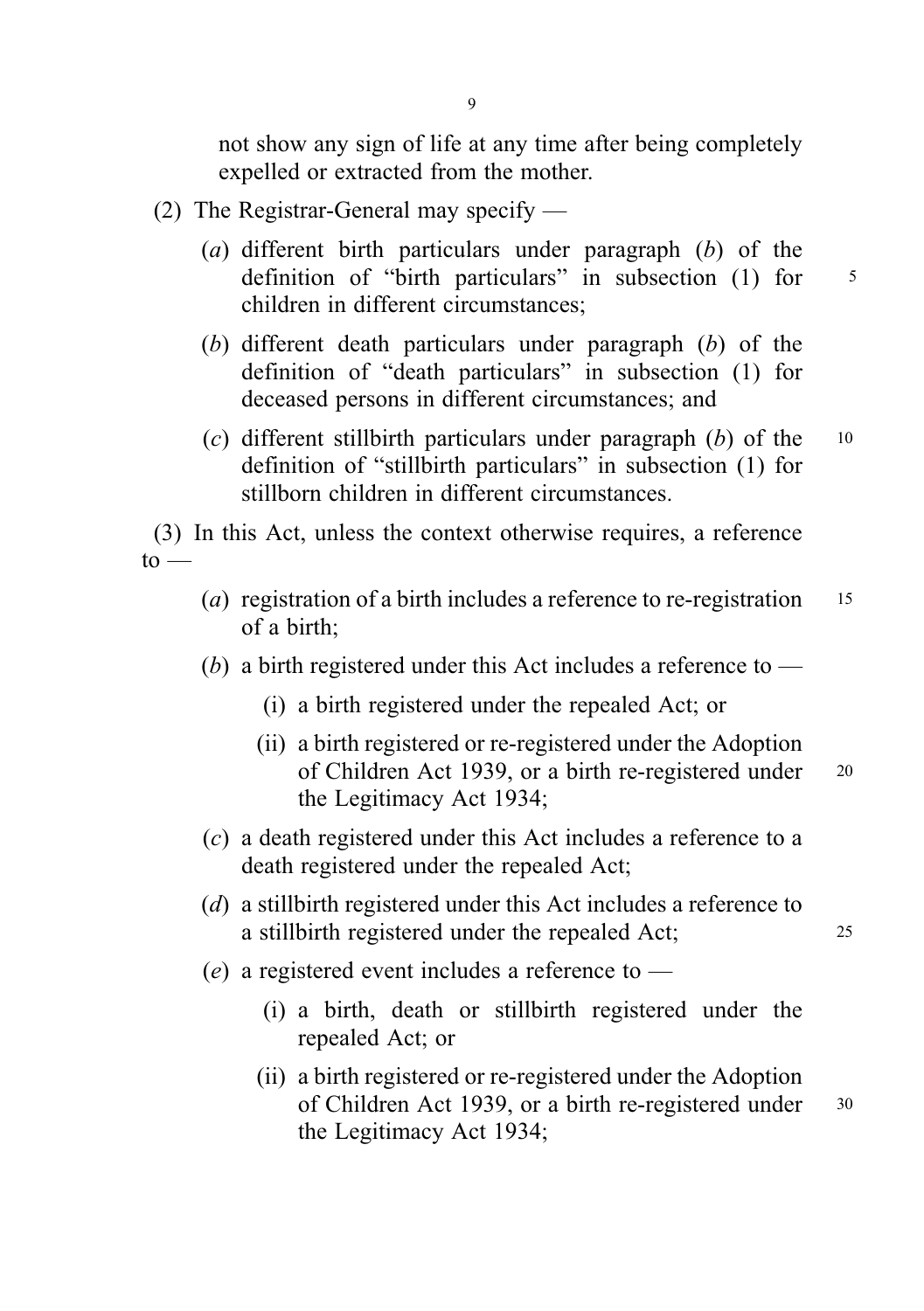- (f) a certificate issued under this Act includes a reference to a replacement certificate issued under this Act, a certificate issued under the repealed Act or an equivalent document issued under the Adoption of Children Act 1939;
- <sup>5</sup> (g) an extract issued under this Act includes a reference to an extract issued under the repealed Act or an equivalent document issued under the Adoption of Children Act 1939;
	- (h) a country or territory includes a reference to the territorial waters of that country or territory; and
- <sup>10</sup> (i) any premises includes a reference to a part of those premises.
	- $(4)$  In this Act —
- "Adoption of Children Act 1939" includes the Adoption of Children Act (Cap. 4, 2012 Ed.) until it is revised and citable <sup>15</sup> by the short title "Adoption of Children Act 1939";
	- "Children and Young Persons Act 1993" includes the Children and Young Persons Act (Cap. 38, 2001 Ed.) until it is revised and citable by the short title "Children and Young Persons Act 1993";
- <sup>20</sup> "Coroners Act 2010" includes the Coroners Act (Cap. 63A, 2012 Ed.) until it is revised and citable by the short title "Coroners Act 2010";
- "Criminal Procedure Code 2010" includes the Criminal Procedure Code (Cap. 68, 2012 Ed.) until it is revised and <sup>25</sup> citable by the short title "Criminal Procedure Code 2010";
	- "Evidence Act 1893" includes the Evidence Act (Cap. 97, 1997 Ed.) until it is revised and citable by the short title "Evidence Act 1893";
- "Financial Procedure Act 1966" includes the Financial <sup>30</sup> Procedure Act (Cap. 109, 2012 Ed.) until it is revised and citable by the short title "Financial Procedure Act 1966";
	- "Infectious Diseases Act 1976" includes the Infectious Diseases Act (Cap. 137, 2003 Ed.) until it is revised and citable by the short title "Infectious Diseases Act 1976";

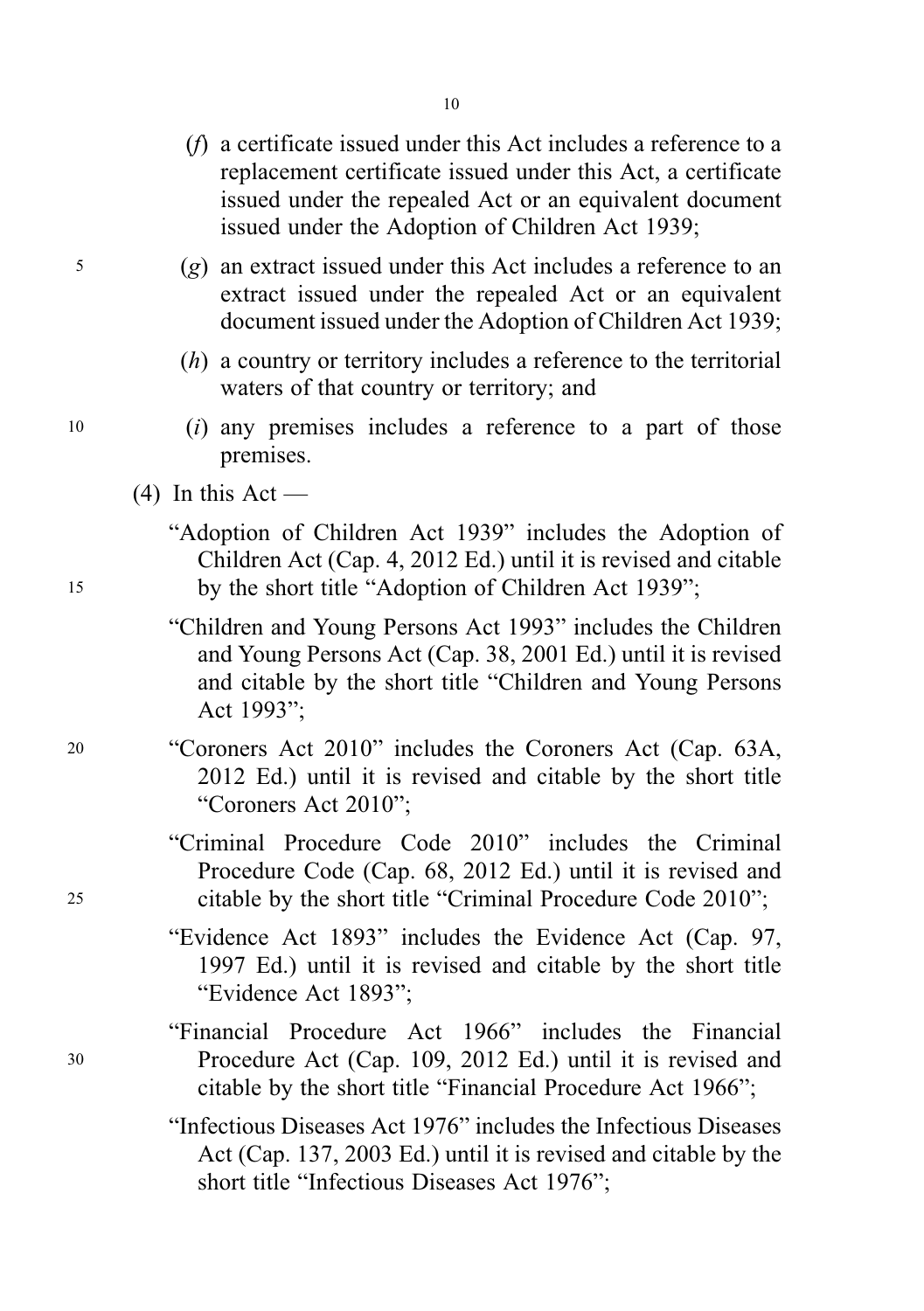- "Legitimacy Act 1934" includes the Legitimacy Act (Cap. 162, 1985 Ed.) until it is revised and citable by the short title "Legitimacy Act 1934";
- "Limited Liability Partnerships Act 2005" includes the Limited Liability Partnerships Act (Cap. 163A, 2006 Ed.) until it is 5 revised and citable by the short title "Limited Liability Partnerships Act 2005";
- "Medical Registration Act 1997" includes the Medical Registration Act (Cap. 174, 2014 Ed.) until it is revised and citable by the short title "Medical Registration <sup>10</sup> Act 1997";
- "Merchant Shipping Act 1995" includes the Merchant Shipping Act (Cap. 179, 1996 Ed.) until it is revised and citable by the short title "Merchant Shipping Act 1995";
- "National Registration Act 1965" includes the National <sup>15</sup> Registration Act (Cap. 201, 1992 Ed.) until it is revised and citable by the short title "National Registration Act 1965";
- "Penal Code 1871" includes the Penal Code (Cap. 224, 2008 Ed.) until it is revised and citable by the short title <sup>20</sup> "Penal Code 1871";
- "Status of Children (Assisted Reproduction Technology) Act 2013" includes the Status of Children (Assisted Reproduction Technology) Act (Cap. 317A, 2015 Ed.) until it is revised and citable by the short title "Status of Children <sup>25</sup> (Assisted Reproduction Technology) Act 2013".

## PART 2

# ADMINISTRATION

### Registrar-General of Births and Deaths

**3.**—(1) The Minister must appoint, from among public officers,  $a = 30$ Registrar-General of Births and Deaths.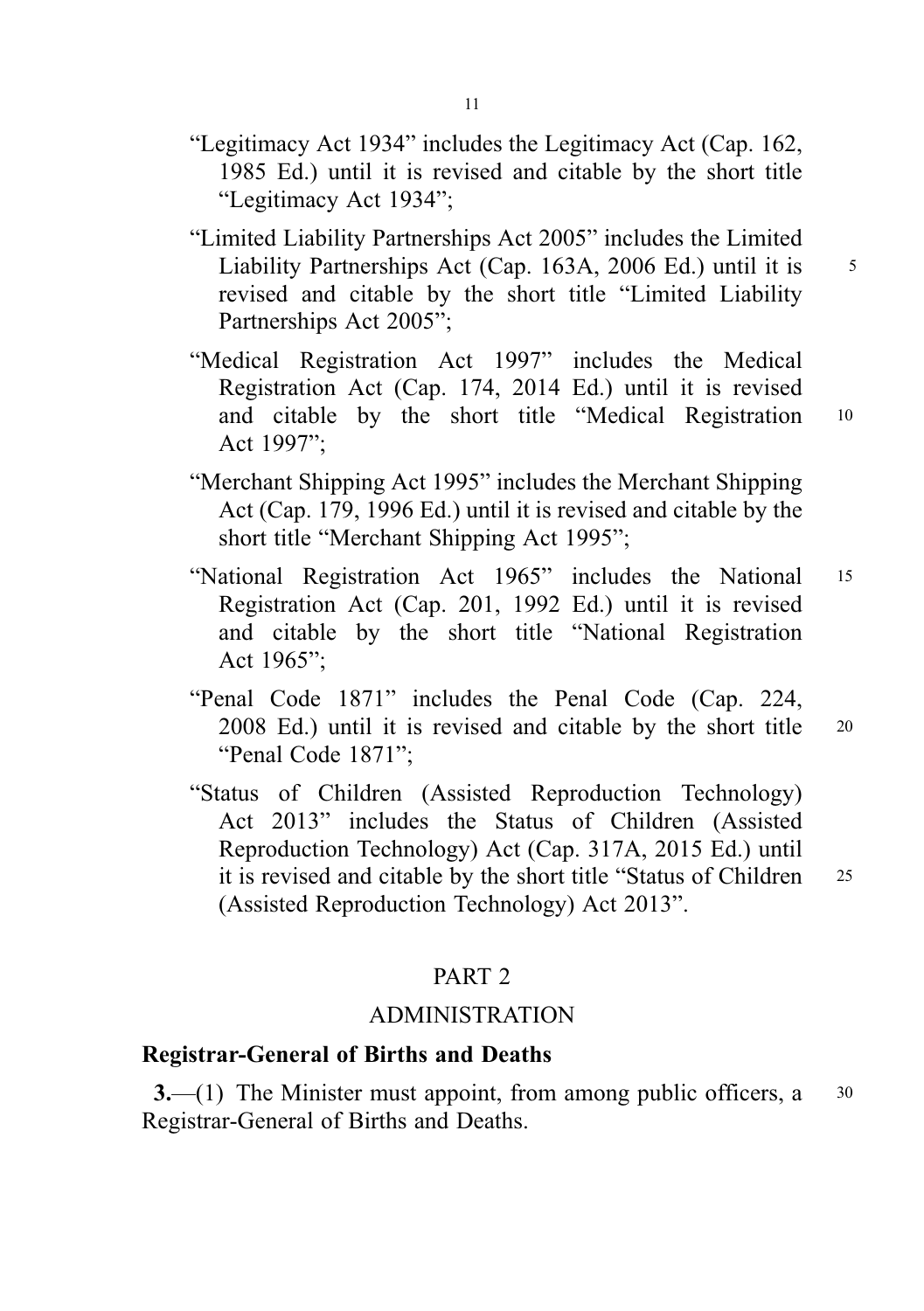(2) The Registrar-General is responsible for the administration of this Act.

(3) The Minister may give the Registrar-General directions of a general character, and not inconsistent with the provisions of this Act, <sup>5</sup> as to the performance of the functions and the exercise of the powers of the Registrar-General under this Act or any other written law; and the Registrar-General must give effect to such directions.

# Registrars, deputies and assistants

4.—(1) The Registrar-General may appoint, by name or office, any <sup>10</sup> number of public officers to be Registrars, Supervising Deputy Registrars and Assistant Registrars as the Registrar-General considers necessary for the purposes of this Act.

(2) A Registrar, a Supervising Deputy Registrar or an Assistant Registrar may perform the functions and exercise the powers of the <sup>15</sup> Registrar-General under this Act (except the power of delegation conferred by section  $6(1)$ ) and any other written law, subject to any condition or restriction the Registrar-General specifies.

(3) An appointment under subsection (1), and any condition or restriction specified under subsection (2), must be in writing.

<sup>20</sup> (4) Subject to any condition or restriction specified under subsection (2), a reference to the Registrar-General in this Act or any other written law includes a reference to a Registrar, a Supervising Deputy Registrar or an Assistant Registrar mentioned in that subsection.

# <sup>25</sup> Registration officers

5.—(1) The Registrar-General may, for the purposes of this Act, appoint, by name or office, any of the following persons to be a registration officer, subject to any condition or restriction the Registrar-General specifies:

- <sup>30</sup> (a) a public officer;
	- (b) an officer of a statutory body;
	- (c) an employee of a prescribed institution.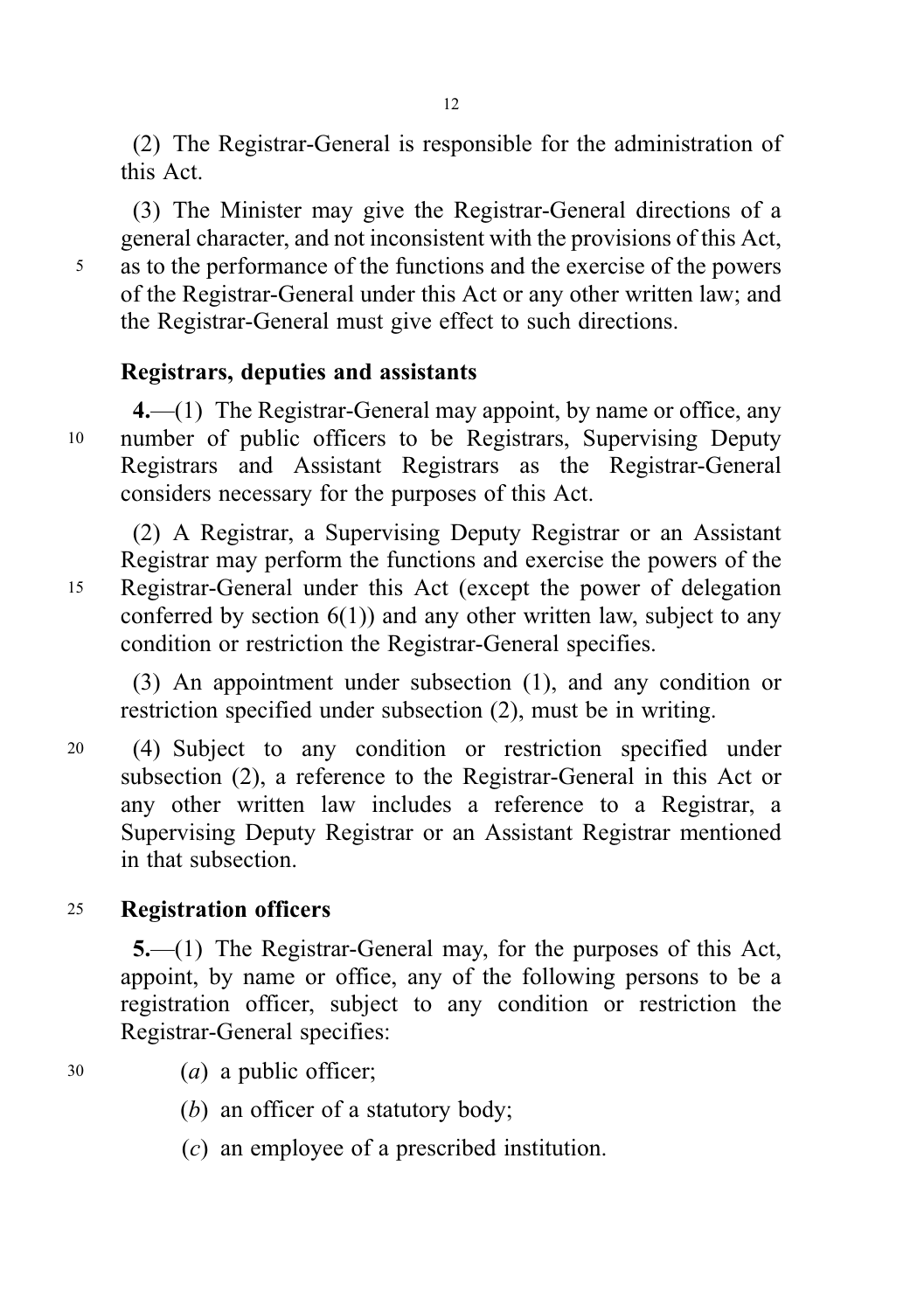(2) An appointment under subsection (1) (including any condition or restriction specified under that subsection) must be in writing.

(3) Without affecting sections 20 and 21 of the Public Sector (Governance) Act 2018, a registration officer —

- (*a*) is taken to be a public servant for the purposes of the Penal  $\frac{5}{5}$ Code 1871 when performing a function or exercising a power of the Registrar-General; and
- (b) is, in relation to the registration officer's administration, collection or enforcement of payment of any fee, charge or composition sum under this Act or any other written law, <sup>10</sup> taken to be a public officer for the purposes of the Financial Procedure Act 1966; and section 20 of that Act applies to the registration officer even though the registration officer is not or was not in the employment of the Government.

(4) In subsection  $(1)(c)$ , "prescribed institution" means an  $15$ institution prescribed by the Minister by order in the Gazette.

# Delegation to registration officers

6.—(1) The Registrar-General may delegate any function or power of the Registrar-General under this Act (except the power of delegation conferred by this subsection) or any other written law to <sup>20</sup> a registration officer or class of registration officers, subject to any condition or restriction the Registrar-General specifies.

(2) A delegation under subsection (1) (including any condition or restriction specified under that subsection) must be in writing.

(3) A delegation under subsection (1) does not prevent or affect the <sup>25</sup> performance of any function or the exercise of any power by the Registrar-General under this Act or any other written law.

(4) Where any function or power of the Registrar-General under this Act or any other written law is delegated under subsection (1) to a registration officer (whether specifically or as a member of a class of 30 registration officers), a reference to the Registrar-General in this Act or that other written law in relation to that function or power includes (subject to any condition or restriction specified under that subsection) a reference to that registration officer.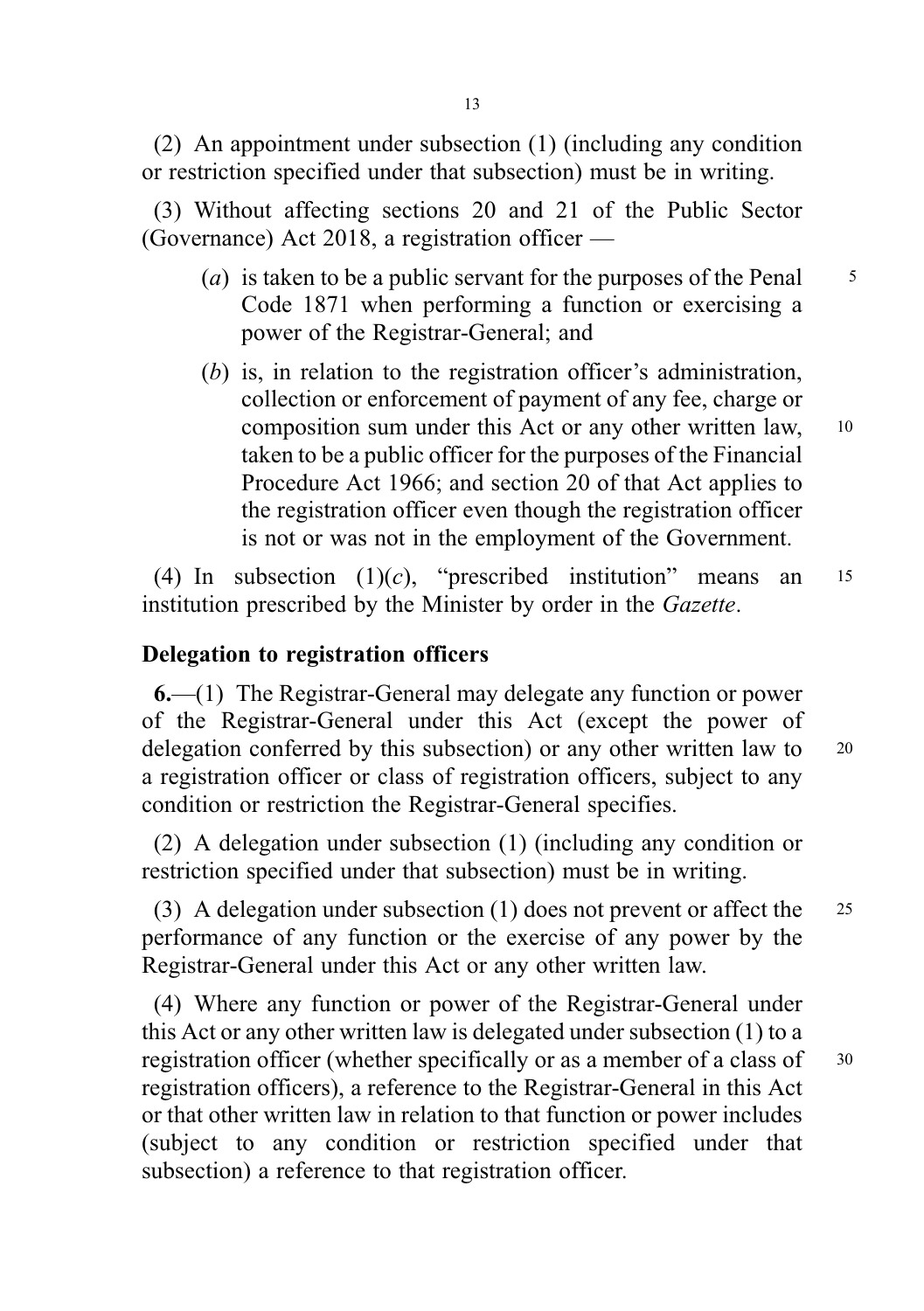(5) The Registrar-General may also designate any appropriate registration officer as a chief registration officer, and require the chief registration officer to —

- (a) ensure that adequate systems, processes and facilities are <sup>5</sup> implemented or provided to enable another registration officer or a class of registration officers (under the direct or indirect supervision of the chief registration officer) to perform any function or exercise any power delegated to that other registration officer or class of registration <sup>10</sup> officers under subsection (1); and
	- (b) perform related administrative duties.

# PART 3

# **BIRTHS**

# Division  $1$  – Birth in Singapore

### <sup>15</sup> Report of birth in Singapore

7.—(1) The birth of every child born in Singapore must be reported in accordance with this section.

(2) The following persons are responsible for reporting the birth of a child in Singapore:

- 
- 20 (a) where the child is born in a hospital every medical practitioner who attends to the birth, and the hospital (or the person having general management and control of the hospital);
- (b) where the child is born outside a hospital and is brought to <sup>25</sup> a hospital within 24 hours after the child's birth — every medical practitioner who attends to the child at the hospital, and the hospital (or the person having general management and control of the hospital);
- (c) where the child is born in any premises (other than in a <sup>30</sup> hospital) — the child's parents, and every occupier of the premises who knows of the child's birth in the premises;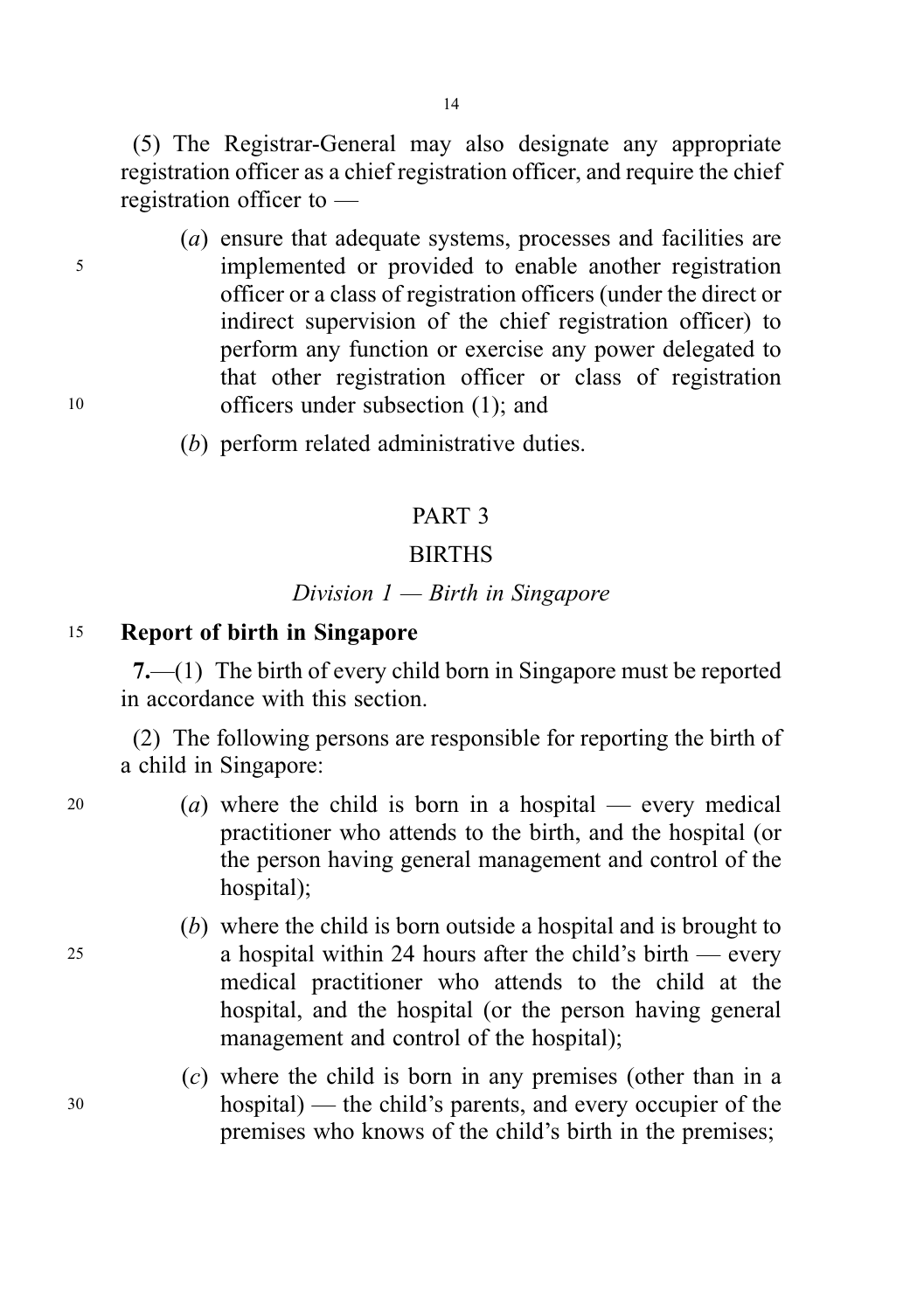(e) where the child is born in any other place — the child's  $\frac{5}{5}$ parents.

(3) To avoid doubt, a person mentioned in subsection  $(2)(c)$ ,  $(d)$  or (e) continues to be responsible for reporting the birth of a child despite that the child is brought to a hospital within 24 hours after the child's birth. 10

(4) A person responsible under subsection (2) for reporting the birth of a child (called in this section the responsible person) must report the child's birth to the Registrar-General as soon as practicable after the child's birth.

(5) Where there is more than one responsible person in respect of a <sup>15</sup> birth and any of the responsible persons complies with subsection (4) in respect of the birth, the duty of every other responsible person under that subsection in respect of the birth is discharged by that compliance.

(6) A person who, without reasonable excuse, contravenes <sup>20</sup> subsection (4) shall be guilty of an offence and shall be liable on conviction to a fine not exceeding \$1,500 or to imprisonment for a term not exceeding one month or to both.

# Responsibility to provide birth particulars

**8.**—(1) A responsible person for a child born in Singapore must  $25$ provide to the Registrar-General —

- (a) the birth particulars for the child, within 42 days after the child's birth; and
- (b) any information or evidence the Registrar-General requires that supports, or verifies the accuracy of, the birth <sup>30</sup> particulars for the child, within the time the Registrar-General requires.

(2) Subsection (1) does not apply in the case of a child who dies within 42 days after the child's birth.

the master of the conveyance;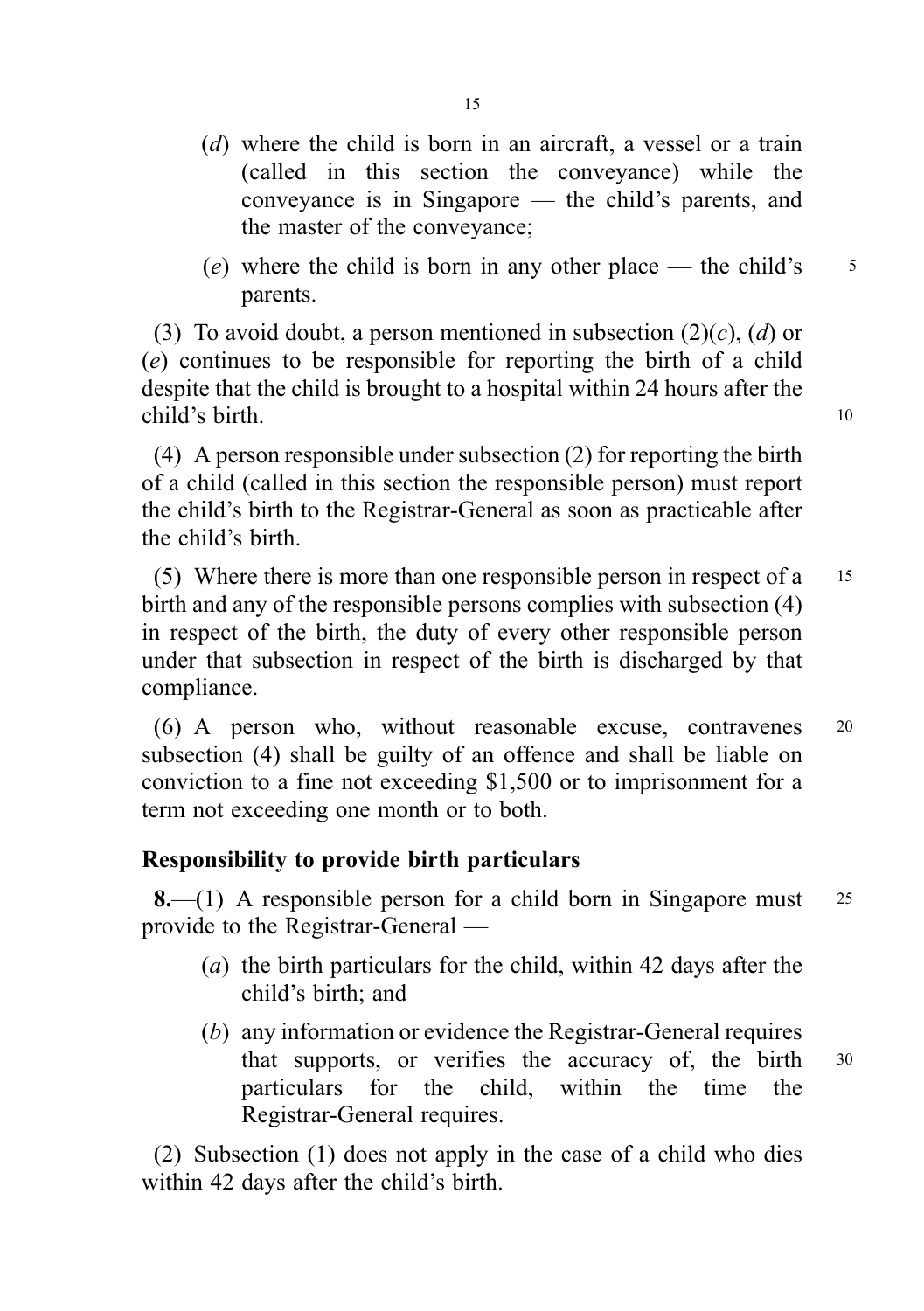(3) Where there is more than one responsible person for the child and any of the responsible persons complies with subsection (1) in respect of the child, the duty of every other responsible person under that subsection in respect of the child is discharged by that <sup>5</sup> compliance.

(4) A person who, without reasonable excuse, contravenes subsection (1) shall be guilty of an offence and shall be liable on conviction to a fine not exceeding \$1,500 or to imprisonment for a term not exceeding one month or to both and, in the case of a <sup>10</sup> continuing offence, to a further fine not exceeding \$50 for every day or part of a day during which the offence continues after conviction.

(5) In this section, "responsible person", for a child, means the following:

- (a) every parent of the child;
- <sup>15</sup> (b) where the child has a legal guardian, the legal guardian;
- (c) where the child is the subject of an order under section  $49(1)(b)$  or  $49B(2)$ , or section  $49C$  (read with section 49B), of the Children and Young Persons Act 1993, and an additional order is made under section 49A(4) or <sup>20</sup> 49D(2) (as the case may be) of that Act that enables the Director-General of Social Welfare or a protector to make a decision relating to the child's name — the Director-General of Social Welfare or the protector, as the case may be.

# <sup>25</sup> Registration of birth in Singapore

9.—(1) The Registrar-General must register the birth of a child born in Singapore, as soon as practicable after receiving the child's birth particulars.

(2) The Registrar-General may (at any time during or after the 30 period mentioned in section  $8(1)(a)$  register a child's birth based on incomplete birth particulars received (whether from a responsible person mentioned in section 8(1) or any other person) if the Registrar-General —

(a) is satisfied that the child is born in Singapore; and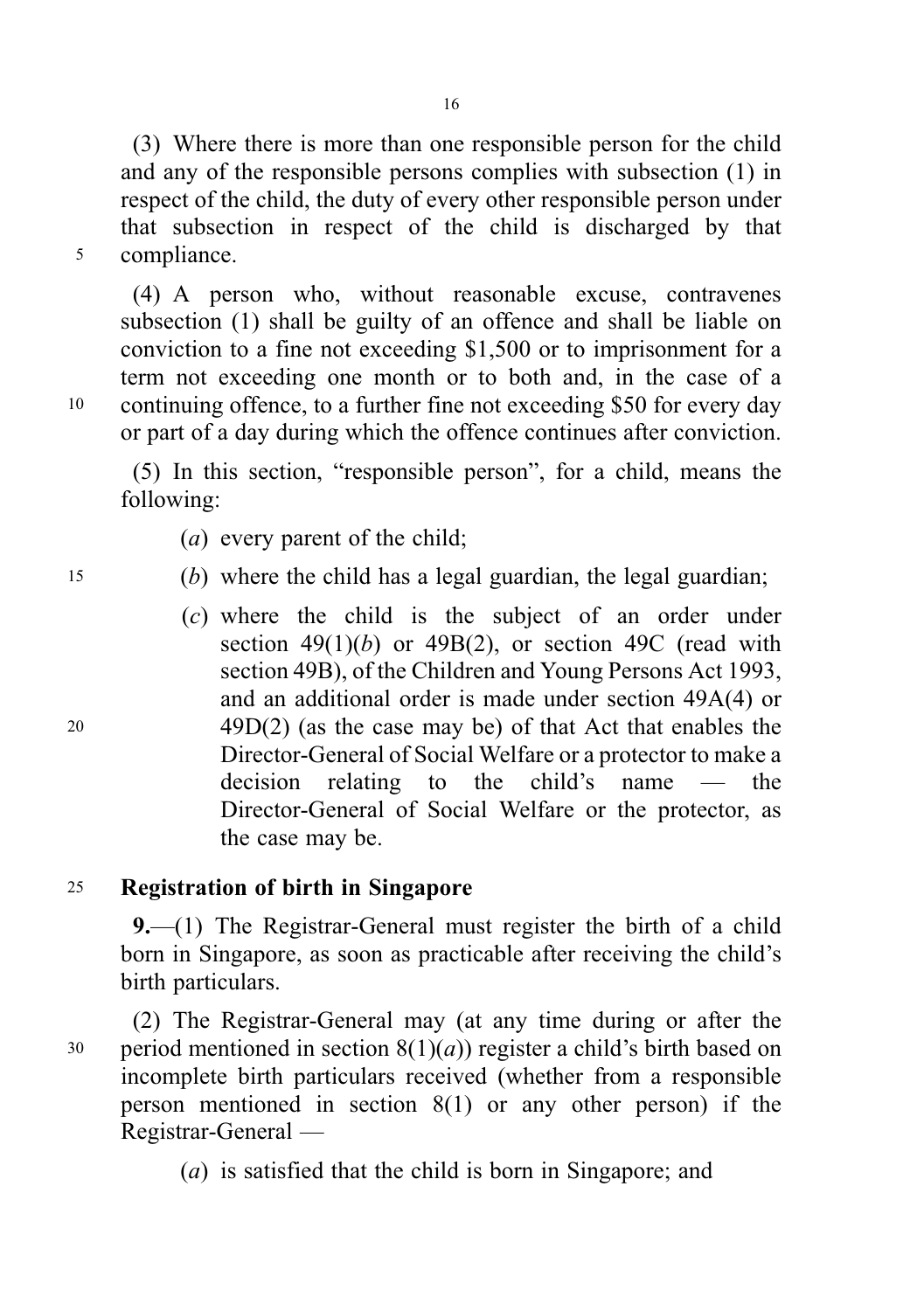(b) is of the opinion that the child's birth is capable of being registered on the basis of those incomplete birth particulars.

(3) Where the Registrar-General registers a child's birth under subsection (2) without a name for the child, the Registrar-General 5 may enter an identifier for the child (in the form the Registrar-General thinks fit) in the register of births.

- (4) If a child's birth is registered under subsection  $(2)$ , it does not
	- (a) discharge the duty of a responsible person for the child under section  $8(1)$ ; or 10
	- (b) affect the liability of the responsible person for an offence under section 8(4).

# Division  $2$  — Birth in conveyance bound for Singapore

# Report of birth in aircraft, vessel or train bound for Singapore

10.—(1) The birth of every child born in an aircraft, a vessel or a  $15$ train (called in this section the conveyance) outside, but bound for, Singapore must be reported in accordance with this section if —

(*a*) the birth occurs —

- $(i)$  in the case of an aircraft during the flight of the aircraft to an airport or any other place in Singapore; <sup>20</sup>
- (ii) in the case of a vessel during the voyage of the vessel to a port or any other place in Singapore; or
- (iii) in the case of a train during the passage of the train to a station or any other place in Singapore; and
- (b) the child (or where the child dies before arriving in <sup>25</sup> Singapore, the child's body) arrives in Singapore, and the child (or the child's body, as the case may be) was not taken to any foreign country or territory during the period between the time of the child's birth and the arrival of the child (or the child's body, as the case may be) in Singapore. 30

(2) The following persons are responsible for reporting the birth of a child mentioned in subsection (1):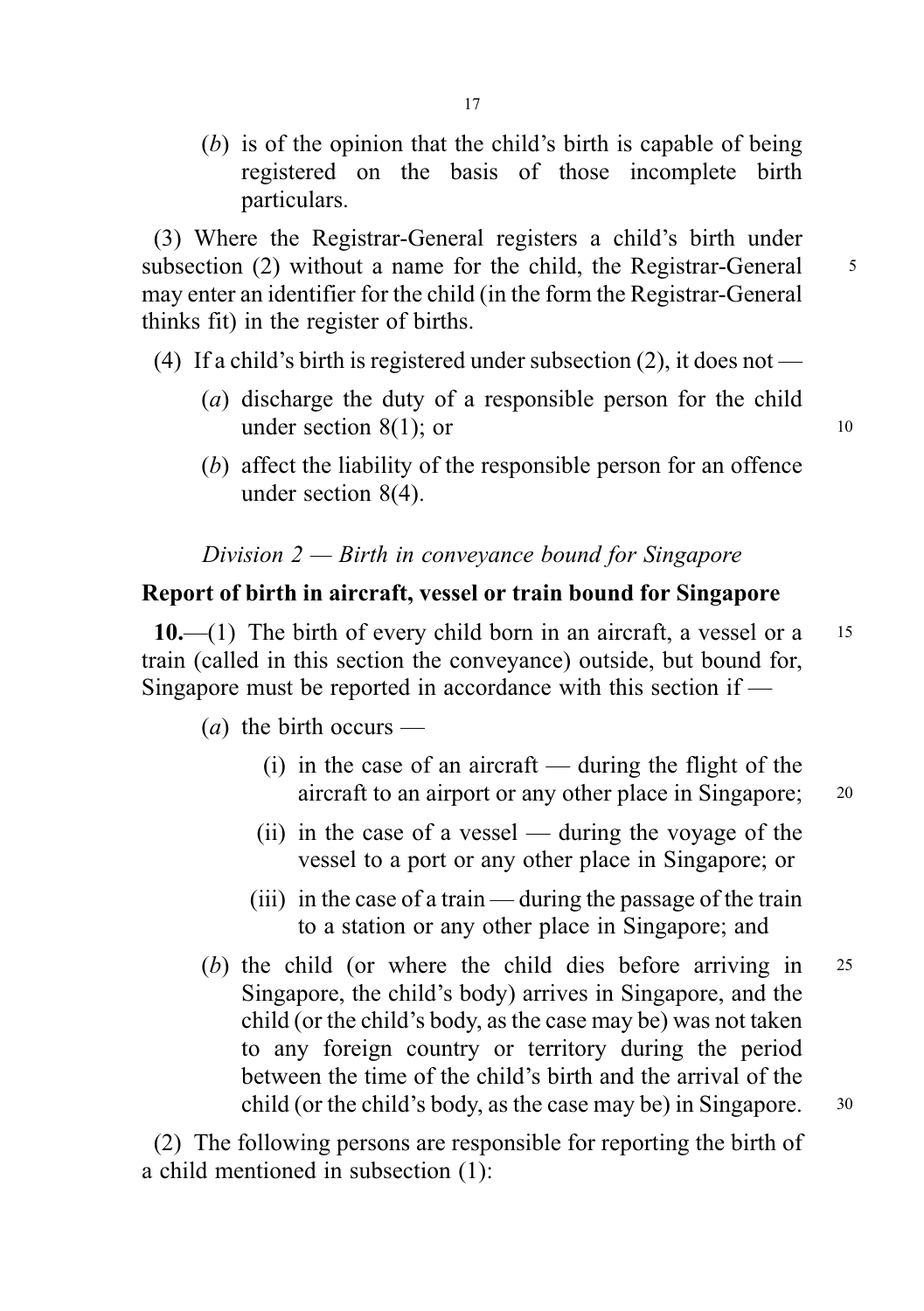- (*a*) in every case the master of the conveyance in which the child (or the child's body, as the case may be) arrives in Singapore, and every parent of the child who arrives in Singapore with the child (or the child's body, as the case <sup>5</sup> may be) in the conveyance;
- (b) in the case where the child is brought to a hospital in Singapore within 24 hours after the child's birth — every medical practitioner who attends to the child at the hospital, and the hospital (or the person having general <sup>10</sup> management and control of the hospital).

(3) To avoid doubt, a person mentioned in subsection  $(2)(a)$ continues to be responsible for reporting the birth of a child despite that the child is brought to a hospital within 24 hours after the child's birth.

- <sup>15</sup> (4) A person responsible under subsection (2) for reporting the birth of a child (called in this section the responsible person) must report the child's birth to the Registrar-General as soon as practicable after the child (or the child's body, as the case may be) arrives in Singapore.
- <sup>20</sup> (5) Where there is more than one responsible person in respect of a birth and any of the responsible persons complies with subsection (4) in respect of the birth, the duty of every other responsible person under that subsection in respect of the birth is discharged by that compliance.
- <sup>25</sup> (6) A person who, without reasonable excuse, contravenes subsection (4) shall be guilty of an offence and shall be liable on conviction to a fine not exceeding \$1,500 or to imprisonment for a term not exceeding one month or to both.

# Application of sections 12 and 13

<sup>30</sup> 11. Sections 12 and 13 apply to a child whose birth is required to be and is reported to the Registrar-General under section 10.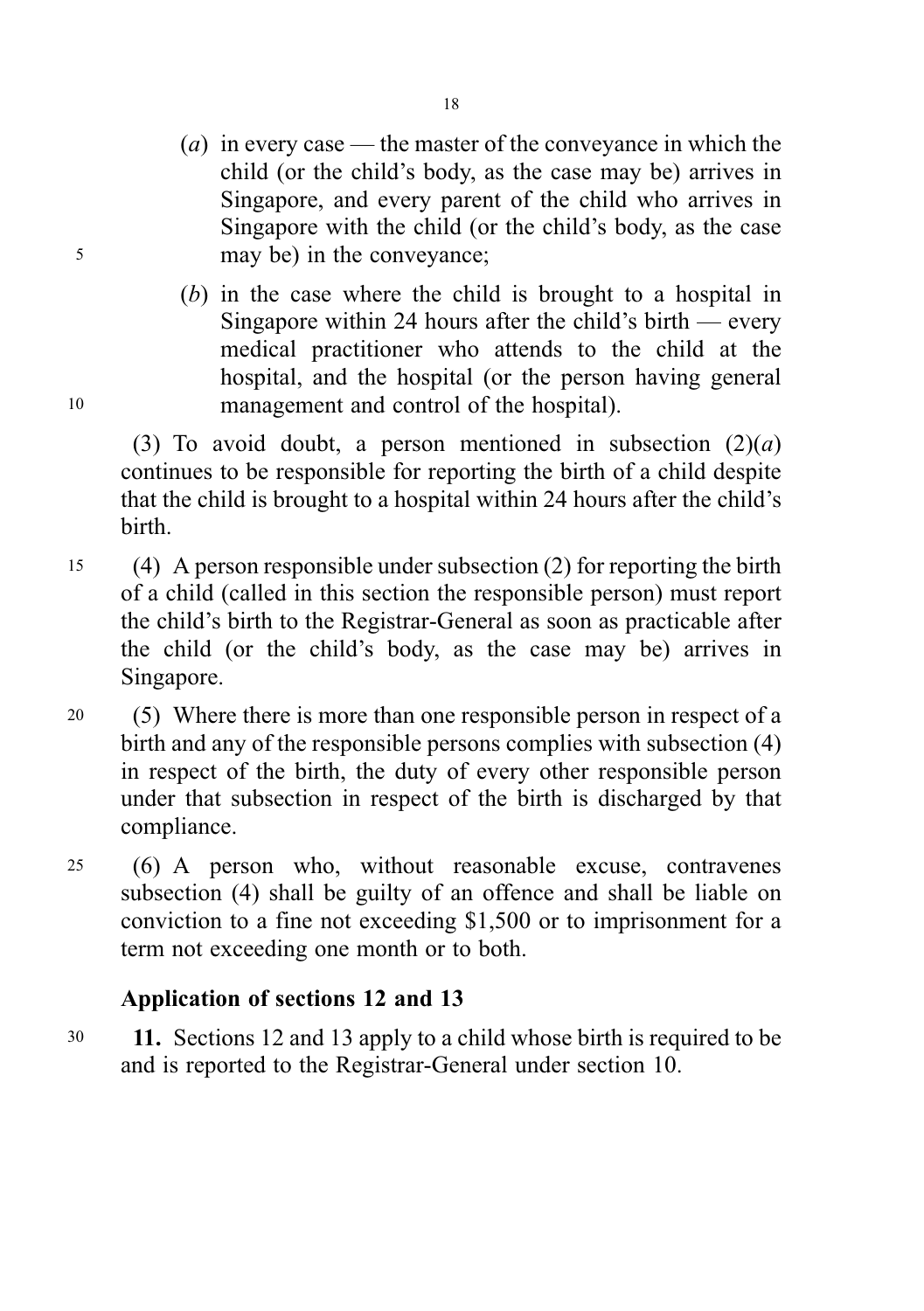# Application for registration of birth mentioned in section 11

12.—(1) A responsible person for a child mentioned in section 11 may apply to the Registrar-General for the child's birth to be registered.

(2) The application by the responsible person (called in this section  $\frac{5}{5}$ the applicant) under subsection  $(1)$  —

- (a) must be made within 42 days after the child's birth; and
- (b) must contain the birth particulars for the child.

(3) The applicant must also provide to the Registrar-General any information or evidence the Registrar-General requires that supports <sup>10</sup> the application, or verifies the accuracy of the matters contained in or accompanying the application, within the time the Registrar-General requires.

(4) In this section, "responsible person", for a child mentioned in section 11, has the meaning given by section  $8(5)$ . 15

## Registration of birth mentioned in section 11

13.—(1) The Registrar-General may, on an application made under section 12, register the birth of a child mentioned in section 11 if —

- (a) the Registrar-General is satisfied that the applicant mentioned in section 12 has complied with the <sup>20</sup> requirements relating to the application;
- (b) there is no uncertainty or dispute as to the birth particulars for the child or registration of the birth in Singapore;
- (c) the name provided by the applicant for the child complies with section 19(1), and the Registrar-General does not 25 refuse the name under section 19(2);
- (d) the Registrar-General is satisfied that the child's birth is not registered under any corresponding law of a foreign country or territory; and

(e) the child is in Singapore at the time of registration. <sup>30</sup>

(2) Despite subsection (1) and section 12, the Registrar-General may, on the Registrar-General's own volition, register the birth of a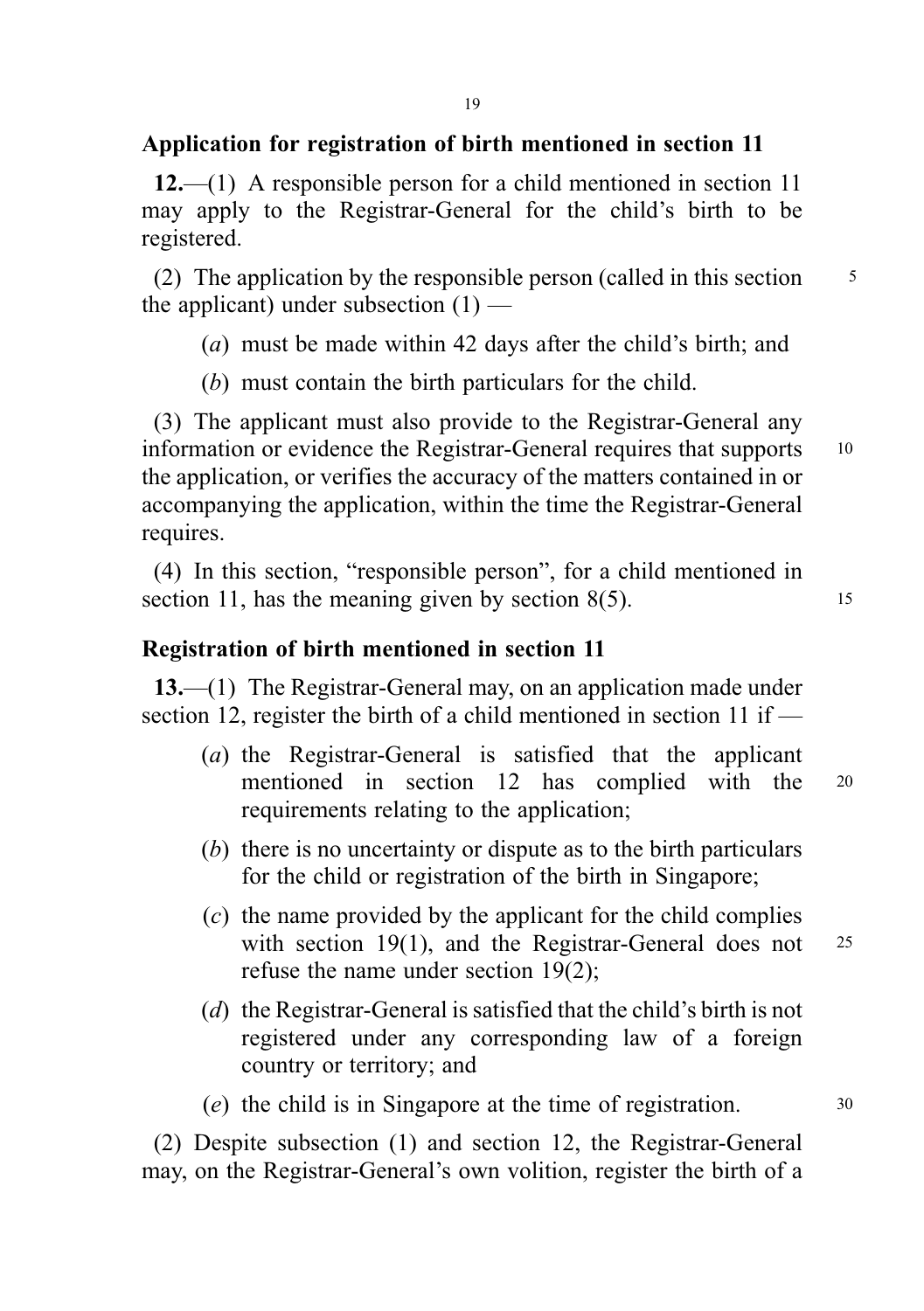child mentioned in section 11, at any time during or after the period mentioned in section  $12(2)(a)$ , if the Registrar-General —

- (a) is satisfied that the child's birth is not registered under any corresponding law of a foreign country or territory; and
- <sup>5</sup> (b) is of the opinion that registration of the child's birth is necessary —
	- (i) where the child is in Singapore in the interest of the child; or
- (ii) where the child is deceased to facilitate <sup>10</sup> registration of the child's death under Part 4 (where applicable).

(3) Where the Registrar-General registers a child's birth under subsection (2) without a name for the child, the Registrar-General may enter an identifier for the child (in the form the Registrar-General <sup>15</sup> thinks fit) in the register of births.

# Division  $3$  — Registration of birth in other cases and related matters

# Registration or re-registration of birth of adopted child

14.—(1) If an adoption order is made by a court in respect of a child <sup>20</sup> under the Adoption of Children Act 1939, the Registrar-General must, as soon as practicable after receiving (from the Registrar of the court) a copy of the adoption order and the particulars mentioned in section  $12(1)$  of that Act —

- (a) in the case where the birth of the adopted child has not been <sup>25</sup> registered under this Act — register the birth of the adopted child in accordance with the adoption order and those particulars; or
- (b) in the case where the birth of the adopted child has been registered under this Act — indicate on the record of such <sup>30</sup> registration in the register of births that the child is adopted, and re-register the birth of the child in accordance with the adoption order and those particulars.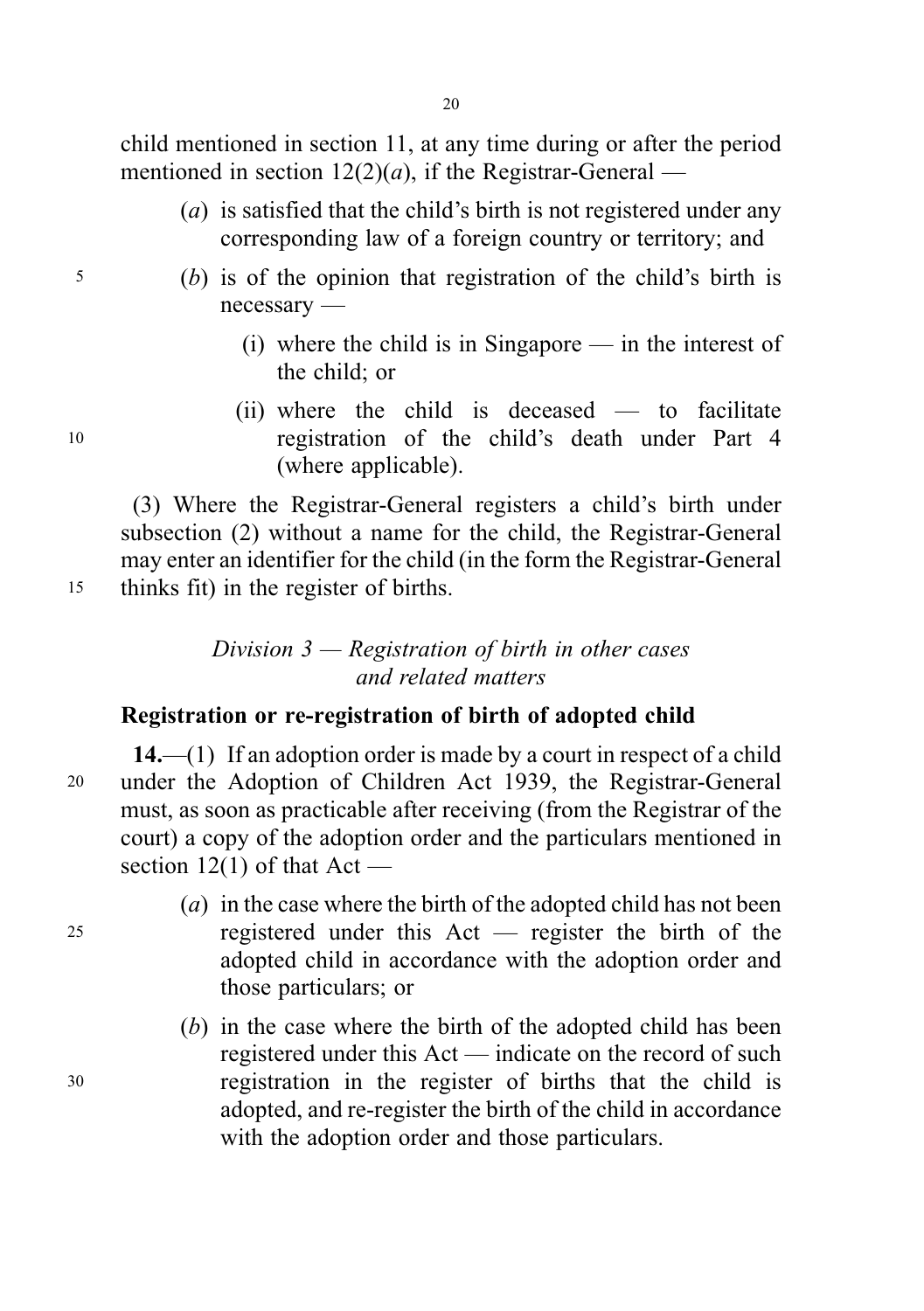(2) The particulars to be entered in the register for registration or re-registration (as the case may be) of the birth of an adopted child under subsection (1) include the following:

- (a) subject to section 19, the name conferred by the adoption order for the child must be entered in the register as the 5 child's name;
- (b) the particulars of the adopting parent or parents mentioned in the adoption order must be entered in the register as the particulars of the child's parent or parents, as the case may  $be.$  10

# Re-registration of birth of person legitimated by Legitimacy Act 1934

15.—(1) This section applies to a person (called in this section the subject person) —

- (a) whose birth is registered under section 9 or 13 (or 15) section 9, 17 or 23 of the repealed Act); and
- (b) who is legitimated by the Legitimacy Act 1934, on the marriage of the subject person's parents, after the birth registration.

(2) An application may be made to the Registrar-General for <sup>20</sup> re-registration of the subject person's birth by any of the following persons (called in this section the applicant):

- (a) where the subject person is a minor  $-$  a parent of the subject person;
- (b) where the subject person is not a minor  $-$  25
	- (i) the subject person; or
	- (ii) a parent of the subject person, with the consent of the subject person.

(3) The application under subsection (2) may include a change of name for the subject person, but only to the extent of altering the 30 subject person's name entered in the register of births to reflect the paternity of the subject person.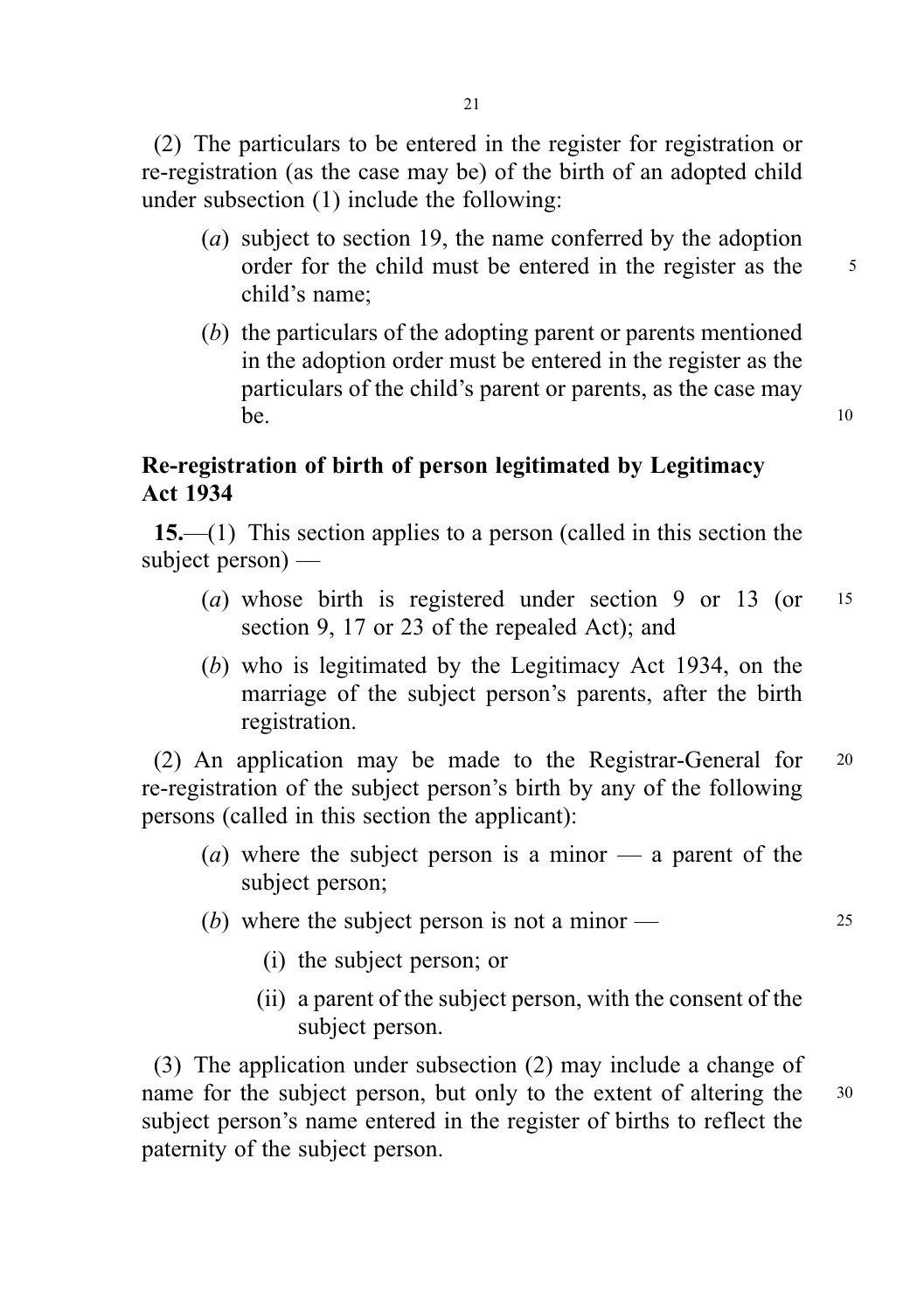(4) The applicant must also provide to the Registrar-General any information or evidence the Registrar-General requires that supports the application, or verifies the accuracy of the matters contained in or accompanying the application, within the time the Registrar-General <sup>5</sup> requires.

(5) The Registrar-General may re-register the birth of the subject person if —

- (a) the Registrar-General is satisfied that  $-$
- (i) the applicant has complied with the requirements <sup>10</sup> relating to the application; and
	- (ii) the subject person is legitimated by the Legitimacy Act 1934; and
	- (b) where the application includes a change of name for the subject person —
- <sup>15</sup> (i) the new name complies with the requirements of subsection (3), and with section 19(1); and
	- (ii) the Registrar-General does not refuse the new name under section 19(2).

(6) This section does not affect the legitimation of a person by the <sup>20</sup> Legitimacy Act 1934.

# Birth registration and Status of Children (Assisted Reproduction Technology) Act 2013

16.—(1) If the Registrar-General is informed at or before registration of a child's birth under section 9 or 13 that the Status <sup>25</sup> of Children (Assisted Reproduction Technology) Act 2013 applies to the child, the particulars of the child's parents to be entered in the register of births for registration of the child's birth must be —

- (a) in the case where a court order is made under that Act declaring or determining the child's parenthood — in <sup>30</sup> accordance with the court order; or
	- (b) in any other case subject to subsection  $(2)$ , in accordance with that Act.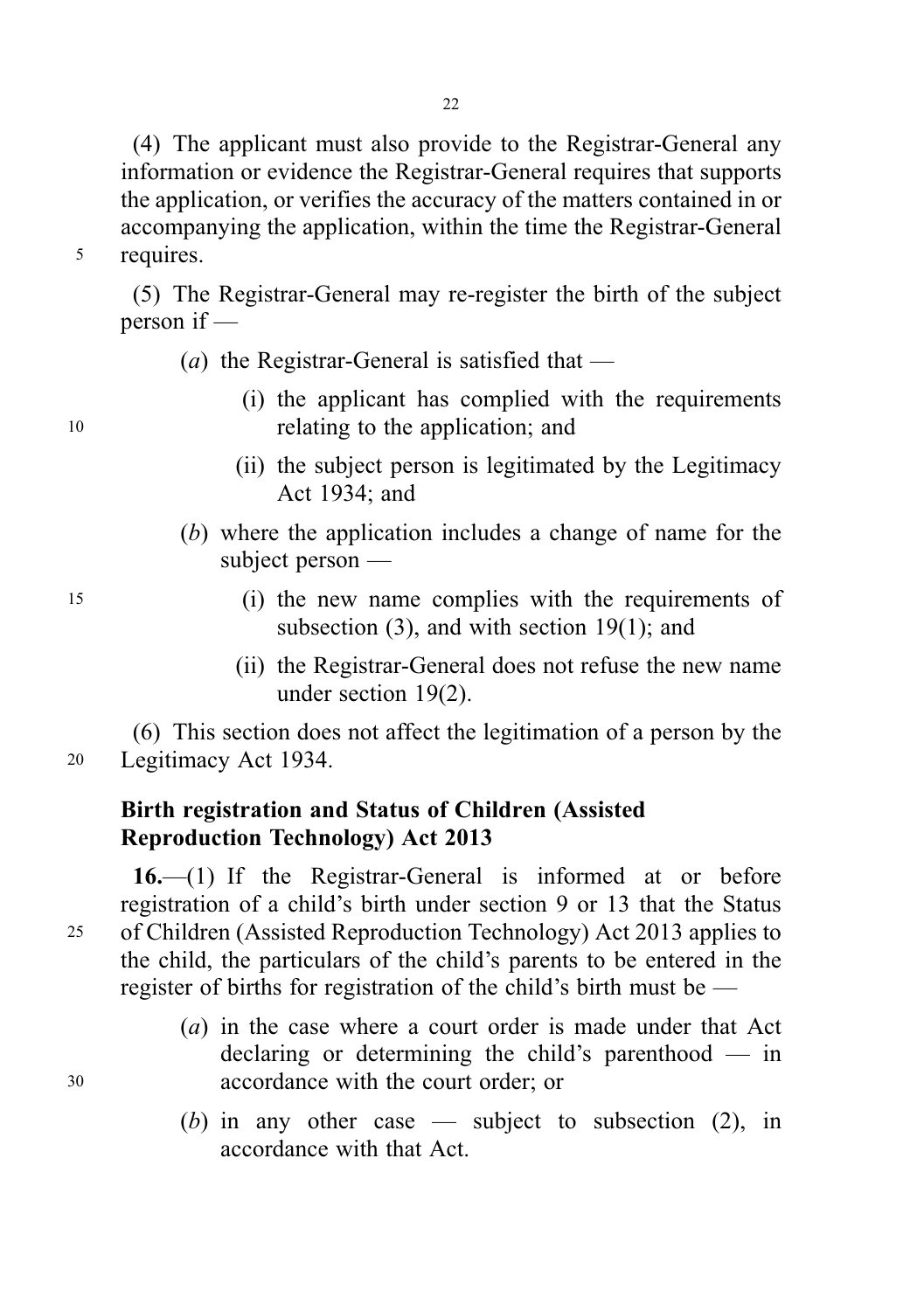- (2) Subsection  $(1)(b)$  does not apply if the Registrar-General
	- (a) is not satisfied as to the parenthood of the child under the Status of Children (Assisted Reproduction Technology) Act 2013; or
	- (b) is informed of any dispute as to the parenthood of the child  $\frac{5}{5}$ under that Act.

(3) If subsection  $(2)(a)$  or (b) applies in respect of the child, the Registrar-General may —

- (a) in the case where section 9(2) or 13(2) applies register the child's birth under that provision without entering the 10 particulars of either or both of the child's parents in the register; or
- (b) in the case where section 13(1) applies refuse to register the child's birth under that provision.

(4) This section does not affect the parenthood of a person under the <sup>15</sup> Status of Children (Assisted Reproduction Technology) Act 2013.

# Re-registration of birth in relation to Status of Children (Assisted Reproduction Technology) Act 2013

17.—(1) This section applies to a person (called in this section the subject person) — 20

- 
- (a) to whom the Status of Children (Assisted Reproduction Technology) Act 2013 applies; and
- (b) whose birth is registered under section 9 or 13 (or section 9, 17 or 23 of the repealed  $Act$ ) —
	- (i) without the Registrar-General being informed of the <sup>25</sup> application of the Status of Children (Assisted Reproduction Technology) Act 2013 to the subject person; or
	- (ii) without entering the particulars of either or both of the subject person's parents in the register of births  $30$ due to the application of section  $16(2)(a)$  or (b) at the time of the birth registration.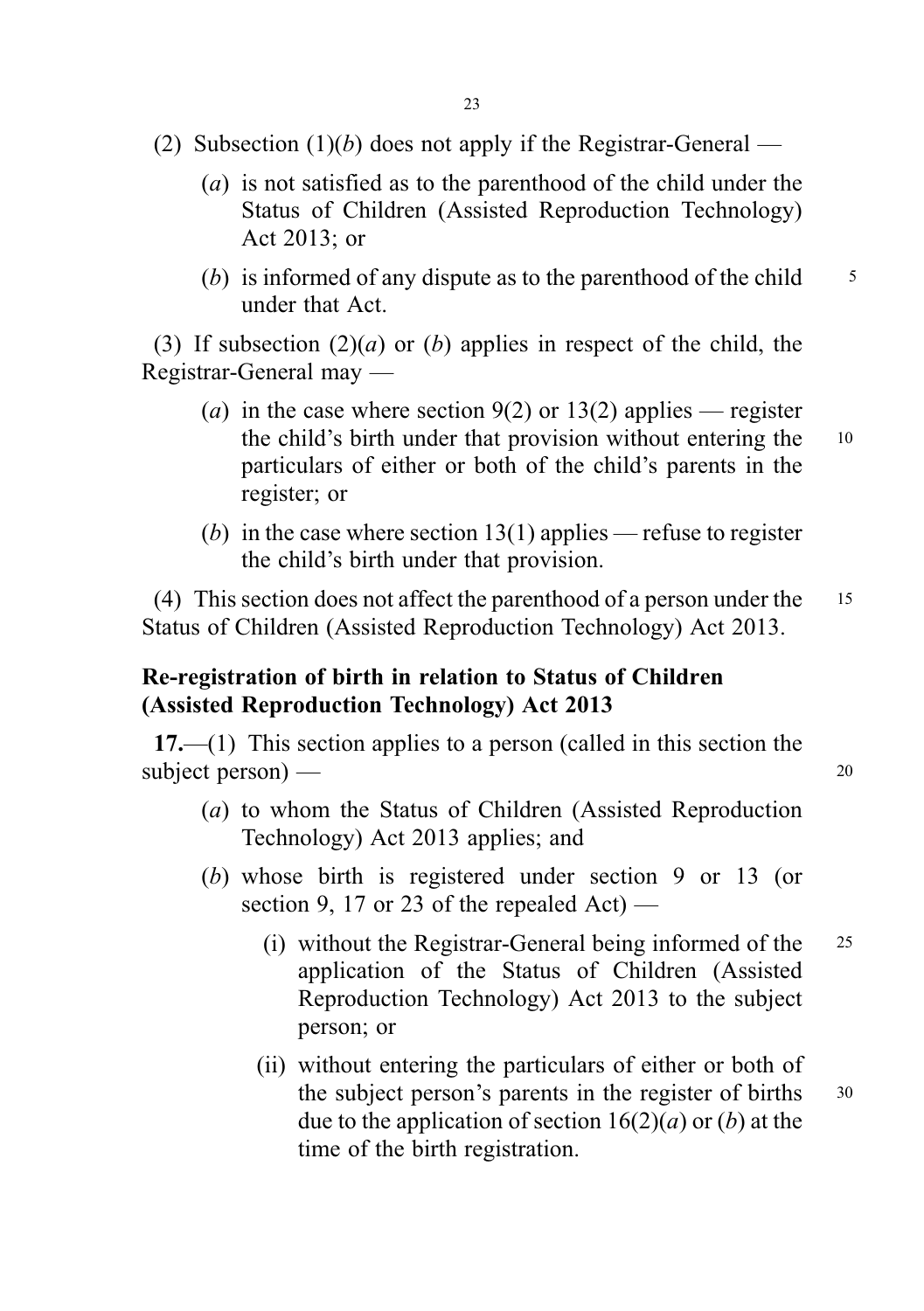(2) An application may be made to the Registrar-General for re-registration of the subject person's birth by any of the following persons (called in this section the applicant):

- (a) a person who is a parent, or claiming to be a parent, of the <sup>5</sup> subject person;
	- (b) where the subject person is a minor and has a legal guardian — the legal guardian;
	- $(c)$  where the subject person is not a minor the subject person;
- <sup>10</sup> (d) where a court order is made under the Status of Children (Assisted Reproduction Technology) Act 2013 declaring or determining the subject person's parenthood — the person who applied for the court order.

(3) The application under subsection (2) may include a change of <sup>15</sup> name for the subject person, but only to the extent of altering the subject person's name entered in the register of births to reflect the parenthood of the subject person.

(4) The applicant must also provide to the Registrar-General any information or evidence the Registrar-General requires that supports <sup>20</sup> the application, or verifies the accuracy of the matters contained in or accompanying the application, within the time the Registrar-General requires.

(5) Where a court order is made under the Status of Children (Assisted Reproduction Technology) Act 2013 declaring or <sup>25</sup> determining the subject person's parenthood, the Registrar-General may re-register the subject person's birth in accordance with the court order if —

- (a) the Registrar-General is satisfied that the applicant has complied with the requirements relating to the application; <sup>30</sup> and
	- (b) where the application includes a change of name for the subject person —
		- (i) the new name complies with the requirements of subsection  $(3)$ , and with section 19 $(1)$ ;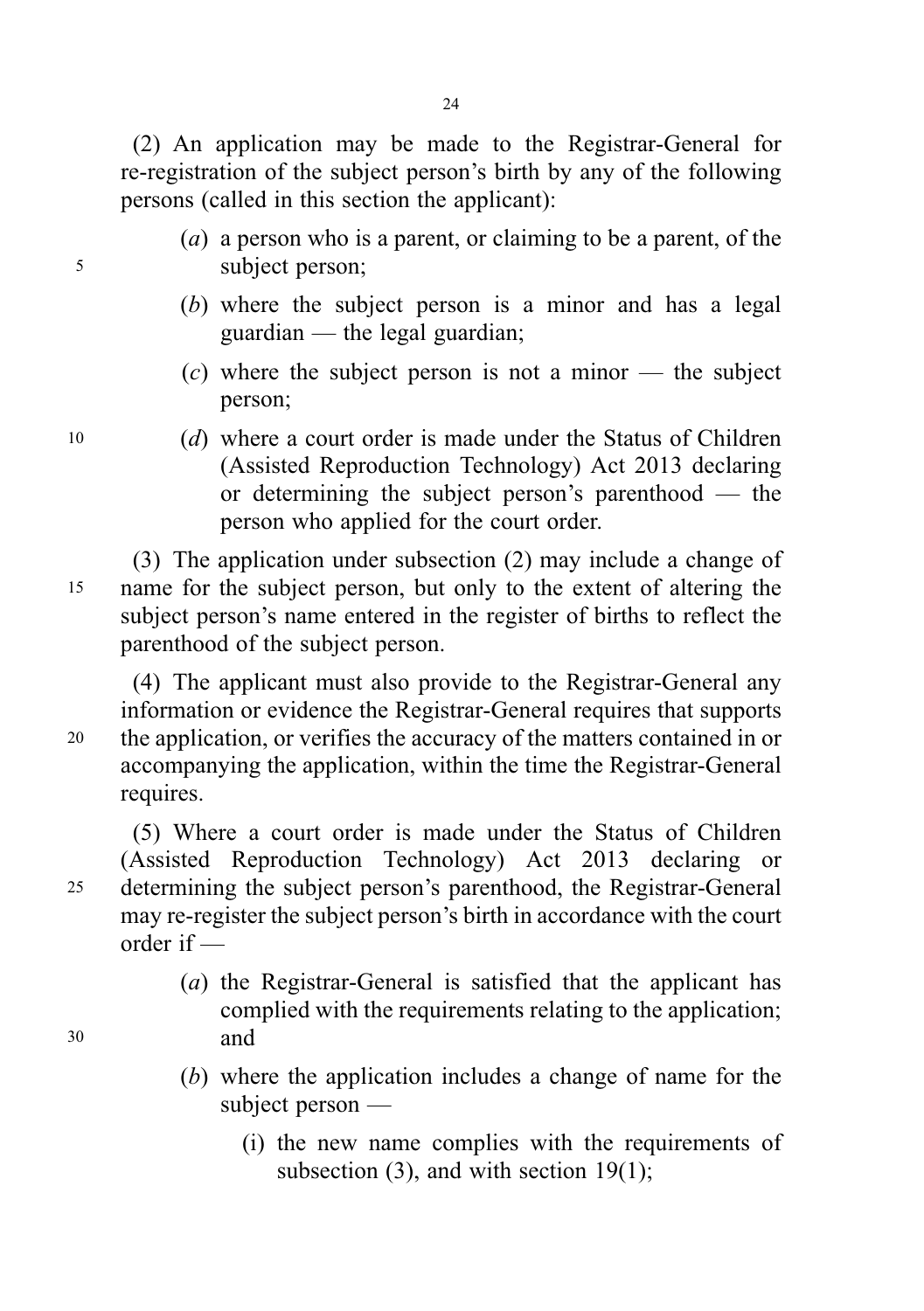- (ii) the Registrar-General does not refuse the new name under section 19(2); and
- (iii) where the subject person is not a minor and is not the applicant — the subject person consents to the new name. 5

(6) Where there is no court order declaring or determining the subject person's parenthood under the Status of Children (Assisted Reproduction Technology) Act 2013, the Registrar-General may re-register the subject person's birth in accordance with that Act if —

| ( <i>a</i> ) the Registrar-General — |  |
|--------------------------------------|--|
|--------------------------------------|--|

- (i) is satisfied that the applicant has complied with the requirements relating to the application;
- (ii) is satisfied as to the parenthood of the subject person under that Act; and
- (iii) is not informed of any dispute as to the parenthood of  $15$ the subject person under that Act; and
- (b) where the application includes a change of name for the subject person —
	- (i) the new name complies with the requirements of subsection  $(3)$ , and with section  $19(1)$ ; 20
	- (ii) the Registrar-General does not refuse the new name under section 19(2); and
	- (iii) where the subject person is not a minor and is not the applicant — the subject person consents to the new name.

(7) This section does not affect the parenthood of a person under the Status of Children (Assisted Reproduction Technology) Act 2013.

# Re-registration of birth of person legitimated by Status of Children (Assisted Reproduction Technology) Act 2013

18.—(1) This section applies to a person (called in this section the  $30$ subject person) —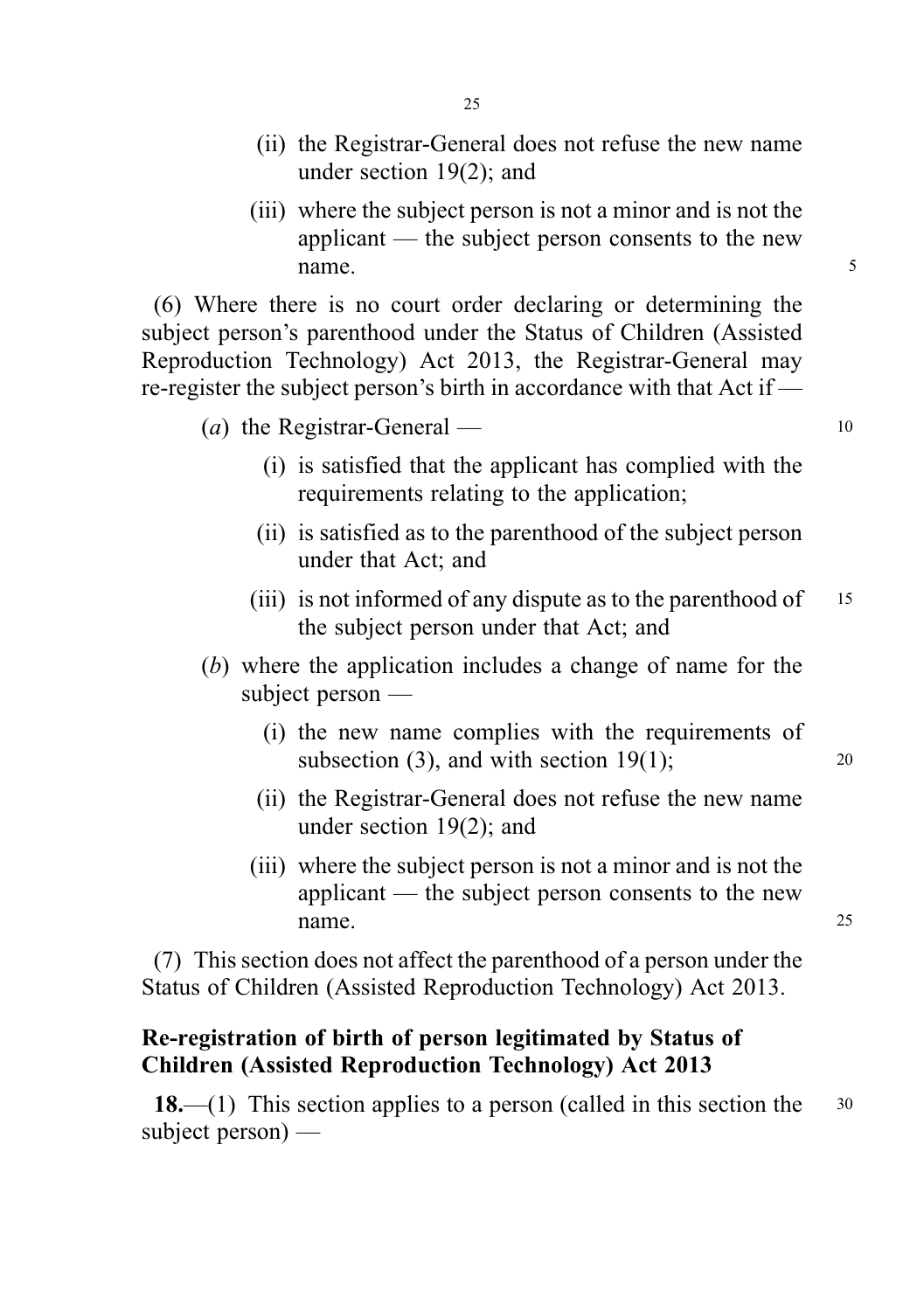- (a) whose birth is registered under section 9 or 13 (or section 9, 17 or 23 of the repealed Act), or re-registered under section 17 (or rule 8A or 8B of the Registration of Births and Deaths Rules (Cap. 267, R 1) as in force <sup>5</sup> immediately before the date of commencement of this section), in accordance with the Status of Children (Assisted Reproduction Technology) Act 2013 or an order made under that Act declaring or determining the subject person's parenthood; and
- <sup>10</sup> (b) who is legitimated by the Status of Children (Assisted Reproduction Technology) Act 2013 after the birth registration or re-registration.

(2) An application may be made to the Registrar-General for re-registration of the subject person's birth by any of the following <sup>15</sup> persons (called in this section the applicant):

- (a) where the subject person is a minor  $\overline{a}$  parent of the subject person;
- (b) where the subject person is not a minor  $-$ 
	- (i) the subject person; or
- <sup>20</sup> (ii) a parent of the subject person, with the consent of the subject person.

(3) The application under subsection (2) may include a change of name for the subject person, but only to the extent of altering the subject person's name entered in the register of births to reflect the <sup>25</sup> paternity of the subject person.

(4) The applicant must also provide to the Registrar-General any information or evidence the Registrar-General requires that supports the application, or verifies the accuracy of the matters contained in or accompanying the application, within the time the Registrar-General <sup>30</sup> requires.

(5) The Registrar-General may re-register the birth of the subject person if —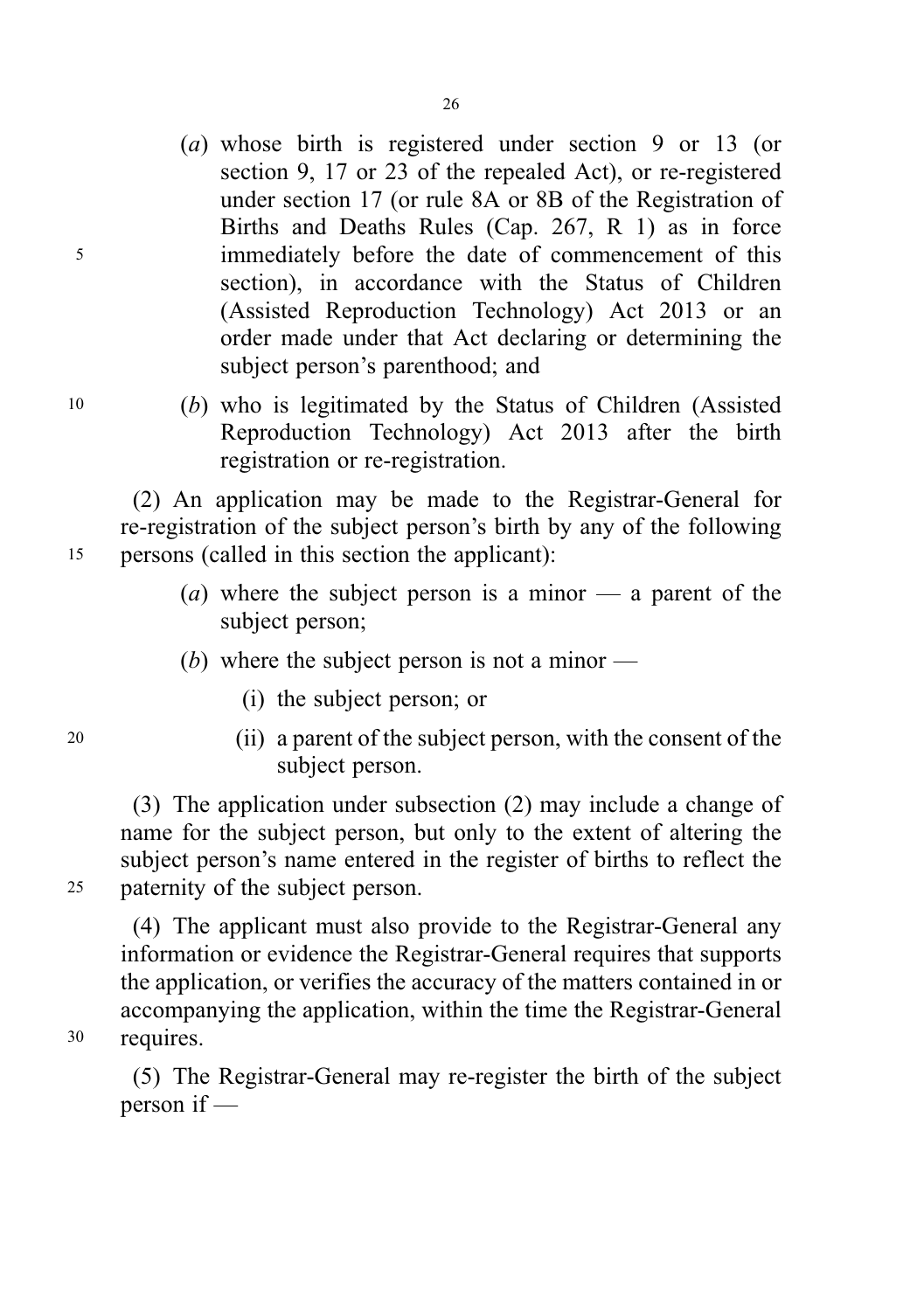- (a) the Registrar-General is satisfied that
	- (i) the applicant has complied with the requirements relating to the application; and
	- (ii) the subject person is legitimated by the Status of Children (Assisted Reproduction Technology) <sup>5</sup> Act 2013; and
- (b) where the application includes a change of name for the subject person —
	- (i) the new name complies with the requirements of subsection (3), and with section 19(1); and  $10$
	- (ii) the Registrar-General does not refuse the new name under section 19(2).

(6) This section does not affect the legitimation of a person by the Status of Children (Assisted Reproduction Technology) Act 2013.

Division  $4 -$  Name in register of births 15

Name in register of births

 $19,$ —(1) The name of a person to be entered in the register of births or, where the person's name in the register is to be altered, the person's altered name to be entered in the register —

- (*a*) must be in a form expressed in characters in the modern  $20$ English alphabet;
- (b) may include a permitted character; and
- (c) must not exceed the number of characters permitted in the electronic form of the register for the entry of a name.

(2) The Registrar-General may refuse to enter or alter a person's <sup>25</sup> name in the register if the name or altered name (as the case may  $be)$  —

(a) contains anything that represents or resembles a title, a rank or an award;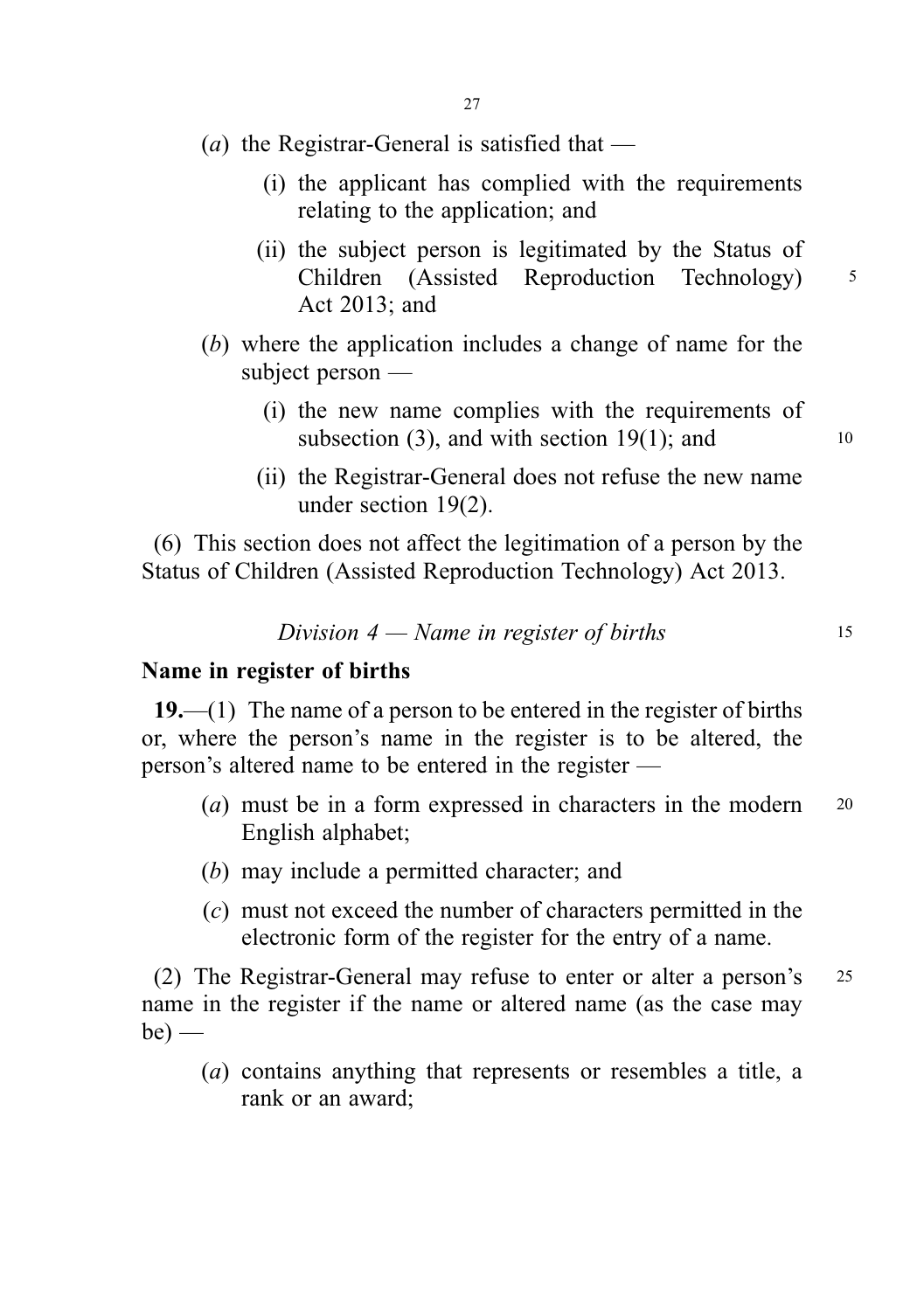- (b) where the name or altered name (as the case may be) adopts a patronymic or matronymic naming system to signify lineage — includes any expression or abbreviation (for the purposes of that naming system) that does not <sup>5</sup> correspond to the child's sex entered or to be entered in the register;
	- (c) is obscene or offensive; or
	- (*d*) is contrary to the public interest.

(3) In subsection  $(1)(b)$ , "permitted character" means a character <sup>10</sup> that the Registrar-General, by notification in the Gazette, specifies.

# Child's name omitted during birth registration

20.—(1) Where a child's birth is registered without a name, a responsible person for the child may apply to the Registrar-General for a name to be entered for the child in the register of births.

<sup>15</sup> (2) The responsible person (called in this section the applicant) must make the application under subsection (1) within 7 years after the child's birth.

(3) The applicant must also provide to the Registrar-General any information or evidence the Registrar-General requires that supports <sup>20</sup> the application, or verifies the accuracy of the matters contained in or accompanying the application, within the time the Registrar-General requires.

(4) The Registrar-General may enter the child's name in the register  $if -$ 

- <sup>25</sup> (a) the Registrar-General is satisfied that the applicant has complied with the requirements relating to the application; and
- (b) the name provided by the applicant for the child complies with section 19(1), and the Registrar-General does not <sup>30</sup> refuse the name under section 19(2).

(5) In this section, "responsible person", for a child, has the meaning given by section 8(5).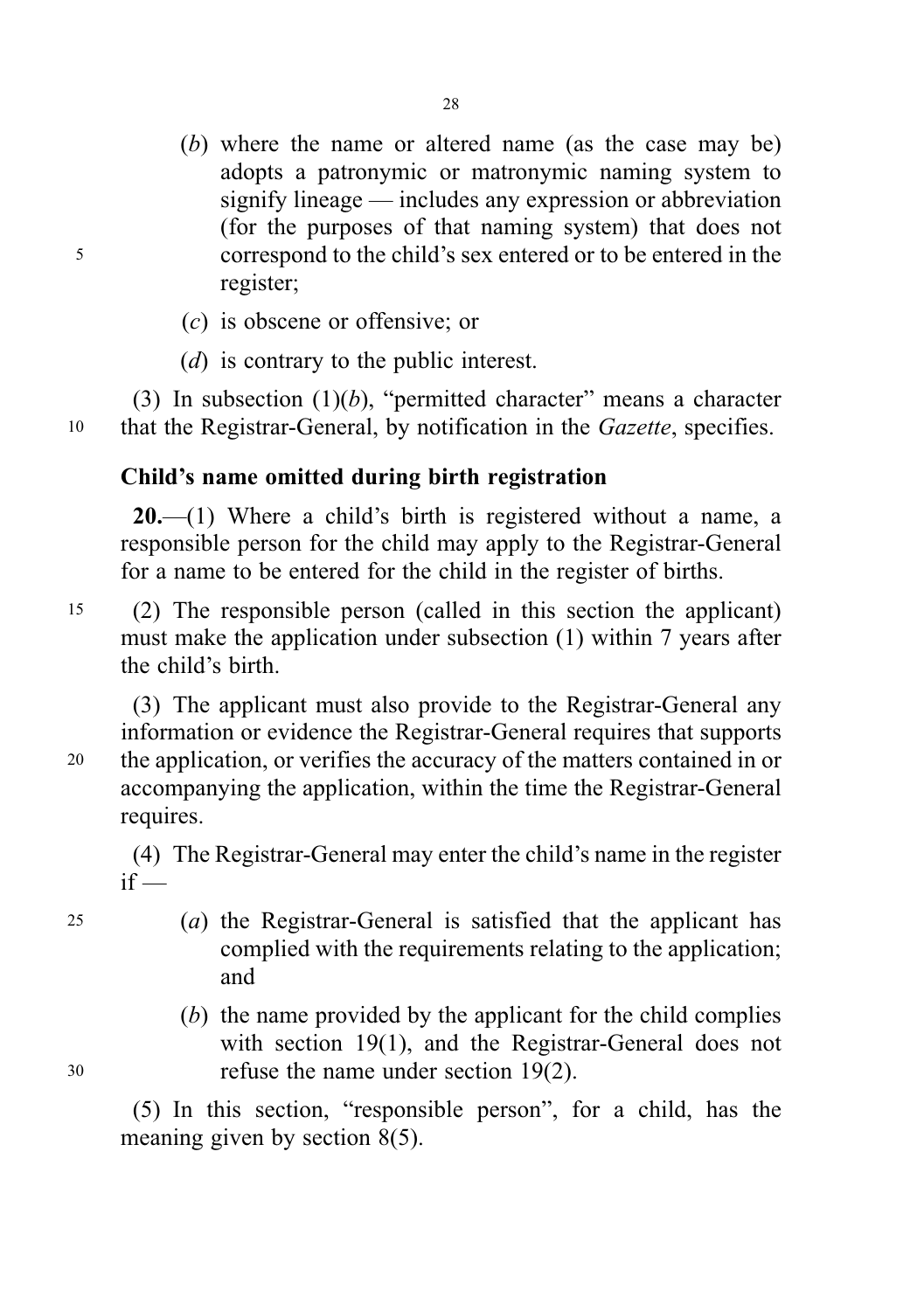### Alteration of child's name in register of births

21.—(1) This section applies to a child whose name is entered in the register of births at the time of registration of the child's birth, but does not affect any application for change of name under section 15(3), 17(3) or 18(3).

(2) A responsible person for a child mentioned in subsection (1) may apply to the Registrar-General to alter the name of the child entered in the register of births.

(3) The application by the responsible person (called in this section the applicant) under subsection  $(2)$  must be made within one year  $10$ after the child's birth.

(4) The applicant must also provide to the Registrar-General any information or evidence the Registrar-General requires that supports the application, or verifies the accuracy of the matters contained in or accompanying the application, within the time the Registrar-General 15 requires.

(5) The Registrar-General may alter the child's name in the register of births if —

- (a) the Registrar-General is satisfied that the applicant has complied with the requirements relating to the application; <sup>20</sup>
- (b) the altered name provided by the applicant for the child complies with section 19(1), and the Registrar-General does not refuse the altered name under section 19(2);
- (c) the child's name entered in the register has not been altered before under this section or section  $11(1)$  of the repealed 25 Act; and

(*d*) the child is not deceased.

(6) In this section, "responsible person", for a child, has the meaning given by section 8(5).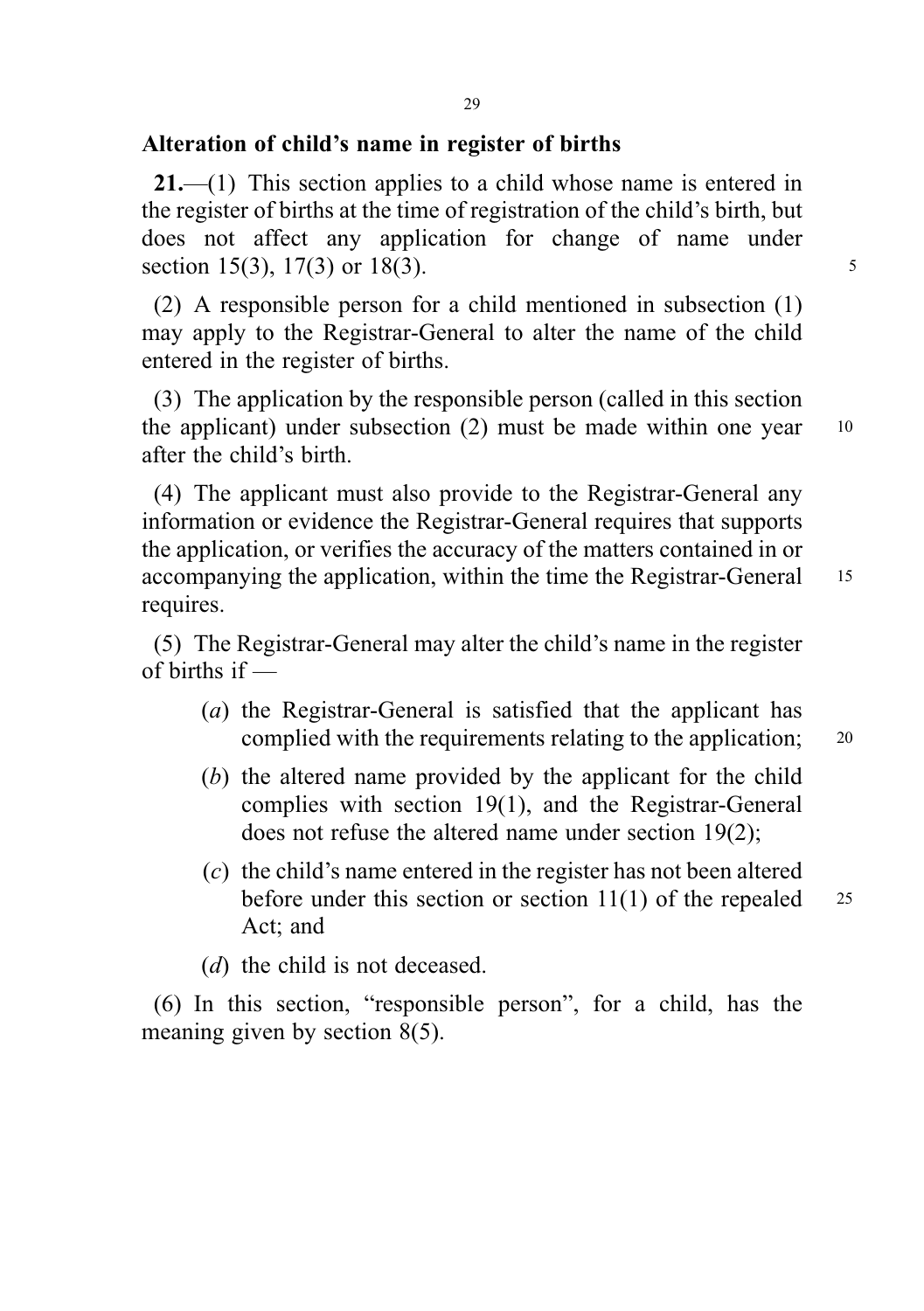# PART 4

## DEATHS

# Division 1 — Death in Singapore

# Report of death in Singapore

<sup>5</sup> 22.—(1) The death of every person who dies in Singapore must be reported in accordance with this section if the death is not, or does not appear to be, a reportable death.

(2) The following persons are responsible for reporting a death mentioned in subsection (1):

- <sup>10</sup> (a) where the death occurs in a hospital the hospital (or the person having general management and control of the hospital);
	- (b) where the death occurs in any premises (other than in a  $hospital$ ) —
- <sup>15</sup> (i) every relative of the deceased person who is present at the death; and
	- (ii) every occupier of the premises who knows of the death in the premises;
- (c) where the death occurs in an aircraft, a vessel or a train <sup>20</sup> (called in this section the conveyance) while the conveyance is in Singapore —
	- (i) every relative of the deceased person who is in the conveyance at the time and knows of the death; and
	- (ii) the master of the conveyance;
- 25 (d) where the death occurs in any other place  $-$ 
	- (i) every relative of the deceased person who knows of the death;
	- (ii) every person who is present at the death; and
- (iii) every person who takes charge of the body of the <sup>30</sup> deceased person.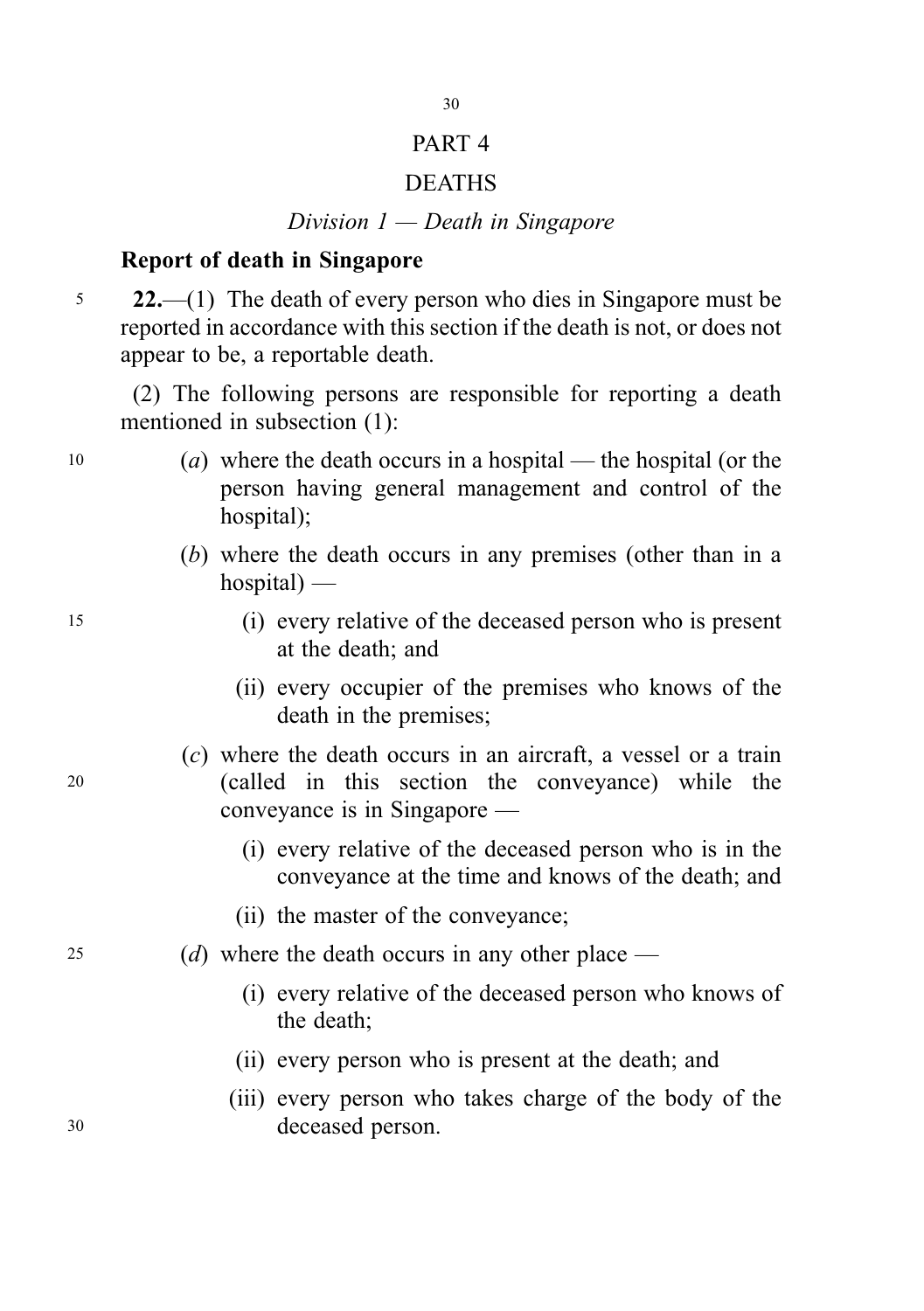31

(3) A person responsible under subsection (2) for reporting a death mentioned in subsection (1) (called in this section the responsible person) must, as soon as practicable after the death, report the death to a medical practitioner.

(4) Where there is more than one responsible person in respect of a  $\frac{5}{5}$ death and any of the responsible persons complies with subsection (3) in respect of the death, the duty of every other responsible person under that subsection in respect of the death is discharged by that compliance.

(5) A person who, without reasonable excuse, contravenes <sup>10</sup> subsection (3) shall be guilty of an offence and shall be liable on conviction to a fine not exceeding \$1,500 or to imprisonment for a term not exceeding one month or to both.

# Duties of medical practitioner who receives report of death under section  $22(3)$  15

23.—(1) A medical practitioner who receives a report of a death under section 22(3) must, as soon as practicable —

- (a) examine the body of the deceased person; and
- (b) ascertain relevant information about the deceased person's medical history and the circumstances of the death. 20

(2) If the death is not, or does not appear to be, a reportable death, the medical practitioner must provide the cause of death and the other death particulars to the Registrar-General within 24 hours after complying with subsection (1).

(3) A person who, without reasonable excuse, contravenes <sup>25</sup> subsection (2) shall be guilty of an offence and shall be liable on conviction to a fine not exceeding \$1,000.

# Registration of death in Singapore

24. The Registrar-General must register the death of a person in Singapore, as soon as practicable — 30

(a) where section 23(2) applies — after receiving from a medical practitioner mentioned in that provision the cause of death and the other death particulars;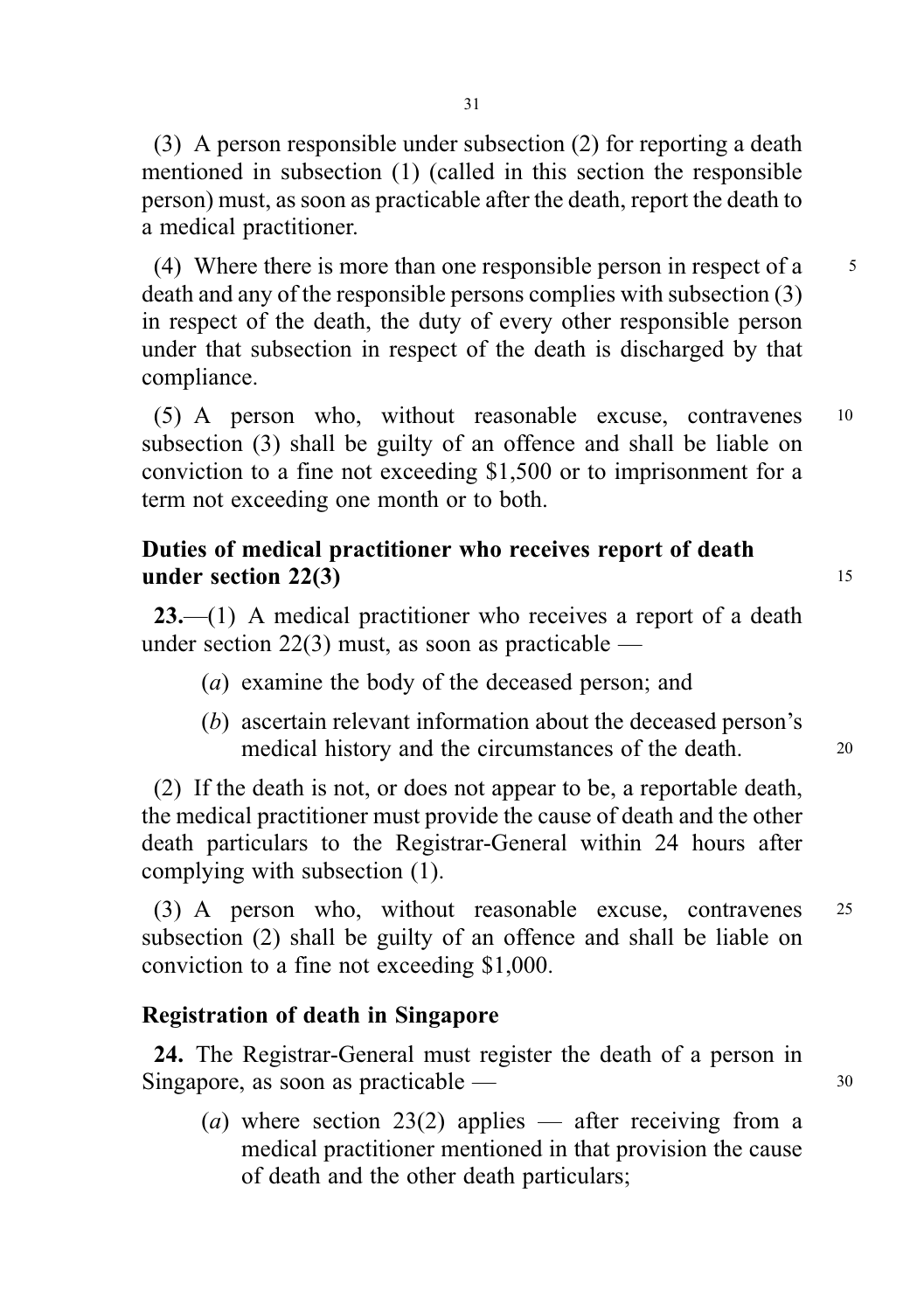- (b) where a pathologist or forensic pathologist examines the body of the deceased person — after receiving from the pathologist or forensic pathologist (as the case may be) such death particulars as the pathologist or forensic <sup>5</sup> pathologist (as the case may be) is able to ascertain; or
	- (c) where a Coroner's certificate is issued for the death after receiving the Coroner's certificate.

# Registration of reportable death in Singapore without Coroner's certificate

- <sup>10</sup> 25.—(1) Where the Registrar-General is informed that a death has occurred in Singapore but that the body of the deceased person is destroyed, is not recoverable or cannot be located, the Registrar-General may register the death before a Coroner's certificate is issued for the death if the Registrar-General is <sup>15</sup> satisfied, from the information and evidence made available to the Registrar-General, as to —
	- (a) the occurrence of death in Singapore; and
	- (b) the identity of the deceased person.

(2) Where a reportable death in Singapore does not require a <sup>20</sup> Coroner's certificate under the Coroners Act 2010, the Registrar-General may register the death if the Registrar-General is satisfied, from the information and evidence made available to the Registrar-General, as to —

- (a) the occurrence of death in Singapore; and
- <sup>25</sup> (b) the identity of the deceased person.

### Division 2 — Death outside Singapore

# Report of death in aircraft, vessel or train bound for Singapore

26.—(1) The death of every person who dies in an aircraft, a vessel or a train (called in this section the conveyance) outside, but bound <sup>30</sup> for, Singapore must be reported in accordance with this section if —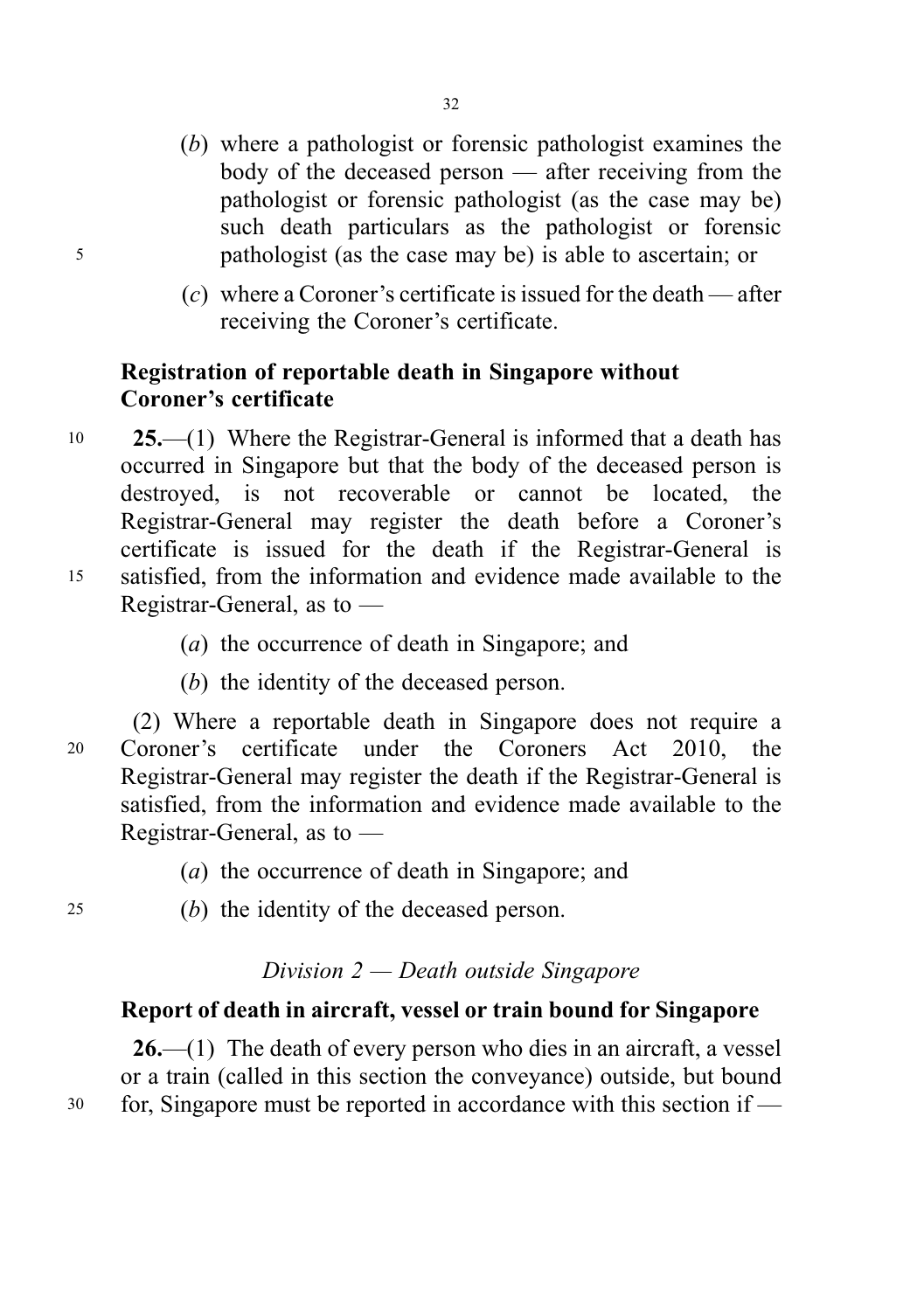- (*a*) the death occurs
	- $(i)$  in the case of an aircraft during the flight of the aircraft to an airport or any other place in Singapore;
	- (ii) in the case of a vessel during the voyage of the vessel to a port or any other place in Singapore; or  $\frac{5}{5}$
	- (iii) in the case of a train during the passage of the train to a station or any other place in Singapore; and
- (b) the body of the deceased person arrives in Singapore, and was not taken to any foreign country or territory during the period between the time of the death and the arrival of the <sup>10</sup> body in Singapore.

(2) The following persons are responsible for reporting a death mentioned in subsection (1):

- (a) the master of the conveyance in which the body of the deceased person arrives in Singapore; 15
- (b) every relative of the deceased person who knows of the death and arrives in Singapore with the body of the deceased person in the conveyance mentioned in paragraph (a).

(3) A person responsible under subsection (2) for reporting a death <sup>20</sup> (called in this section the responsible person) must report the death to the police as soon as practicable after the body of the deceased person arrives in Singapore.

(4) Where there is more than one responsible person in respect of a death and any of the responsible persons complies with subsection (3) 25 in respect of the death, the duty of every other responsible person under that subsection in respect of the death is discharged by that compliance.

(5) A person who, without reasonable excuse, contravenes subsection (3) shall be guilty of an offence and shall be liable on  $30$ conviction to a fine not exceeding \$1,500 or to imprisonment for a term not exceeding one month or to both.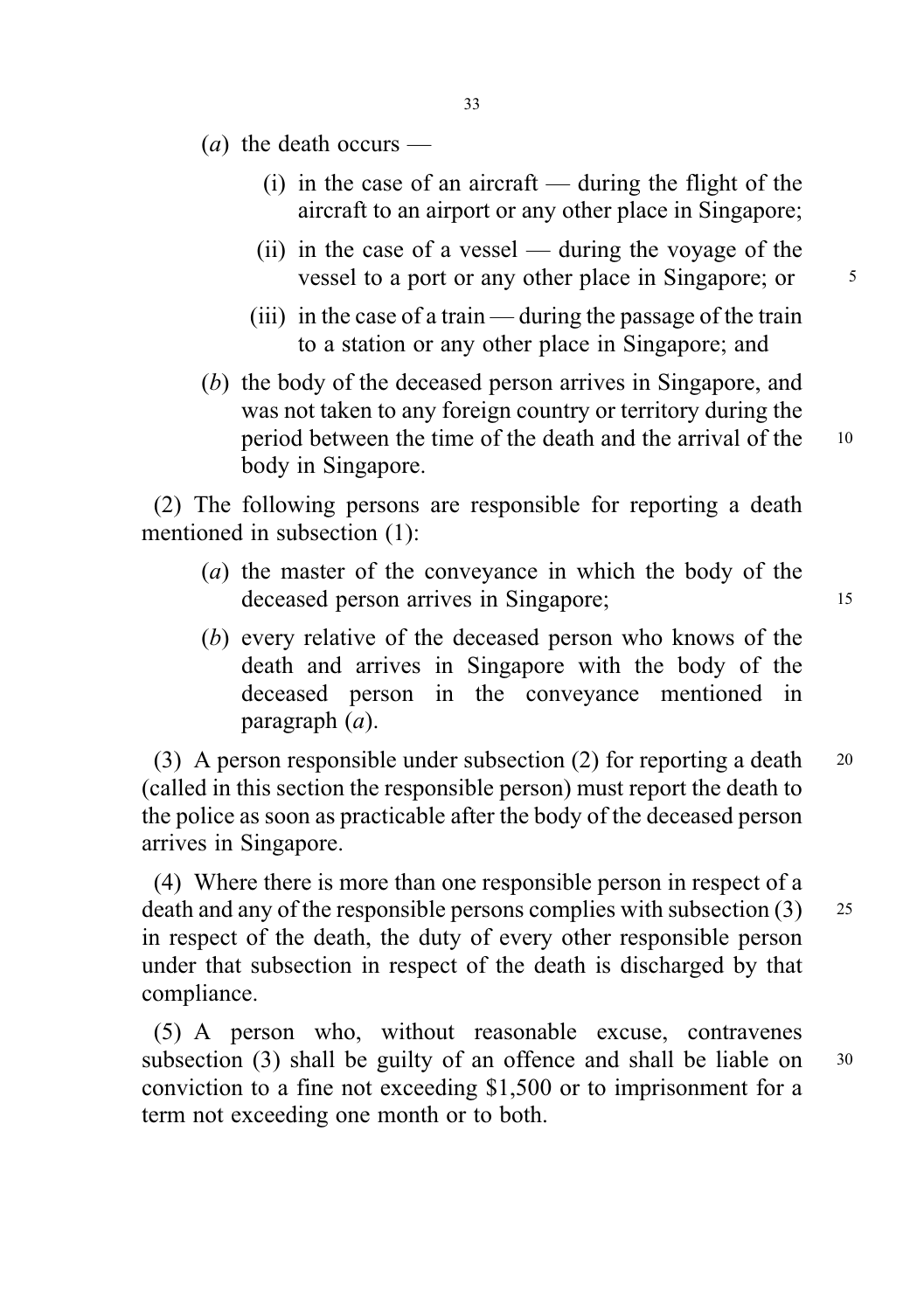# Registration of death in conveyance reported under section 26

 $27.$ —(1) A relative of a deceased person whose death is required to be and is reported under section 26 may apply to the Registrar-General for the death to be registered.

- <sup>5</sup> (2) The application by the relative (called in this section the applicant) under subsection (1) must —
	- (a) be made within 3 months after the death:
- (b) be accompanied by a document issued by a medical practitioner (including a pathologist) in Singapore <sup>10</sup> certifying the cause of death; and
	- (c) contain the other death particulars for the deceased person.

(3) The applicant must also provide to the Registrar-General any information or evidence the Registrar-General requires that supports the application, or verifies the accuracy of the matters contained in or <sup>15</sup> accompanying the application, within the time the Registrar-General requires.

(4) The Registrar-General may register the death if the Registrar-General is satisfied that —

- (a) the applicant has complied with the requirements relating <sup>20</sup> to the application;
	- (b) there is no uncertainty or dispute as to the death particulars or registration of the death in Singapore; and
	- (c) the death is not registered under any corresponding law of a foreign country or territory.

# <sup>25</sup> Registration of death of Singapore citizen or permanent resident outside Singapore

28.—(1) Where a Singapore citizen or permanent resident dies outside Singapore and the body of the deceased person is brought to Singapore, a relative of the deceased person may apply to the <sup>30</sup> Registrar-General for the death to be registered.

(2) The application by the relative (called in this section the applicant) under subsection (1) must —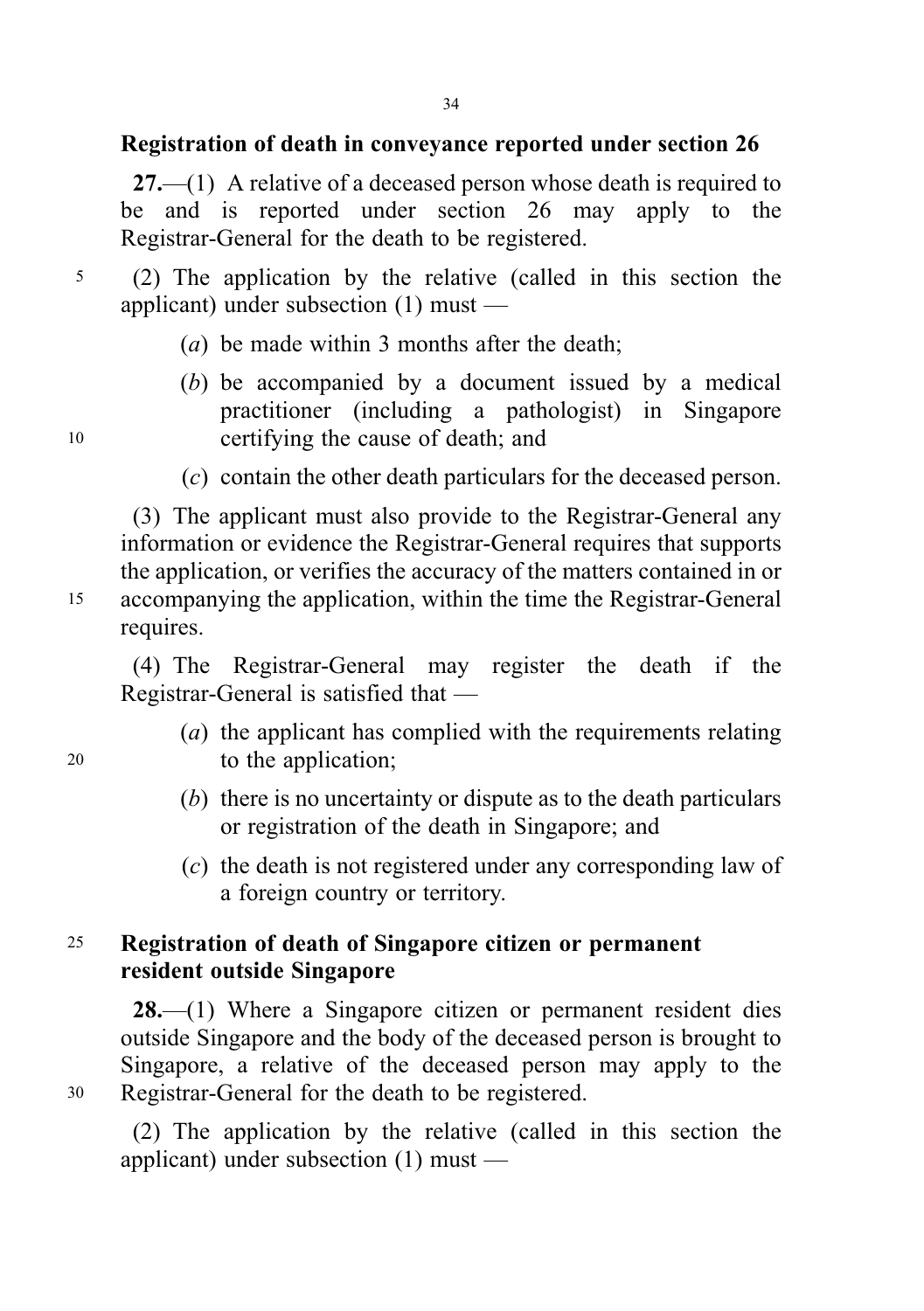- (a) be made within 3 months after the death;
- (b) be accompanied by a document issued by a medical practitioner (including a pathologist), whether in Singapore or elsewhere, certifying the cause of death; and

 $(c)$  contain the other death particulars for the deceased person.  $\frac{5}{2}$ 

(3) The applicant must also provide to the Registrar-General any information or evidence the Registrar-General requires that supports the application, or verifies the accuracy of the matters contained in or accompanying the application, within the time the Registrar-General requires. 10

(4) The Registrar-General may register the death if the Registrar-General is satisfied that —

- (a) the applicant has complied with the requirements relating to the application;
- (b) there is no uncertainty or dispute as to the death particulars  $15$ or registration of the death in Singapore; and
- (c) the death is not registered under any corresponding law of a foreign country or territory.

(5) This section does not apply to a death that is required to be reported under section 26. 20

(6) In subsection  $(2)(b)$ , "medical practitioner" includes any person who is authorised to practise as a medical practitioner in a foreign country or territory under the law of that country or territory.

## Registration of death under Coroner's certificate

29. If a Coroner's certificate is issued for a death that occurs outside 25 Singapore (including a death mentioned in section 26 or 28), the Registrar-General must register the death as soon as practicable after receiving the Coroner's certificate.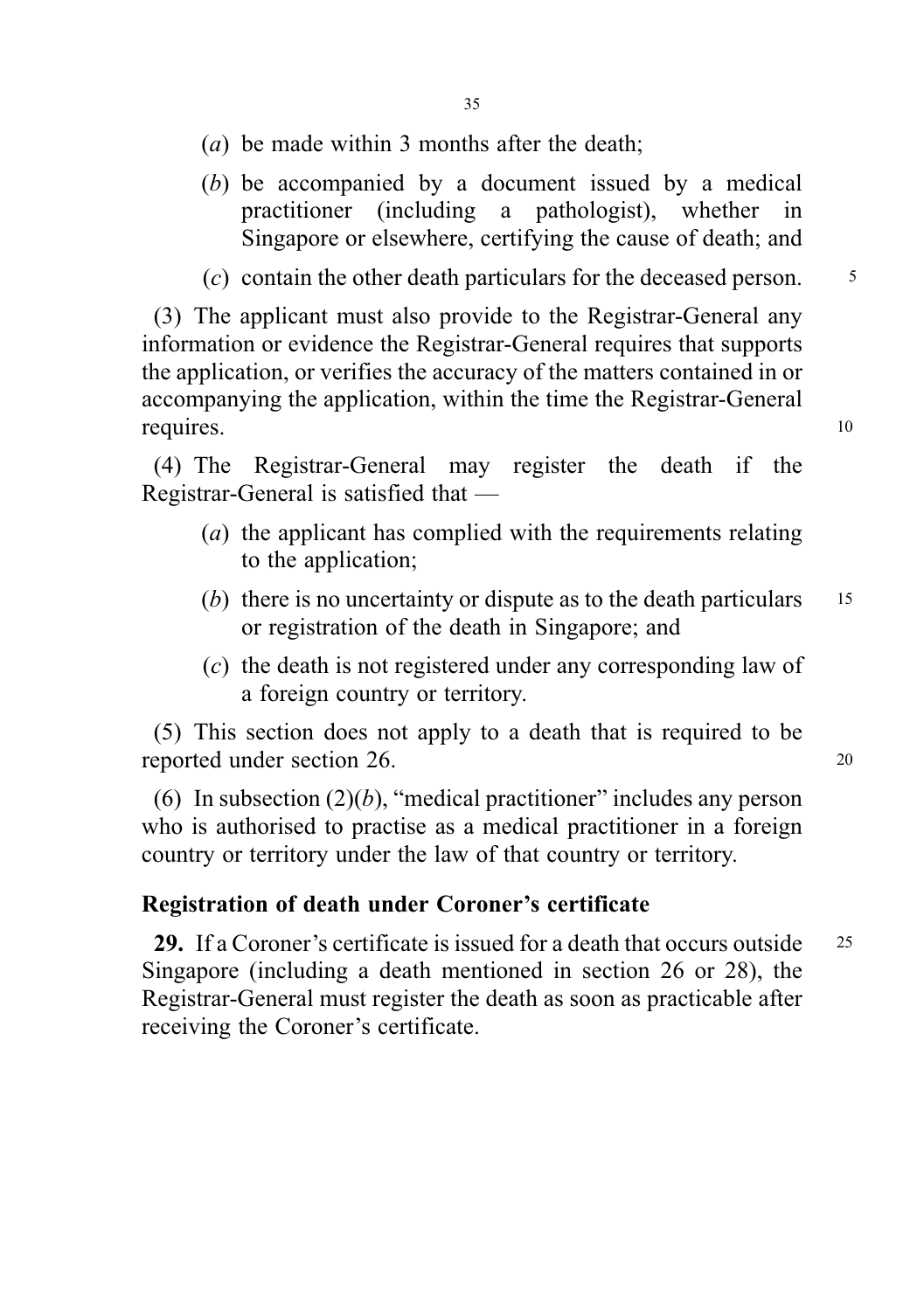## Division 3 — Related matters

## Coroner's certificate issued after death registration

30. If the Registrar-General receives a Coroner's certificate for a death after the death has been registered, the Registrar-General must, <sup>5</sup> as soon as practicable after receiving the Coroner's certificate —

- (a) where the death particulars stated in the Coroner's certificate are not entered in the register of deaths enter those death particulars in the register; and
- (b) where the death particulars stated in the Coroner's <sup>10</sup> certificate differ from the death particulars entered in the register — alter the record of the death in the register in accordance with the Coroner's certificate.

# Duty to report death under other written law not affected

31. This Part does not affect the duty of any person to report a death <sup>15</sup> under any other written law.

# PART 5

# **STILLBIRTHS**

# Division  $1$  — Stillbirth in Singapore

# Report of stillbirth in Singapore

<sup>20</sup> 32.—(1) The birth of every stillborn child in Singapore must be reported in accordance with this section.

(2) The following persons are responsible for reporting the birth of a stillborn child in Singapore:

- (a) where the stillbirth occurs in a hospital the hospital (or <sup>25</sup> the person having general management and control of the hospital):
	- (b) where the stillbirth occurs in any premises (other than in a  $hospital$ ) —
- (i) every relative of the stillborn child who is present at <sup>30</sup> the stillbirth; and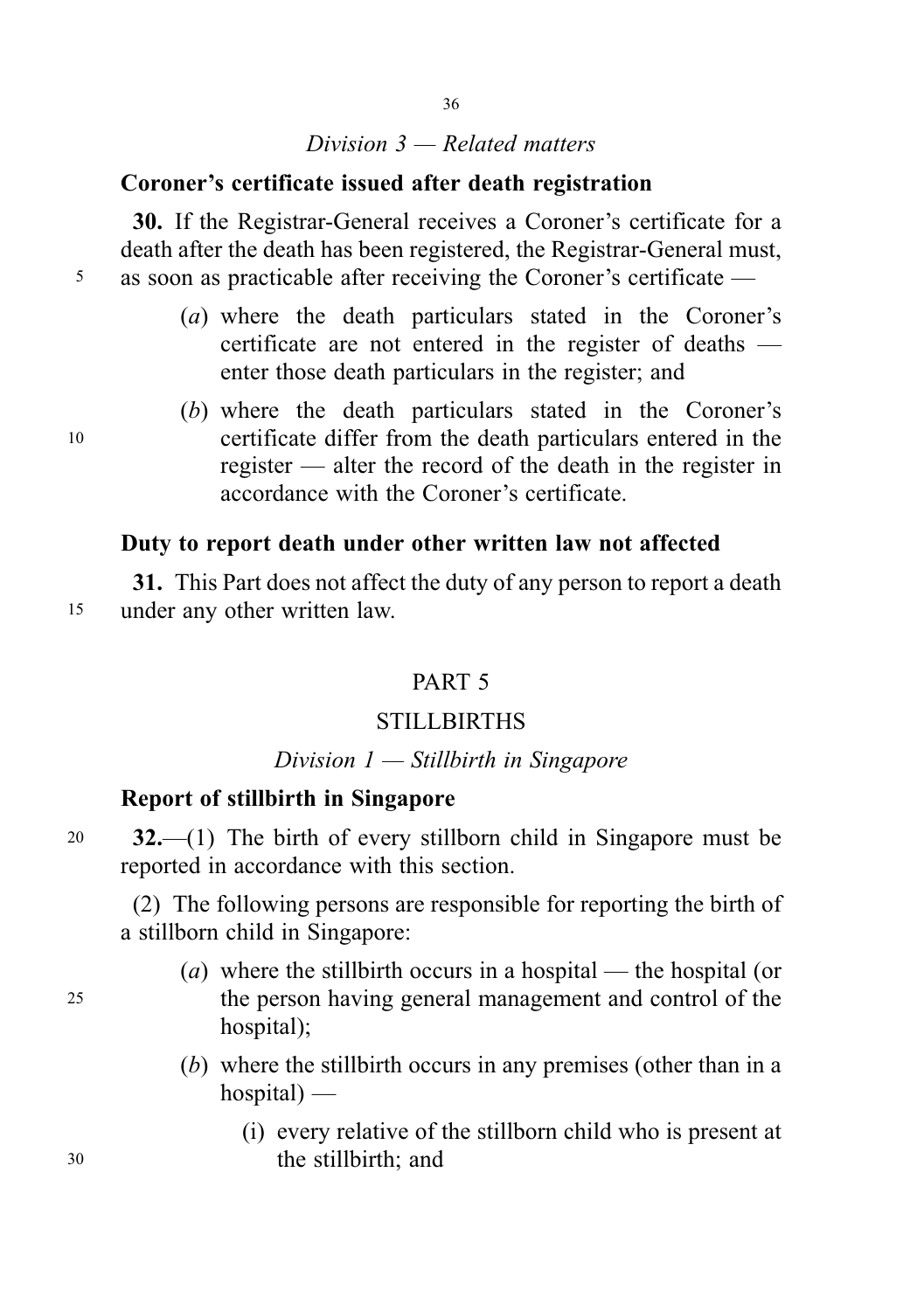- (ii) every occupier of the premises who knows of the stillbirth in the premises;
- (c) where the stillbirth occurs in an aircraft, a vessel or a train (called in this section the conveyance) while the conveyance is in Singapore — 5
	- (i) every relative of the stillborn child who is in the conveyance at the time and knows of the stillbirth; and
	- (ii) the master of the conveyance;
- (d) where the stillbirth occurs in any other place  $\rightarrow$  10
	- (i) every relative of the stillborn child who knows of the stillbirth;
	- (ii) every person who is present at the stillbirth; and
	- (iii) every person who takes charge of the body of the stillborn child. 15

(3) A person responsible under subsection (2) for reporting a stillbirth (called in this section the responsible person) must, as soon as practicable after the stillbirth, report the stillbirth to a medical practitioner.

(4) Where there is more than one responsible person in respect of a <sup>20</sup> stillbirth and any of the responsible persons complies with subsection (3) in respect of the stillbirth, the duty of every other responsible person under that subsection in respect of the stillbirth is discharged by that compliance.

(5) A person who, without reasonable excuse, contravenes <sup>25</sup> subsection (3) shall be guilty of an offence and shall be liable on conviction to a fine not exceeding \$1,500 or to imprisonment for a term not exceeding one month or to both.

# Duties of medical practitioner who receives report of stillbirth under section  $32(3)$  30

33.—(1) A medical practitioner who receives a report of a stillbirth under section 32(3) must —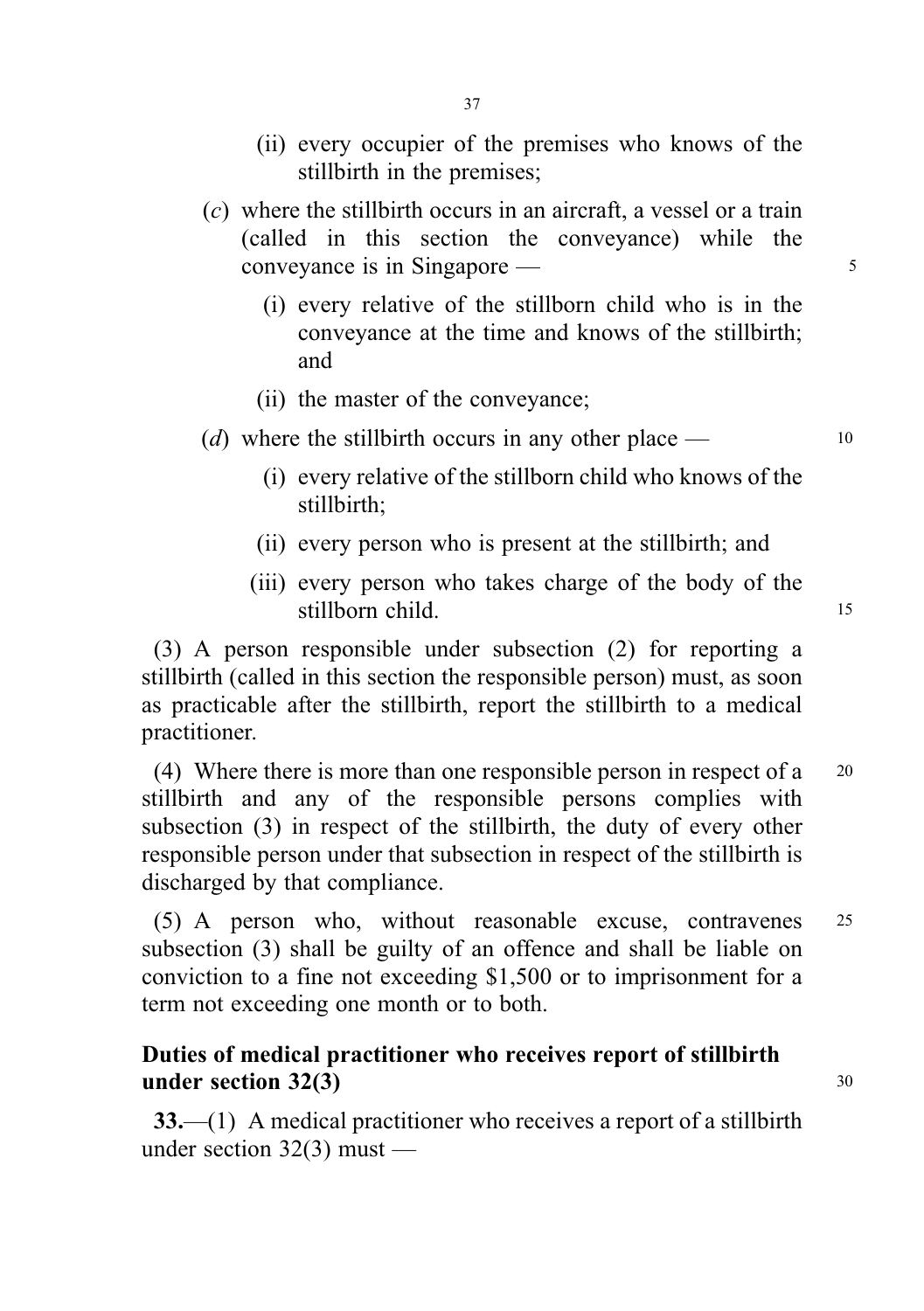- (a) examine the body of the child as soon as practicable to ascertain whether the child was stillborn; and
- (b) where the medical practitioner is satisfied that the child was stillborn, provide the cause of death of the stillborn <sup>5</sup> child and the other stillbirth particulars to the Registrar-General, within 24 hours after complying with paragraph (a).

(2) A person who, without reasonable excuse, contravenes subsection  $(1)(b)$  shall be guilty of an offence and shall be liable <sup>10</sup> on conviction to a fine not exceeding \$1,000.

# Registration of stillbirth in Singapore

34. The Registrar-General must register the birth of a stillborn child in Singapore, as soon as practicable after receiving the cause of death and the other stillbirth particulars from a medical practitioner under <sup>15</sup> section 33.

Division 2 — Stillbirth in conveyance bound for Singapore

# Report of stillbirth in aircraft, vessel or train bound for Singapore

35.—(1) The birth of every stillborn child in an aircraft, a vessel or <sup>20</sup> a train (called in this section the conveyance) outside, but bound for, Singapore must be reported in accordance with this section if —

(*a*) the stillbirth occurs —

- (i) in the case of an aircraft during the flight of the aircraft to an airport or any other place in Singapore;
- <sup>25</sup> (ii) in the case of a vessel during the voyage of the vessel to a port or any other place in Singapore; or
	- (iii) in the case of a train during the passage of the train to a station or any other place in Singapore; and
- (b) the body of the stillborn child arrives in Singapore, and was <sup>30</sup> not taken to any foreign country or territory during the period between the time of the stillbirth and the arrival of the body in Singapore.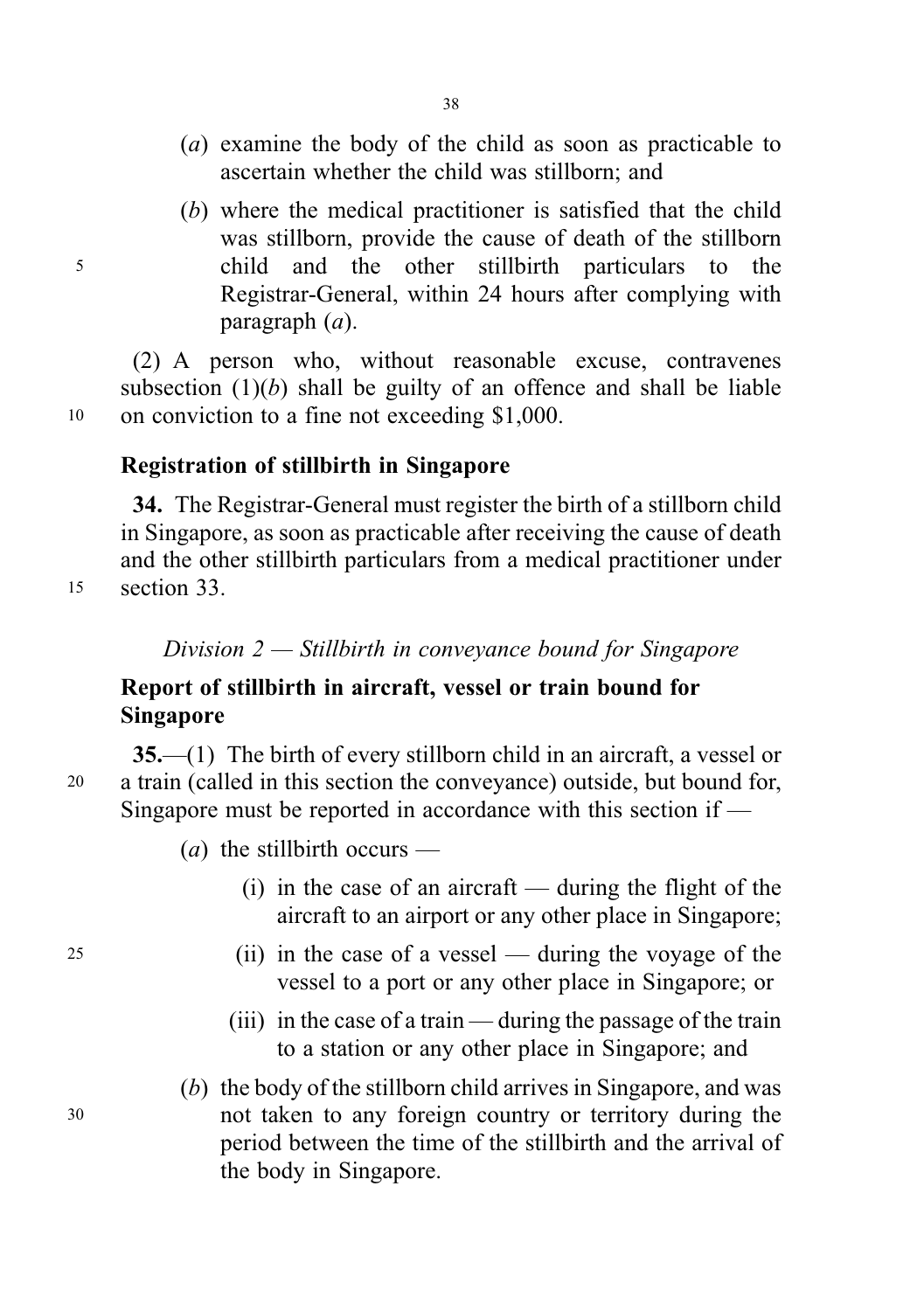(2) The following persons are responsible for reporting a stillbirth mentioned in subsection (1):

- (a) the master of the conveyance in which the body of the stillborn child arrives in Singapore;
- (b) every relative of the stillborn child who knows of the  $\frac{5}{5}$ stillbirth and arrives in Singapore with the body of the stillborn child in the conveyance mentioned in paragraph (a).

(3) A person responsible under subsection (2) for reporting a stillbirth (called in this section the responsible person) must report the 10 stillbirth to the police as soon as practicable after the body of the stillborn child arrives in Singapore.

(4) Where there is more than one responsible person in respect of a stillbirth and any of the responsible persons complies with subsection  $(3)$  in respect of the stillbirth, the duty of every other 15 responsible person under that subsection in respect of the stillbirth is discharged by that compliance.

(5) A person who, without reasonable excuse, contravenes subsection (3) shall be guilty of an offence and shall be liable on conviction to a fine not exceeding \$1,500 or to imprisonment for a <sup>20</sup> term not exceeding one month or to both.

# Registration of stillbirth in conveyance reported under section 35

36.—(1) A parent of a stillborn child whose stillbirth is required to be and is reported under section 35 may apply to the <sup>25</sup> Registrar-General for the stillbirth to be registered.

(2) The application by the parent (called in this section the applicant) under subsection (1) must —

- (a) be made within 3 months after the stillbirth;
- (b) be accompanied by a document issued by a medical <sup>30</sup> practitioner in Singapore certifying the cause of death of the stillborn child; and
- (c) contain the other stillbirth particulars for the stillborn child.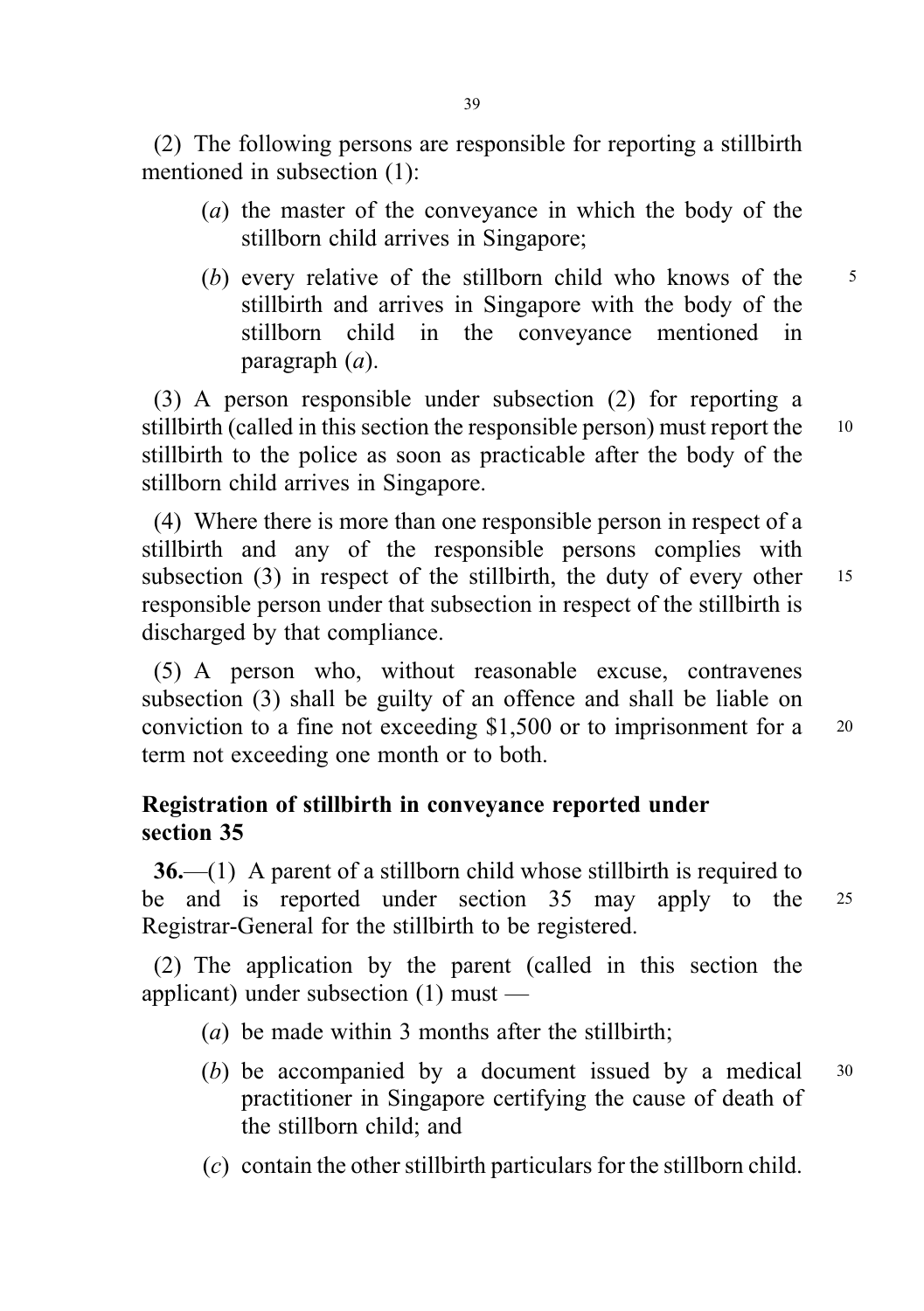40

(3) The applicant must also provide to the Registrar-General any information or evidence the Registrar-General requires that supports the application, or verifies the accuracy of the matters contained in or accompanying the application, within the time the Registrar-General <sup>5</sup> requires.

(4) The Registrar-General may register the stillbirth if the Registrar-General is satisfied that —

- (a) the applicant has complied with the requirements relating to the application;
- <sup>10</sup> (b) there is no uncertainty or dispute as to the stillbirth particulars or registration of the stillbirth in Singapore; and
	- (c) the stillbirth is not registered under any corresponding law of a foreign country or territory.

# PART 6

# <sup>15</sup> REGISTERS AND RELATED MATTERS

### **Registers**

37.—(1) The Registrar-General must provide and maintain, in the form and manner that the Registrar-General thinks fit, the following registers:

- 
- 20  $(a)$  a register of births;
	- (b) a register of deaths;
	- (c) a register of stillbirths.
	- (2) The registers are not open to inspection by the public.

# Alteration of record in register

25 **38.**—(1) Any record of a registered event in a register must not be altered except as authorised by or under this Act.

(2) A reference in this section to the alteration of a record of a registered event in a register includes a reference to the recording in the register of the particulars of the registered event that had been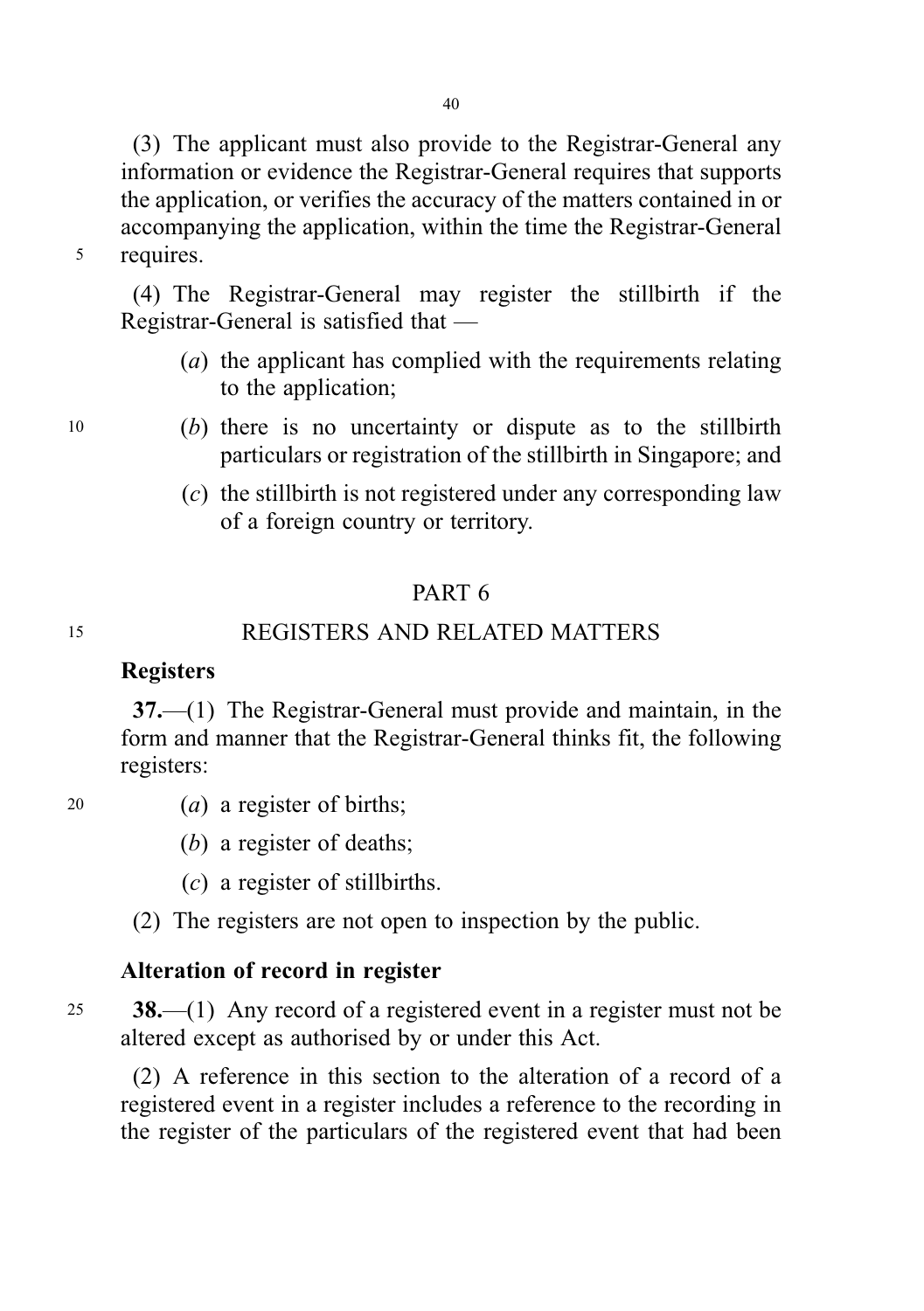omitted from the register at the time of registration of the registered event.

# Correction of clerical error in record in register

39.—(1) The Registrar-General may correct any clerical error in any record in a register that the Registrar-General discovers or is  $5^{\circ}$ informed of.

(2) A person informing the Registrar-General of any clerical error in any record in a register must do so in the form and manner that the Registrar-General requires.

(3) The correction of an error under this section may be made in the <sup>10</sup> form and manner that the Registrar-General thinks fit.

# Correction of error of fact or substance in record in register

40.—(1) The Registrar-General may correct an error of fact or substance in any record in the register of deaths —

- (*a*) in the case where the death registration is based on death  $15$ particulars submitted by a medical practitioner under section  $23(2)$  — subject to subsection (2), after receiving from that medical practitioner or any other medical practitioner information (given in the form and manner required by the Registrar-General) that specifies the death <sup>20</sup> particulars to be corrected in the record; or
- (b) in any case
	- (i) after receiving a Coroner's certificate or an amended Coroner's certificate that contains death particulars that differ from those in the record; or 25
	- (ii) after receiving a request from any person.

(2) Subsection  $(1)(a)$  does not apply to a death if a Coroner's certificate is issued for the death after the death particulars are submitted by a medical practitioner under section 23(2).

(3) The Registrar-General may correct an error of fact or substance <sup>30</sup> in any record in the register of births or register of stillbirths after receiving a request from any person.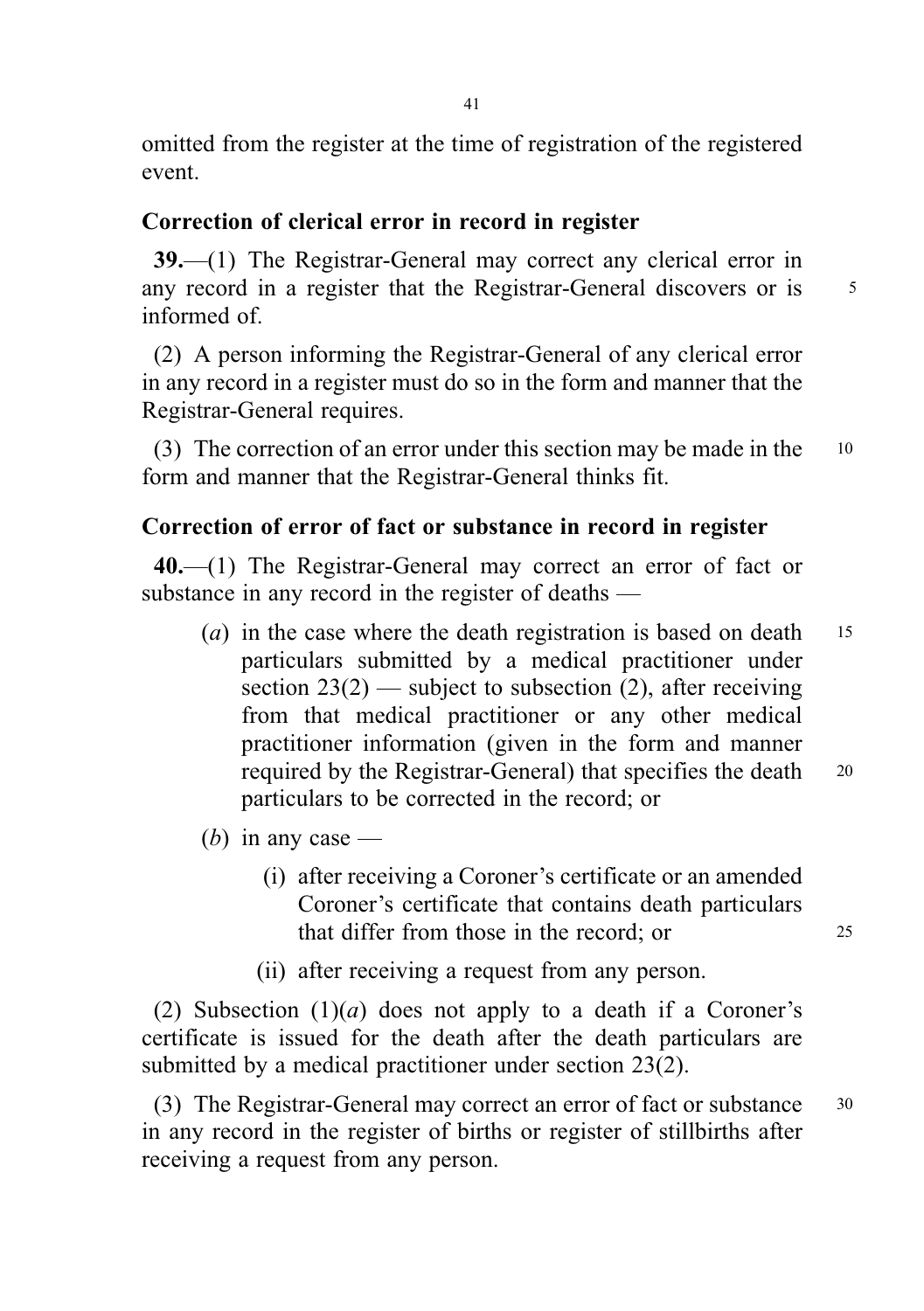(4) A request mentioned in subsection  $(1)(b)(ii)$  or  $(3)$  must contain and be accompanied by the information and evidence required by the Registrar-General.

(5) A person who makes a request mentioned in 5 subsection  $(1)(b)(ii)$  or  $(3)$  must also provide to the Registrar-General any information or evidence the Registrar-General requires that supports the request, or verifies the accuracy of the matters contained in or accompanying the request, within the time the Registrar-General requires.

<sup>10</sup> (6) Despite subsections (1) and (3), the Registrar-General may, on the Registrar-General's own volition, correct any error of fact or substance in any record in a register that the Registrar-General discovers or is informed of.

(7) The correction of an error under this section may be made in the <sup>15</sup> form and manner that the Registrar-General thinks fit.

## Cancellation of registration

41. The Registrar-General may cancel the registration of any birth, death or stillbirth if the Registrar-General is satisfied that the registration has been —

- 
- <sup>20</sup> (a) obtained by means of fraud, false representation or the concealment of any material fact; or

(b) made by mistake.

### PART 7

# INFORMATION AND RELATED MATTERS

### <sup>25</sup> Power to obtain information

42.—(1) The Registrar-General may, by written notice, require any person to provide, within the time specified in the notice, any information that the Registrar-General requires for the purpose of —

(a) ascertaining whether a registrable event has occurred, or <sup>30</sup> the particulars of a registrable event or registered event;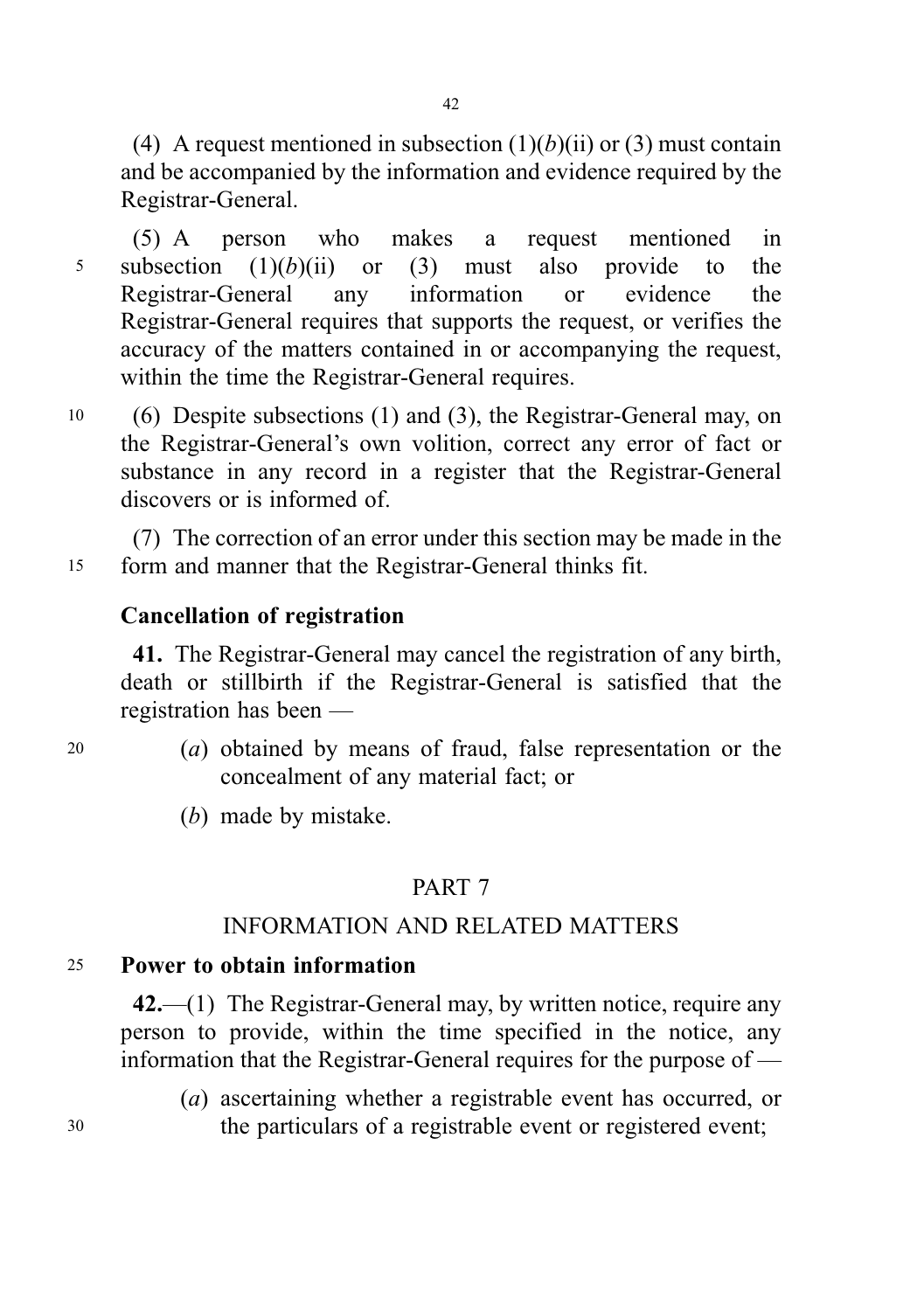- (b) ascertaining whether a provision of this Act or the repealed Act has been complied with; or
- (c) the performance of the Registrar-General's functions under this Act or any other written law.

(2) A person who is given a written notice under subsection  $(1)$  5 must comply with the notice.

(3) A person who, without reasonable excuse, contravenes subsection (2) shall be guilty of an offence and shall be liable on conviction to a fine not exceeding \$1,500 or to imprisonment for a term not exceeding one month or to both. 10

### Form and manner of information, etc.

43.—(1) Any information, report, particulars or evidence required to be provided to the Registrar-General, and any application or request to be made to the Registrar-General, by or under any provision of this Act, or any other written law, must be provided or <sup>15</sup> made in the form and manner that the Registrar-General requires.

(2) Without limiting subsection (1), the Registrar-General may require any thing mentioned in that subsection to be provided or made electronically (including by using any electronic service provided or specified by the Registrar-General for such purpose). 20

### PART 8

## INVESTIGATIONS, GENERAL OFFENCES AND RELATED MATTERS

### Taking possession of false or invalid documents

44. The Registrar-General may take possession of any document 25 that is produced in connection with any of the following if the Registrar-General reasonably suspects that the document is false or invalid:

- (a) reporting of a birth to the Registrar-General;
- (b) registration of a birth, death or stillbirth; 30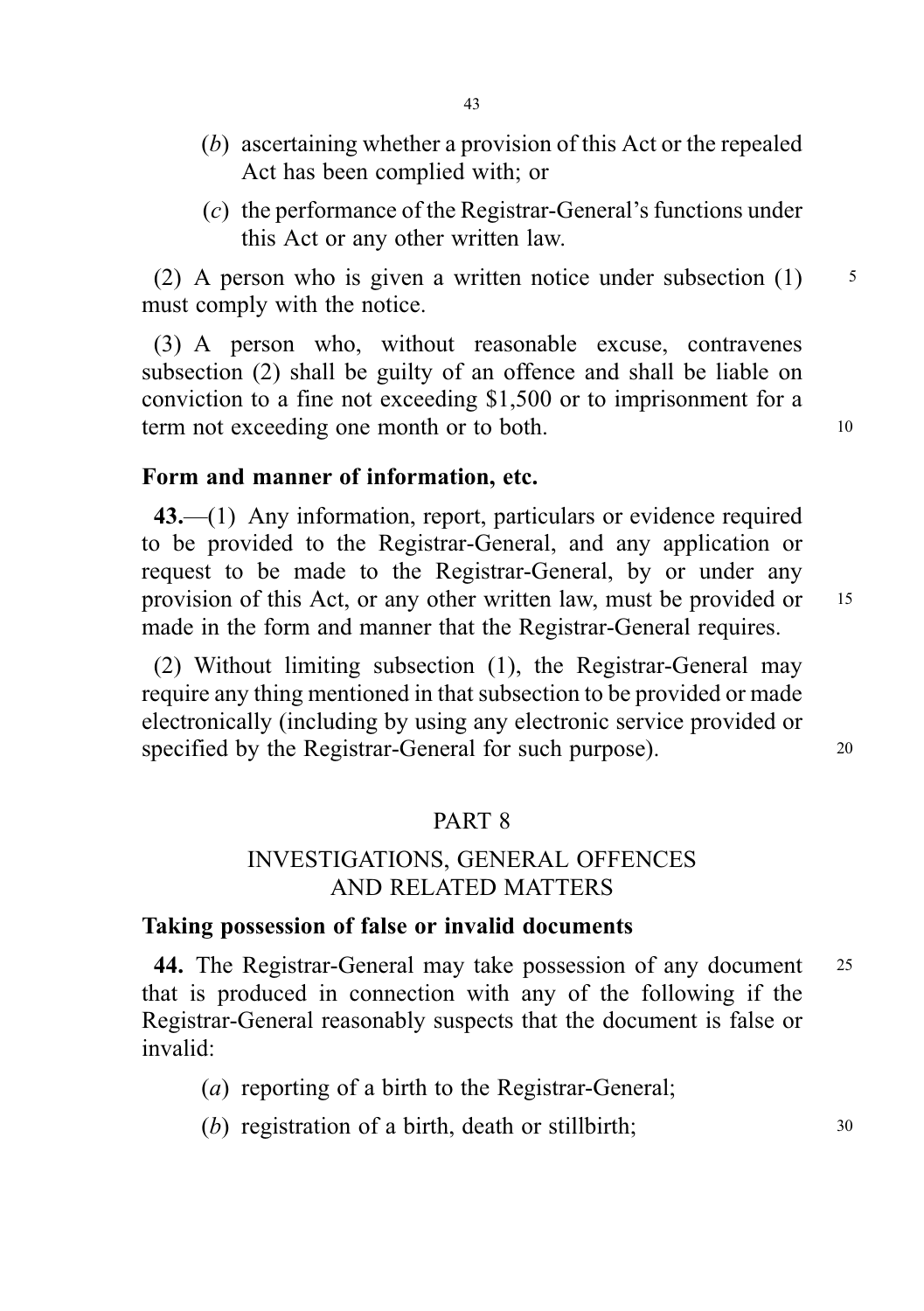(c) alteration of any particulars recorded, or the recording of any omitted particulars, in a register.

# Powers of search, etc.

45.—(1) If an authorised registration officer reasonably suspects <sup>5</sup> that any evidence of the commission of an offence under this Act is likely to be found in any premises, or in any vehicle, aircraft, vessel or train (called in this section the conveyance), or on any person, the officer may, without warrant and with such assistance as the officer thinks necessary —

- 
- <sup>10</sup> (a) enter and search the premises;
	- (b) stop, board and search the conveyance (whether in a public or private place); or
	- (c) stop and search the person (whether in a public or private place),

### <sup>15</sup> as the case may be.

(2) An authorised registration officer exercising any power under subsection (1) may, if the circumstances so warrant and with such assistance as the officer thinks necessary —

- (a) break open any door, window, lock, fastener, compartment, <sup>20</sup> box, container or other thing; or
	- (b) remove by force any obstruction to the exercise of that power.

(3) An authorised registration officer carrying out a search under subsection (1) may take possession or make copies of any document <sup>25</sup> found during the search that the officer reasonably believes to be connected to the commission of an offence under this Act.

(4) A woman must not be searched except by a woman.

(5) A person in charge of a conveyance who, without reasonable excuse, does not stop the conveyance when required to do so by an 30 authorised registration officer under subsection  $(1)(b)$  shall be guilty of an offence and shall be liable on conviction to a fine not exceeding \$2,500 or to imprisonment for a term not exceeding 3 months or to both.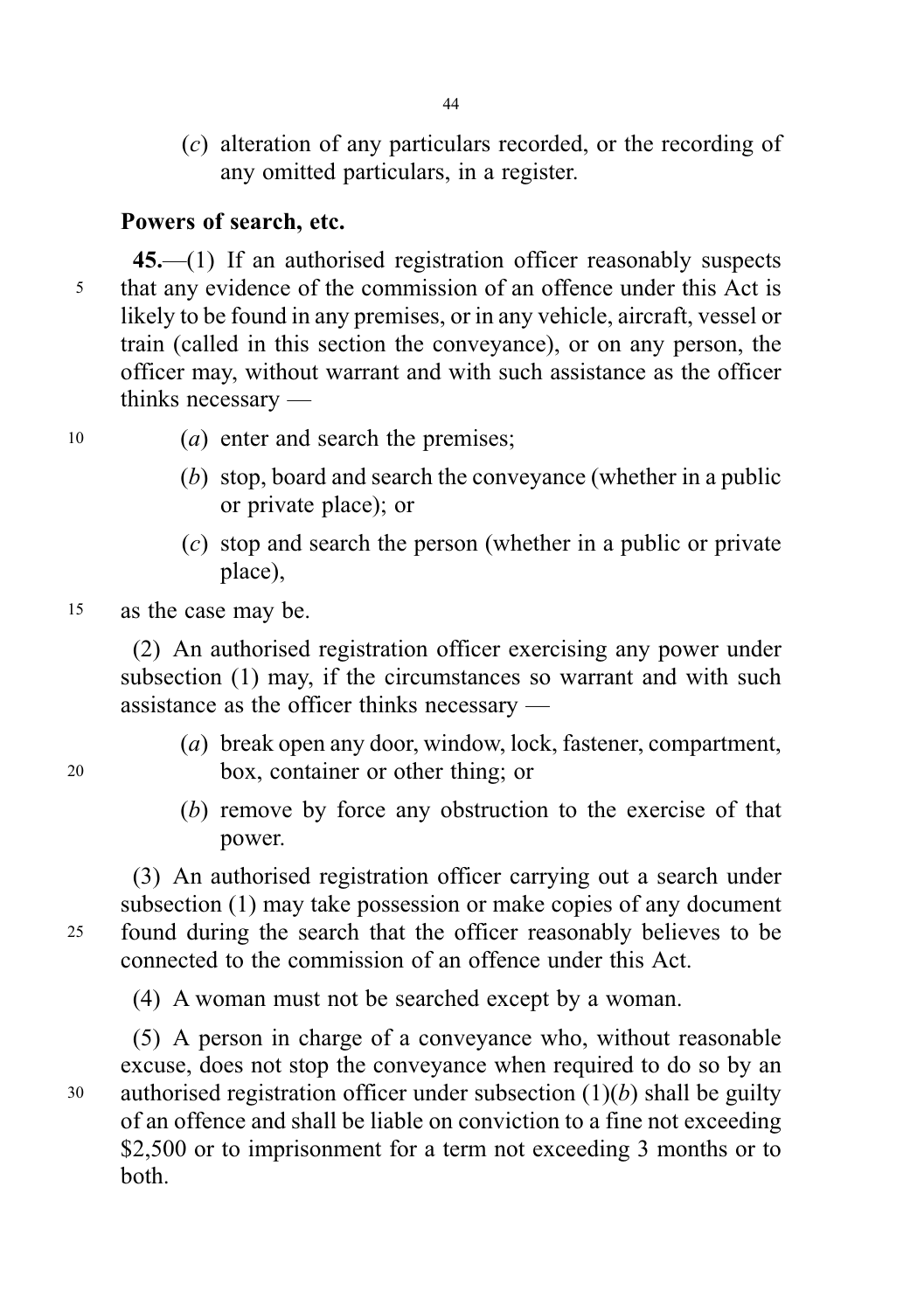# Powers of investigation

46.—(1) For the purpose of investigating any offence or suspected offence under this Act, an authorised registration officer may do all or any of the following:

- (a) require, by written notice, any person, whom the  $\frac{5}{5}$ authorised registration officer reasonably believes has any information, in the person's custody or control, that is relevant to the investigation, to provide that information, within the time and in the manner specified in the notice;
- (b) where the information provided by the person mentioned 10 in paragraph  $(a)$  is in the form of a document — retain the document or make, or cause to be made, without payment, any copy of or extract from the document;
- (c) require, by written notice, the attendance before the authorised registration officer of any person in Singapore <sup>15</sup> who appears to be acquainted with the facts or circumstances of the matter;
- (d) examine orally any person who appears to be acquainted with the facts or circumstances of the matter —
	- (i) whether before or after that person or anyone else is <sup>20</sup> charged with an offence in connection with the matter; and
	- (ii) whether or not that person is to be called as a witness in any inquiry, trial or other proceedings in connection with the matter. 25

(2) A person examined under subsection  $(1)(d)$  is bound to state truly the facts and circumstances with which the person is acquainted concerning the matter except that the person need not say anything that might expose the person to a criminal charge, penalty or forfeiture. 30

(3) A statement made by a person examined under subsection  $(1)(d)$  $must -$ 

- (a) be reduced to writing;
- (b) be read over to the person;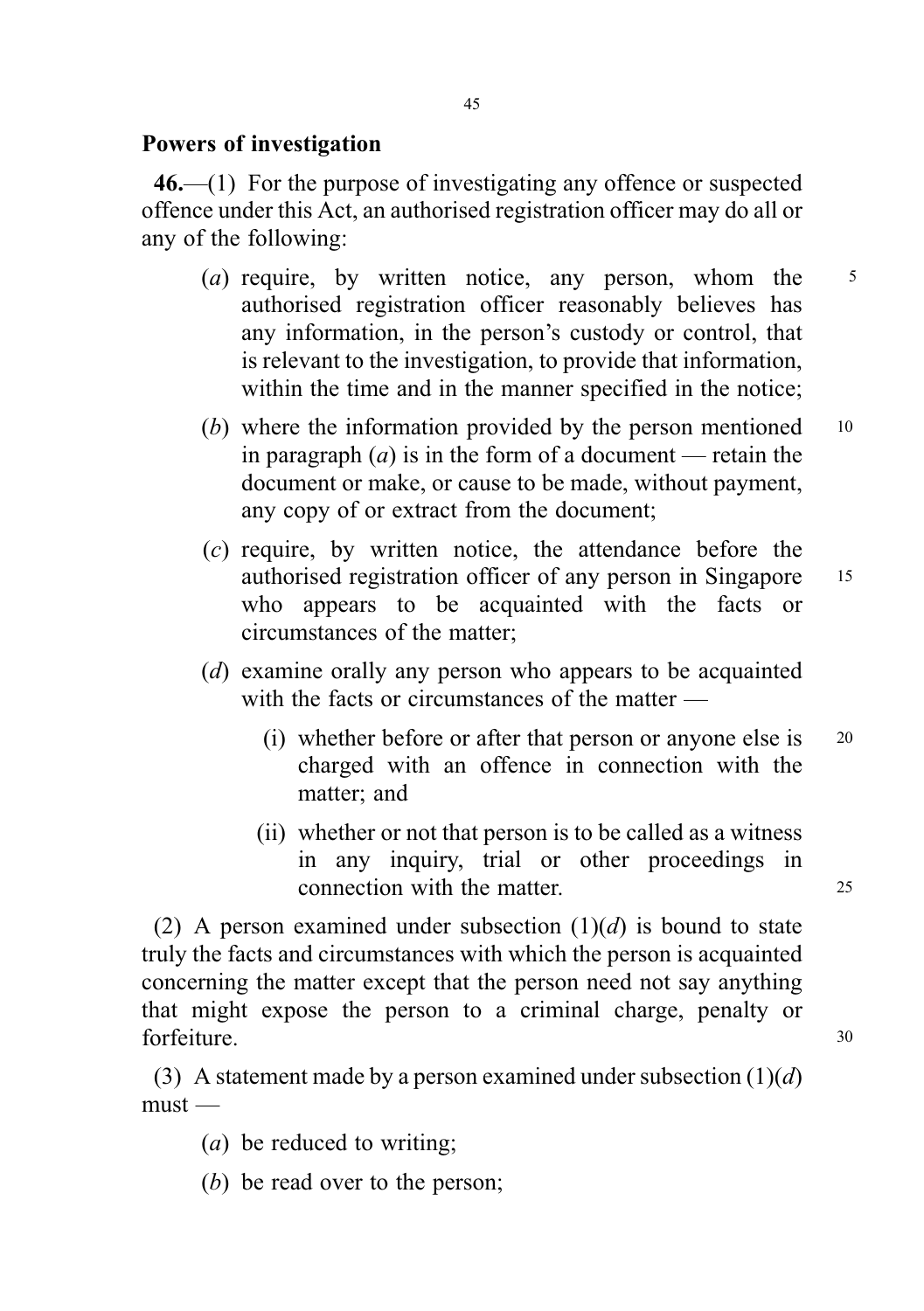- (c) if the person does not understand English, be interpreted in a language that the person understands; and
- (d) after correction (if necessary), be signed by the person.

(4) If any person fails to attend as required by a written notice under 5 subsection  $(1)(c)$ , the authorised registration officer may report the failure to a Magistrate who may then issue a warrant ordering the person to comply with the notice.

(5) A person who, without reasonable excuse, fails to comply with any written notice under subsection  $(1)(a)$  shall be guilty of an <sup>10</sup> offence and shall be liable on conviction to a fine not exceeding \$2,500 or to imprisonment for a term not exceeding 3 months or to both.

# Authorised registration officer to produce evidence of identity and authority

<sup>15</sup> 47.—(1) When exercising any power under this Part, an authorised registration officer must, if so required by any person affected by the exercise of that power, produce to that person evidence of the officer's identity and authority to exercise that power.

(2) Despite anything in or under this Act, it is not an offence for any <sup>20</sup> person to refuse to comply with any request or notice made or given by an authorised registration officer if the officer does not comply with subsection  $(1)$ .

# False or misleading statement or information

48. A person who makes any statement, or provides any <sup>25</sup> information, to the Registrar-General or an authorised registration officer under this Act, that is false or misleading in a material particular —

> (a) knowing it to be false or misleading in a material particular; or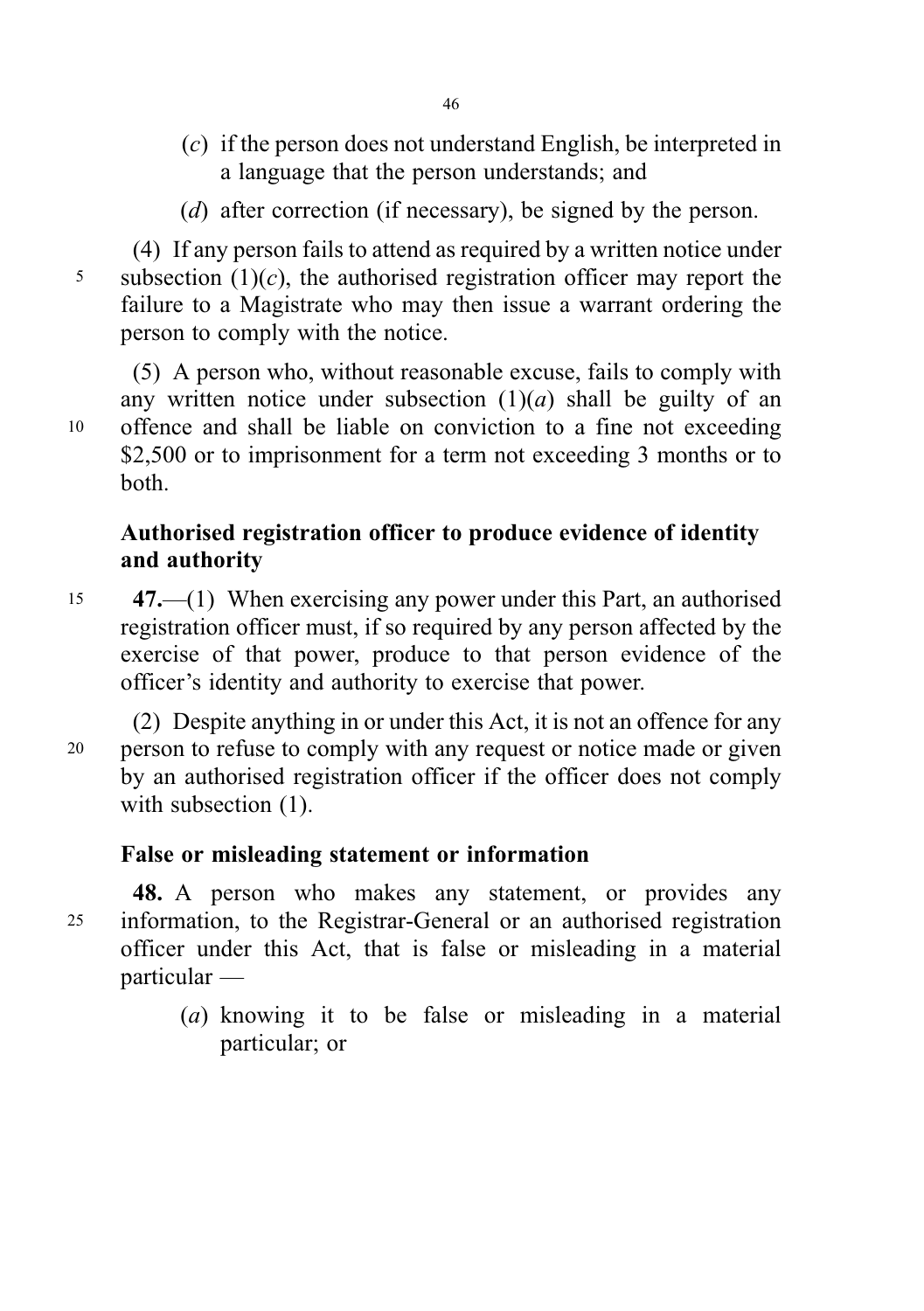(b) being reckless as to whether it is false or misleading in a material particular,

shall be guilty of an offence and shall be liable on conviction to a fine not exceeding \$10,000 or to imprisonment for a term not exceeding 10 years or to both. 5

# Offences relating to register

49.—(1) A person who, without lawful authority —

- (a) makes, alters or deletes, or permits to be made, altered or deleted, any record (or any part of it) in a register;
- (b) obtains, or provides any person, access to a register (or any  $10$ part of it); or
- (c) interferes with a register (or any part of it), or permits a register (or any part of it) to be interfered with, in any other way,

shall be guilty of an offence. 15

(2) A person who wilfully destroys or defaces, or permits to be destroyed or defaced, a register (or any part of it) shall be guilty of an offence.

(3) A public officer or registration officer who publishes or communicates to any person any information contained in a <sup>20</sup> register shall be guilty of an offence unless such publication or communication —

- (a) is authorised by or under this Act;
- (b) is in the public interest and authorised by the Registrar-General; or 25
- (c) is for the purpose of investigations into an offence under this Act or any other written law, or proceedings in respect of the offence.

(4) A person who is guilty of an offence under subsection (1), (2) or (3) shall be liable on conviction to a fine not exceeding  $$10,000$  or to  $30$ imprisonment for a term not exceeding 10 years or to both.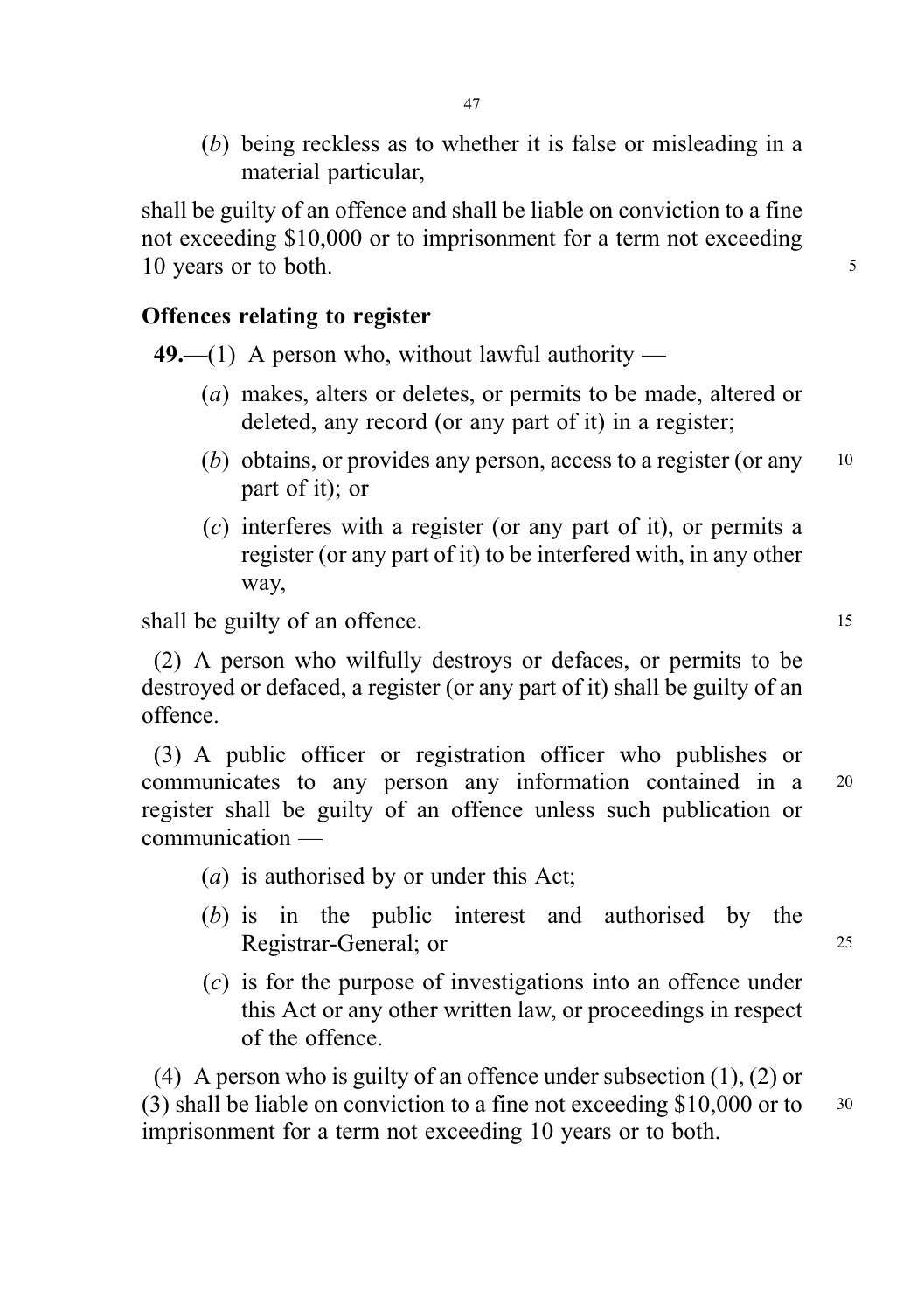# Offences relating to certificates or extracts

**50.** A person who —

- (a) forges a document, purporting to be a birth certificate, death certificate or stillbirth certificate, or an extract from <sup>5</sup> any record in a register;
	- (b) alters, or otherwise tampers with, a birth certificate, death certificate or stillbirth certificate, or an extract from any record in a register; or
- (c) knowingly obtains, possesses or uses a forged, altered or <sup>10</sup> tampered certificate or extract mentioned in paragraph (a) or  $(b)$ ,

shall be guilty of an offence and shall be liable on conviction to a fine not exceeding \$10,000 or to imprisonment for a term not exceeding 10 years or to both.

# <sup>15</sup> Obstruction

51.—(1) A person commits an offence if the person, without reasonable excuse, obstructs or hinders the Registrar-General or an authorised registration officer in the performance of any function or exercise of any power under this Act or any other written law.

<sup>20</sup> (2) A person who is guilty of an offence under subsection (1) shall be liable on conviction to a fine not exceeding \$2,500 or to imprisonment for a term not exceeding 3 months or to both.

# Offences by corporations

 $52$ —(1) Where, in a proceeding for an offence under this Act, it is <sup>25</sup> necessary to prove the state of mind of a corporation in relation to a particular conduct, evidence that —

- (a) an officer, employee or agent of the corporation engaged in that conduct within the scope of his or her actual or apparent authority; and
- <sup>30</sup> (b) the officer, employee or agent had that state of mind,

is evidence that the corporation had that state of mind.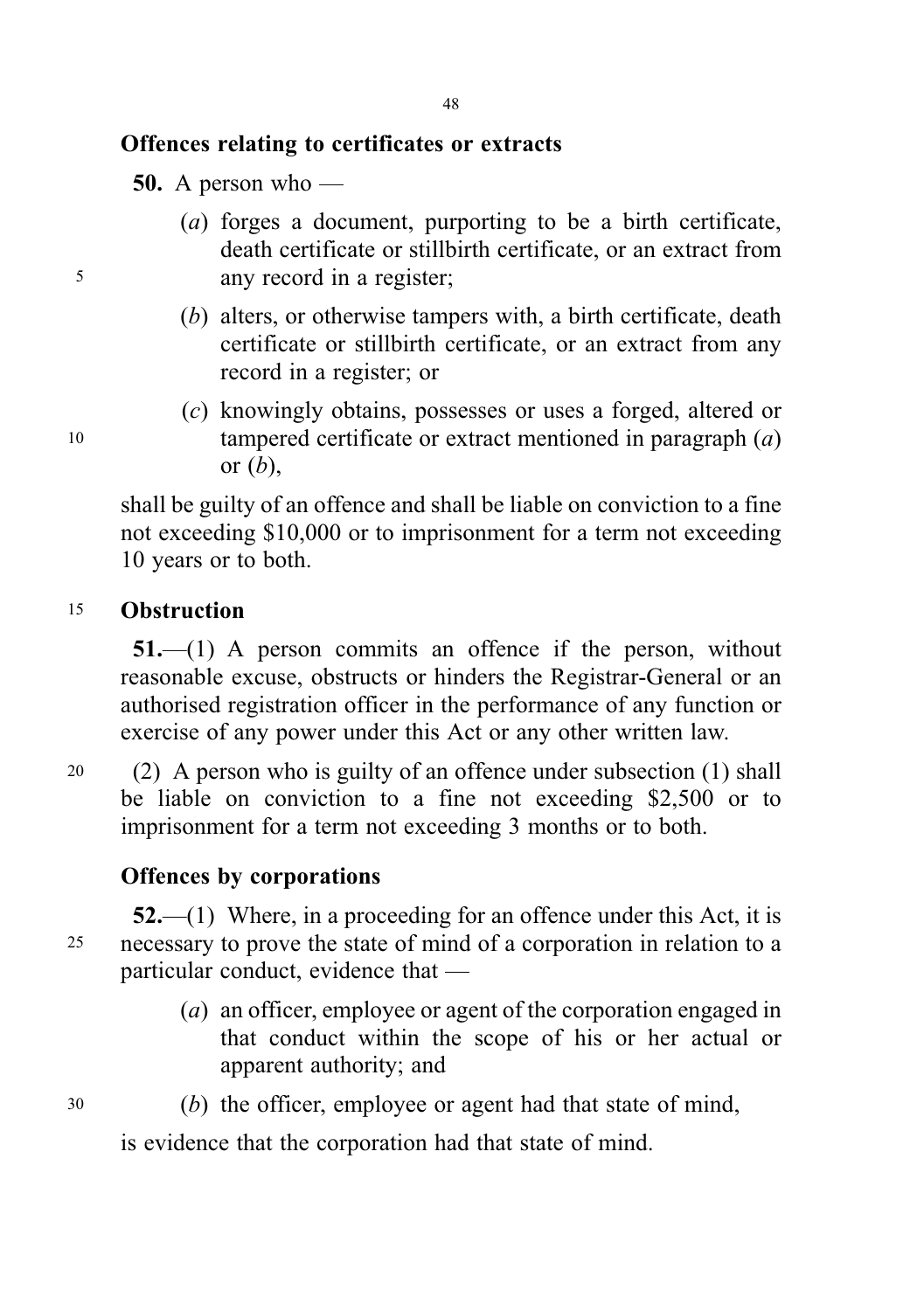(2) Where a corporation commits an offence under this Act, a person —

(*a*) who is —

- (i) an officer of the corporation; or
- (ii) an individual involved in the management of the 5 corporation and in a position to influence the conduct of the corporation in relation to the commission of the offence; and
- (b) who
	- (i) consented or connived, or conspired with others, to <sup>10</sup> effect the commission of the offence;
	- (ii) is in any other way, whether by act or omission, knowingly concerned in, or is party to, the commission of the offence by the corporation; or
	- (iii) knew or ought reasonably to have known that the 15 offence by the corporation (or an offence of the same type) would be or is being committed, and failed to take all reasonable steps to prevent or stop the commission of that offence,

shall be guilty of that same offence as is the corporation, and shall be 20 liable on conviction to be punished accordingly.

(3) A person mentioned in subsection (2) may rely on a defence that would be available to the corporation if it were charged with the offence with which the person is charged and, in doing so, the person bears the same burden of proof that the corporation would bear. 25

(4) To avoid doubt, this section does not affect the application of —

- (a) Chapters 5 and 5A of the Penal Code 1871; or
- (b) the Evidence Act 1893 or any other law or practice regarding the admissibility of evidence.

(5) To avoid doubt, subsection (2) does not affect the liability of a <sup>30</sup> corporation for an offence under this Act, and applies whether or not the corporation is convicted of the offence.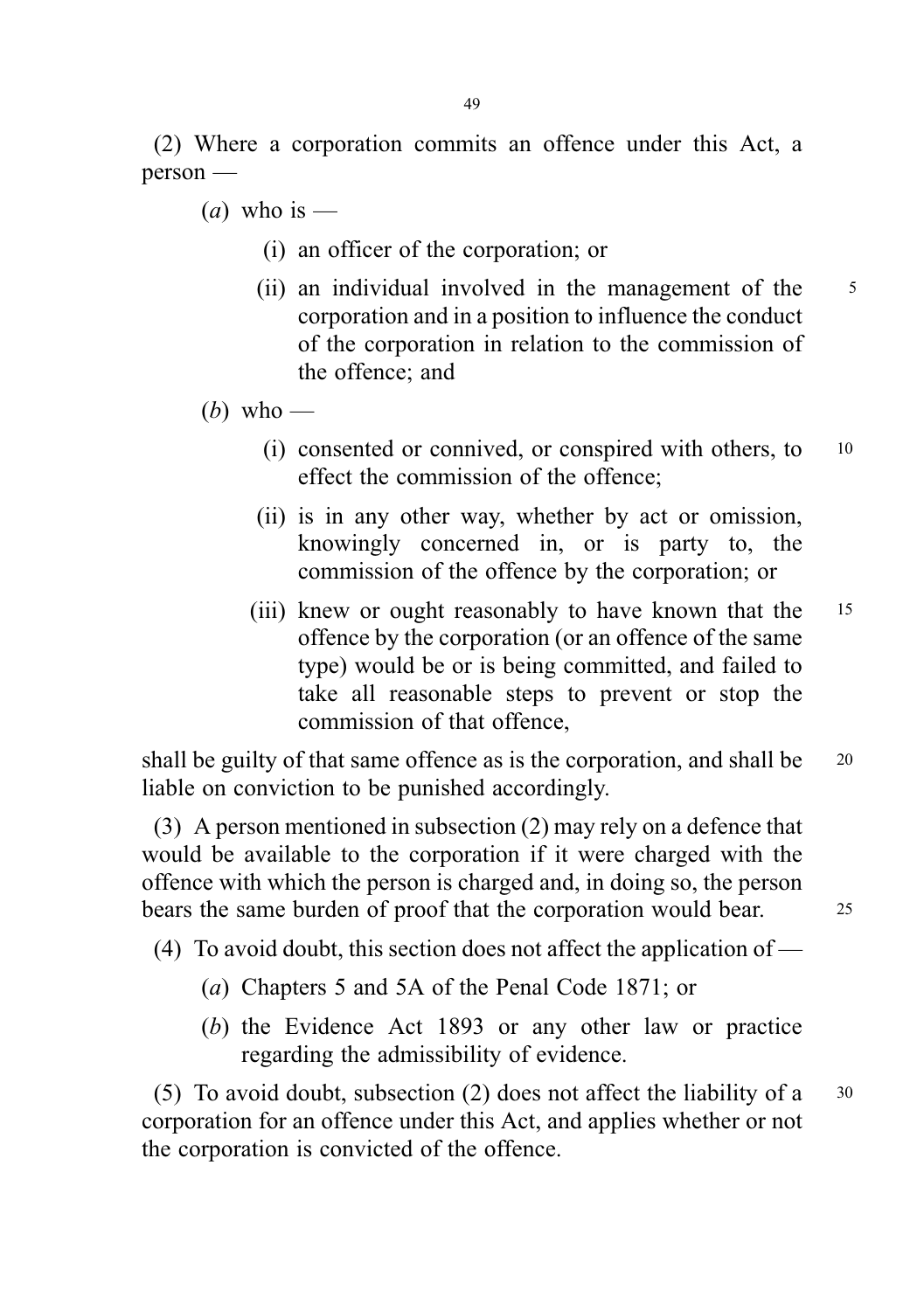- 50
- $(6)$  In this section —

"corporation" includes a limited liability partnership;

"officer", in relation to a corporation, means any director, partner, chief executive, manager, secretary or other similar <sup>5</sup> officer of the corporation, and includes —

- (a) any person purporting to act in any such capacity; and
- (b) for a corporation whose affairs are managed by its members, any of those members as if the member were a director of the corporation;
- <sup>10</sup> "state of mind" of a person includes
	- (a) the knowledge, intention, opinion, belief or purpose of the person; and
	- (b) the person's reasons for the intention, opinion, belief or purpose.

## <sup>15</sup> Offences by unincorporated associations or partnerships

53.—(1) Where, in a proceeding for an offence under this Act, it is necessary to prove the state of mind of an unincorporated association or a partnership in relation to a particular conduct, evidence that —

- (a) an employee or agent of the unincorporated association or <sup>20</sup> partnership engaged in that conduct within the scope of his or her actual or apparent authority; and
	- (b) the employee or agent had that state of mind,

is evidence that the unincorporated association or partnership (as the case may be) had that state of mind.

<sup>25</sup> (2) Where an unincorporated association or a partnership commits an offence under this Act, a person —

- (*a*) who is
	- (i) an officer of the unincorporated association or a member of its governing body;
- <sup>30</sup> (ii) a partner in the partnership; or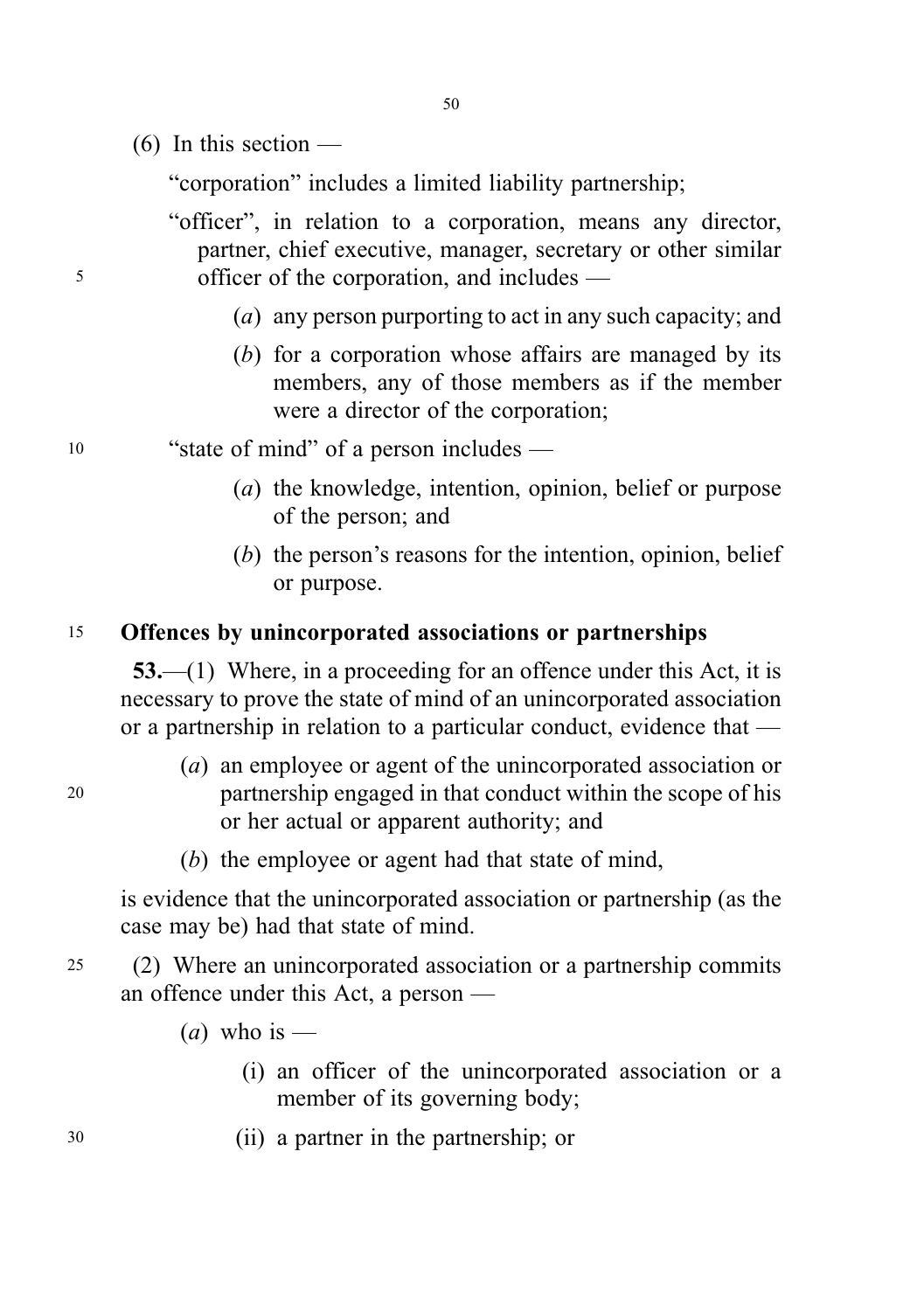- (iii) an individual involved in the management of the unincorporated association or partnership and in a position to influence the conduct of the unincorporated association or partnership in relation to the commission of the offence; and  $5^{\circ}$
- (b) who
	- (i) consented or connived, or conspired with others, to effect the commission of the offence;
	- (ii) is in any other way, whether by act or omission, knowingly concerned in, or is party to, the <sup>10</sup> commission of the offence by the unincorporated association or partnership; or
	- (iii) knew or ought reasonably to have known that the offence by the unincorporated association or partnership (or an offence of the same type) would 15 be or is being committed, and failed to take all reasonable steps to prevent or stop the commission of that offence,

shall be guilty of that same offence as is the unincorporated association or partnership (as the case may be), and shall be liable <sup>20</sup> on conviction to be punished accordingly.

(3) A person mentioned in subsection (2) may rely on a defence that would be available to the unincorporated association or partnership if it were charged with the offence with which the person is charged and, in doing so, the person bears the same burden of proof that the <sup>25</sup> unincorporated association or partnership would bear.

- (4) To avoid doubt, this section does not affect the application of
	- (a) Chapters 5 and 5A of the Penal Code 1871; or
	- (b) the Evidence Act 1893 or any other law or practice regarding the admissibility of evidence. 30

(5) To avoid doubt, subsection (2) does not affect the liability of an unincorporated association or a partnership for an offence under this Act, and applies whether or not the unincorporated association or partnership is convicted of the offence.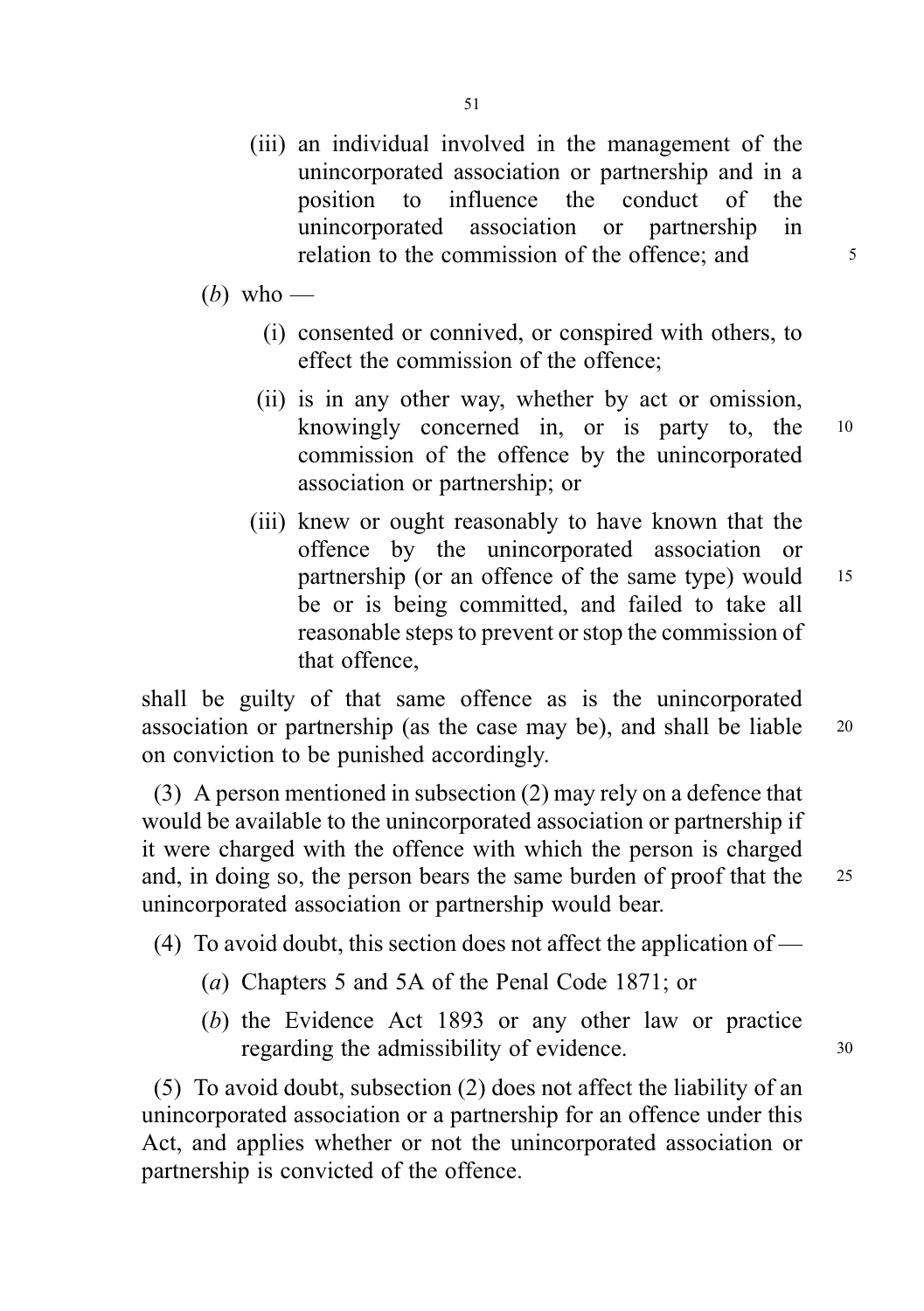- $(6)$  In this section —
- "officer", in relation to an unincorporated association (other than a partnership), means the president, the secretary, or any member of the committee of the unincorporated association, <sup>5</sup> and includes —
	- (a) any person holding a position analogous to that of president, secretary or member of a committee of the unincorporated association; and
	- (b) any person purporting to act in any such capacity;
- <sup>10</sup> "partner" includes a person purporting to act as a partner;

"state of mind" of a person includes —

- (a) the knowledge, intention, opinion, belief or purpose of the person; and
- (b) the person's reasons for the intention, opinion, belief 15 or purpose.

### Jurisdiction of courts

54. Despite the Criminal Procedure Code 2010, a District Court or a Magistrate's Court has jurisdiction to try any offence under this Act and has power to impose the full punishment for any such offence.

<sup>20</sup> Composition of offences

55.—(1) The Registrar-General may compound any offence under this Act that is prescribed as a compoundable offence by collecting from a person reasonably suspected of having committed the offence a sum not exceeding \$500.

<sup>25</sup> (2) On payment of the sum of money, no further proceedings are to be taken against that person in respect of the offence.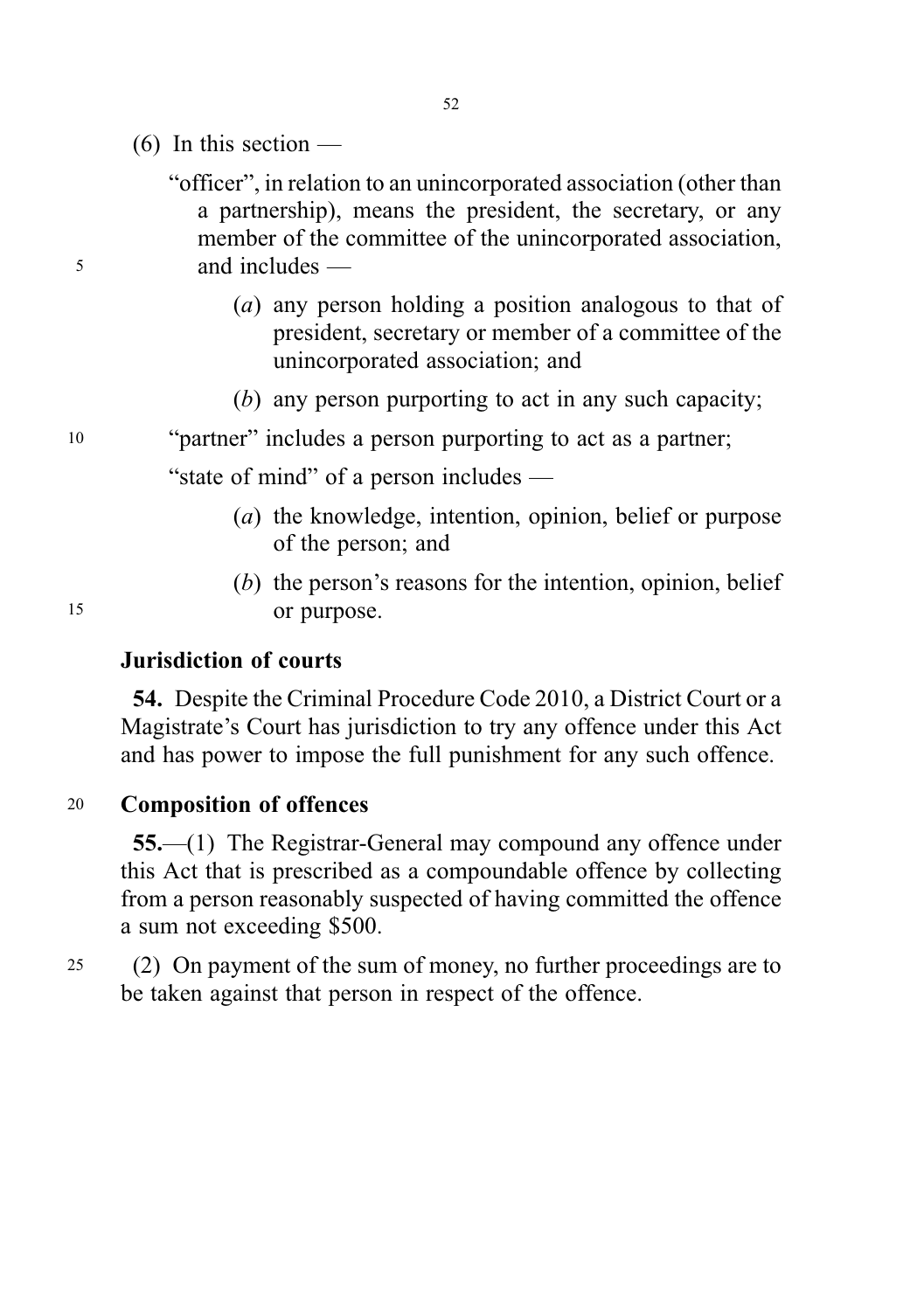### PART 9

### MISCELLANEOUS

# Police officer's functions or powers under other written law

56. To avoid doubt, this Act does not affect a police officer's functions or powers under the Criminal Procedure Code 2010 or any 5 other written law.

### Authorisation to provide information, etc., on behalf of person

57. Any person who is unable, by reason of illness or other sufficient cause, to make a report, or provide any particulars, information or evidence, required by or under this Act may <sup>10</sup> authorise another person to make the report, or provide the particulars, information or evidence, on behalf of the firstmentioned person.

### Payments into Consolidated Fund

58. All fees, charges and composition sums collected under this Act 15 must be paid into the Consolidated Fund.

### Service of documents

59.—(1) A document that is permitted or required by this Act to be served on a person may be served as described in this section.

(2) A document permitted or required by this Act to be served on an <sup>20</sup> individual may be served —

- (a) by giving it to the individual personally;
- (b) by sending it by prepaid registered post to the address specified by the individual for the service of documents or, if no address is so specified, the individual's residential <sup>25</sup> address or business address;
- (c) by leaving it at the individual's residential address with an adult apparently resident there, or at the individual's business address with an adult apparently employed there;
- (d) by affixing a copy of the document in a conspicuous place  $30$ at the individual's residential address or business address;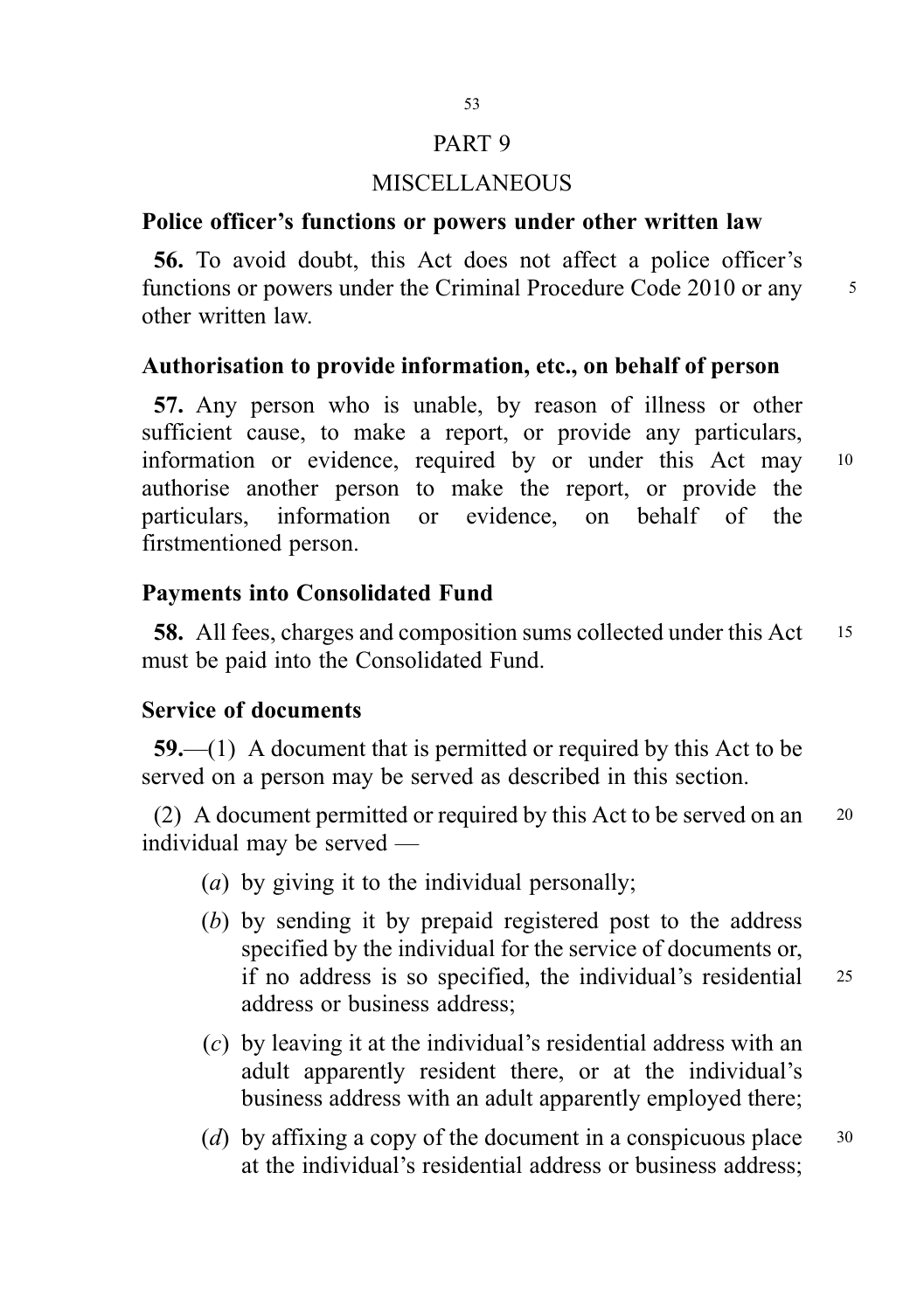- (e) by sending it by fax to the fax number last known to the person giving or serving the document as the fax number for the service of documents on the individual; or
- (f) by sending it by email to the individual's email address.
- <sup>5</sup> (3) A document permitted or required by this Act to be served on a partnership (other than a limited liability partnership) may be served —
	- (a) by giving it to any partner or other similar officer of the partnership;
- <sup>10</sup> (b) by leaving it at, or by sending it by prepaid registered post to, the partnership's business address;
	- (c) by sending it by fax to the fax number used at the partnership's business address; or
	- (d) by sending it by email to the partnership's email address.
- <sup>15</sup> (4) A document permitted or required by this Act to be served on a body corporate (including a limited liability partnership) or an unincorporated association may be served —
- (a) by giving it to the secretary or other similar officer of the body corporate or unincorporated association, or the <sup>20</sup> limited liability partnership's manager;
	- (b) by leaving it at, or by sending it by prepaid registered post to, the body corporate's or unincorporated association's registered office or principal office in Singapore;
- (c) by sending it by fax to the fax number used at the body <sup>25</sup> corporate's or unincorporated association's registered office or principal office in Singapore; or
	- (d) by sending it by email to the body corporate's or unincorporated association's email address.
	- (5) Service of a document under this section takes effect —
- <sup>30</sup> (a) if the document is sent by fax and a notification of successful transmission is received, on the day of transmission;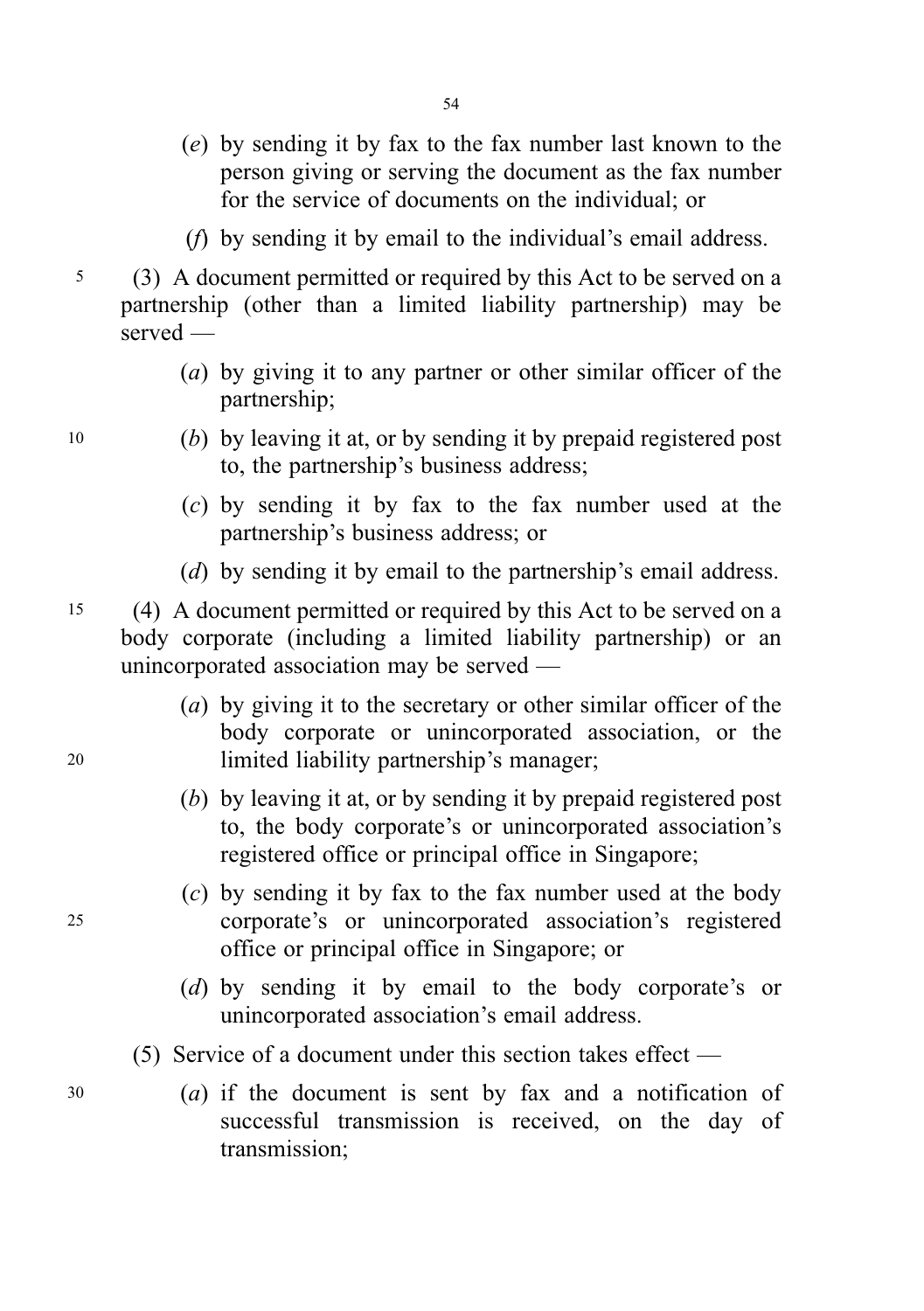- (b) if the document is sent by email, at the time that the email becomes capable of being retrieved by the person; and
- (c) if the document is sent by prepaid registered post, 2 days after the day the document was posted (even if it is returned undelivered). 5

(6) However, service of any document under this Act on a person by email may be effected only with the person's prior consent to service in that way.

(7) This section does not apply to documents to be served in proceedings in court.

 $(8)$  In this section —

"business address" means —

- (a) in the case of an individual, the individual's usual or last known place of business in Singapore; or
- (b) in the case of a partnership (other than a limited  $15$ liability partnership), the partnership's principal or last known place of business in Singapore;
- "email address" means the last email address given by the addressee concerned to the person giving or serving the document as the email address for the service of documents 20 under this Act;
- "residential address" means an individual's usual or last known place of residence in Singapore.

### Exemption

60. The Minister may, by order in the Gazette, exempt any person <sup>25</sup> or class of persons, or exclude any event or class of events, from all or any of the provisions of this Act, either generally or in a particular case and subject to any condition the Minister specifies.

### Regulations

61.—(1) The Minister may make regulations necessary or <sup>30</sup> convenient to be prescribed for carrying out or giving effect to this Act.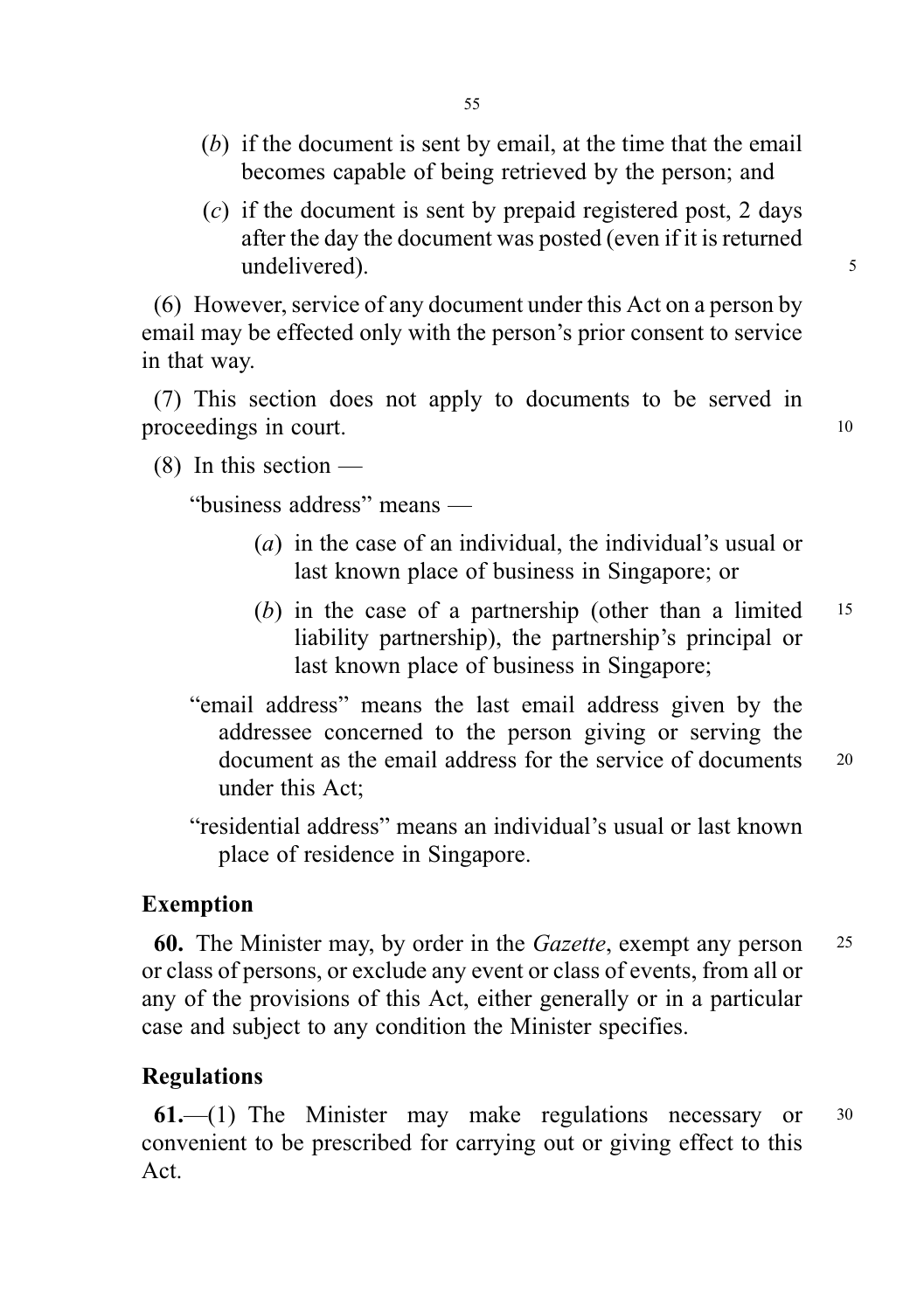(2) Without limiting subsection (1), the Minister may make regulations for any of the following:

- (a) matters relating to registration of births, deaths and stillbirths, including reporting and registration <sup>5</sup> requirements and procedures, particulars to be recorded in registers, recording of particulars in registers after registration, and alteration of records in registers;
- (b) matters relating to certificates for registered events, including issue, collection, receipt, custody, use, <sup>10</sup> surrender, cancellation and replacement of certificates;
	- (c) matters relating to extracts from records in registers, including applications for, and issue, collection, receipt, custody, use and surrender of, extracts;
- (d) in the case of re-registration of births of adopted <sup>15</sup> children — applications for, and issue, collection, receipt, custody, use and surrender of, extracts from or copies of former records in the register of births superseded by such re-registration;
- (e) in the case of records in registers containing entries made <sup>20</sup> in a language other than English, or entries made during the Japanese occupation of Singapore — the Registrar-General's power to translate or substitute such entries when issuing extracts from or copies of (mentioned in paragraph  $(c)$  or  $(d)$ ) such records;
- <sup>25</sup> (f) appeals that may be made to the Minister (or any other specified person) from specified decisions of the Registrar-General under this Act, and the powers, practice and procedures in relation to such appeals;
- (g) the fees to be paid in respect of any matter under or in <sup>30</sup> connection with the administration of this Act, and the waiver, reduction or refund of fees charged.

(3) Regulations made under this section may provide that a contravention of any provision of the regulations shall be an offence punishable with a fine not exceeding \$3,000 or with <sup>35</sup> imprisonment for a term not exceeding 2 years or with both.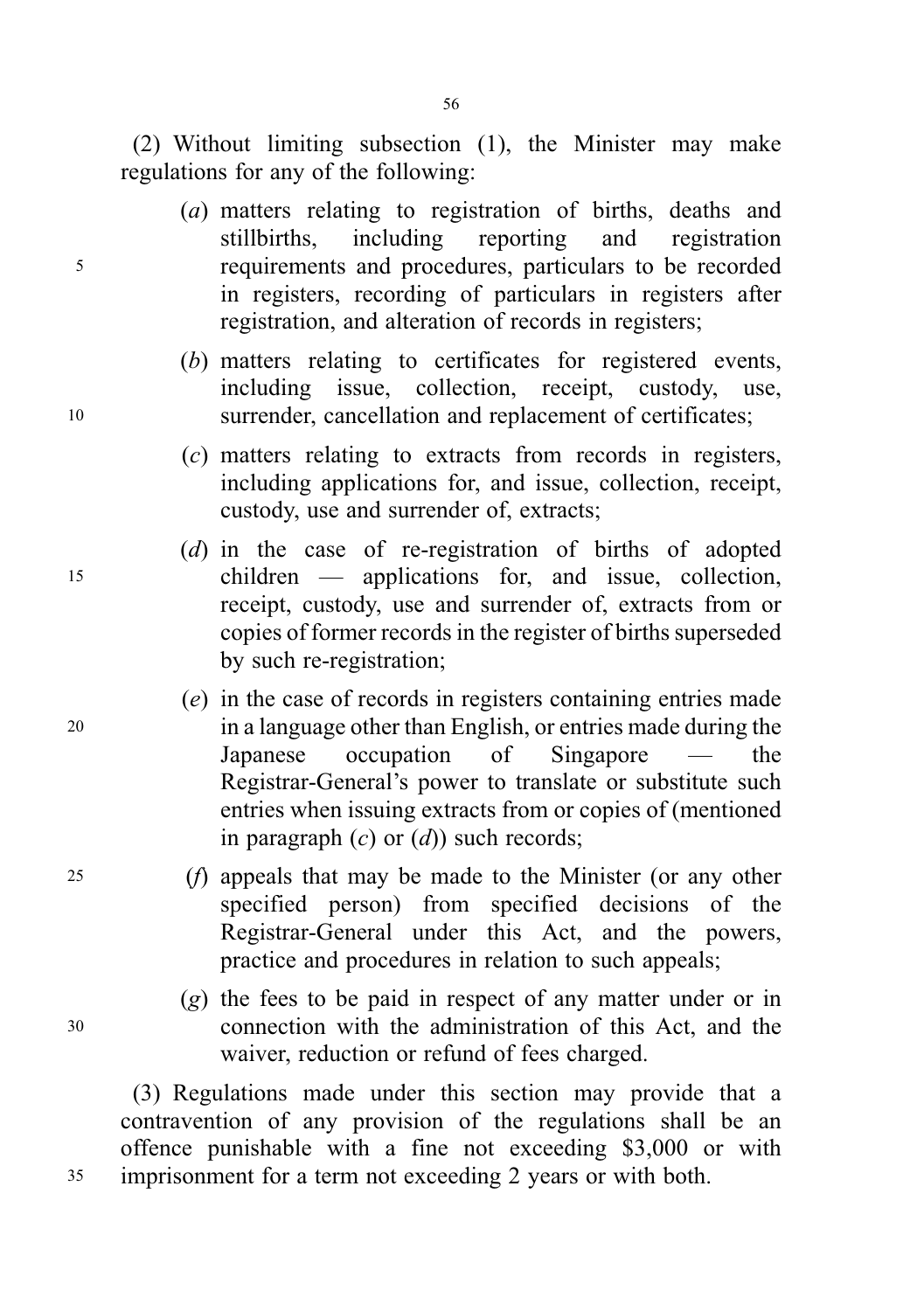# Repeal

62. The Registration of Births and Deaths Act (Cap. 267) is repealed.

# Saving and transitional provisions

63.—(1) Subject to the provisions of this Act, this Act extends to  $\frac{5}{5}$ and applies in respect of —

- (a) a birth, death or stillbirth that is registered under the repealed Act, as if the birth, death or stillbirth (as the case may be) were registered under this Act;
- (b) a birth that is registered or re-registered under the Adoption  $10$ of Children Act 1939, or re-registered under the Legitimacy Act 1934, as if the birth were registered or re-registered (as the case may be) under this Act; and
- (c) a birth, death or stillbirth that occurs before the appointed date and is required to be registered under the repealed Act 15 but is not so registered before the appointed date.

(2) If the birth of a child in Singapore before the appointed date is not registered under the repealed Act before that date, the child's birth must be registered under, and in accordance with, this Act, and (to avoid doubt) section 8 applies to a responsible person mentioned in <sup>20</sup> that section for the child.

(3) If an adoption order is made for a child under the Adoption of Children Act 1939 before the appointed date, but the child's birth is not registered or re-registered (as the case may be) under that Act before that date, the child's birth must be registered or re-registered 25 (as the case may be) under, and in accordance with, this Act.

(4) Sections 7 and 10 only apply to births that occur on or after the appointed date.

(5) If a person dies before the appointed date and the death is required to be registered under the repealed Act but is not so <sup>30</sup> registered before that date —

(a) in the case where the cause of death is certified by a medical practitioner before that date — the death must be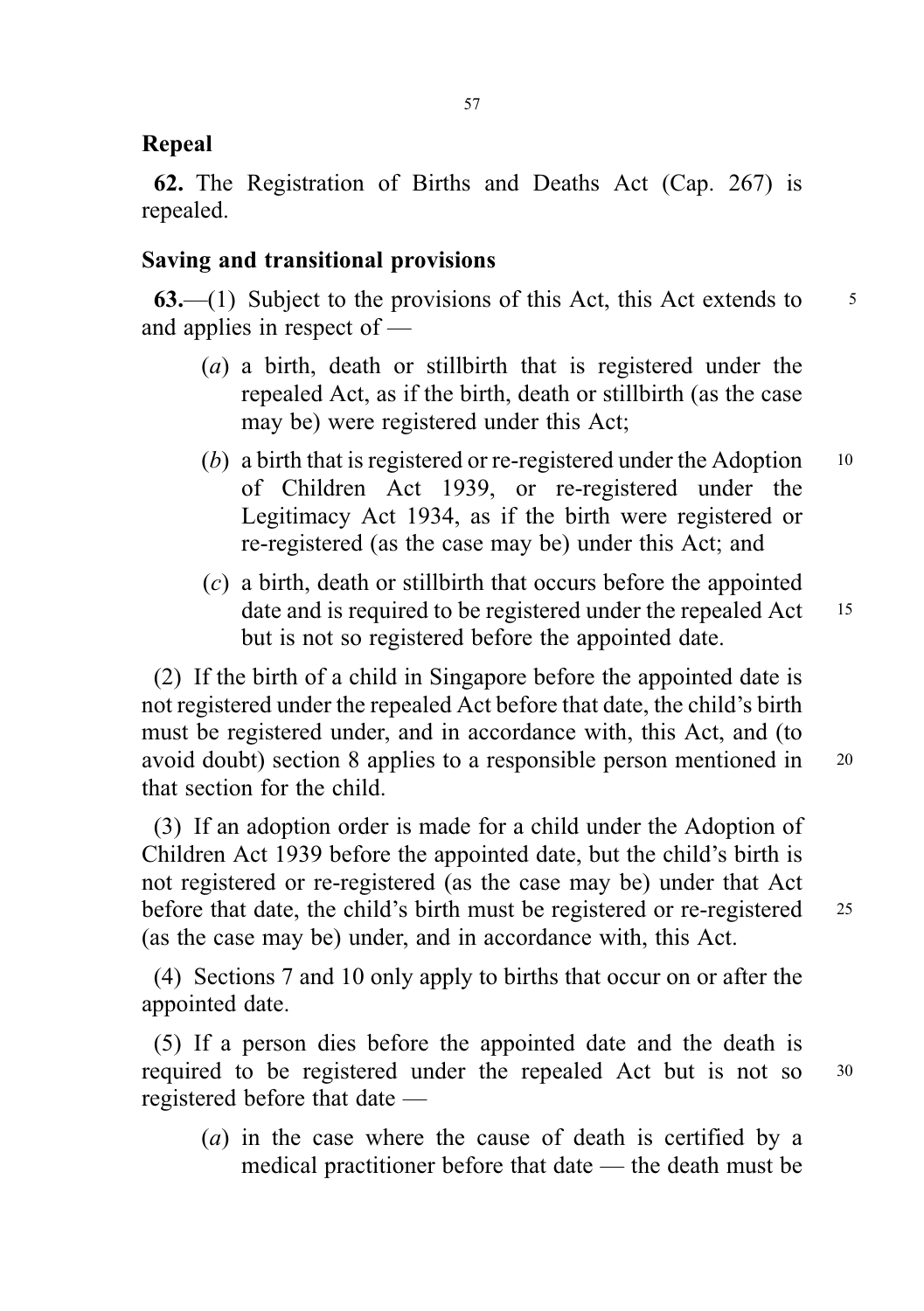registered under, and in accordance with, the repealed Act as if this Act had not been enacted; or

(b) in any other case — the death must be registered under, and in accordance with, this Act, and section 23 applies to a <sup>5</sup> medical practitioner who receives a report of the death under the repealed Act as if the report were received under section 22(3).

(6) Sections 22 and 26 only apply to deaths that occur on or after the appointed date.

<sup>10</sup> (7) Section 28 applies to a death that occurs before, on or after the appointed date.

(8) If a child is stillborn in Singapore before the appointed date but the stillbirth is not registered under the repealed Act before that date —

- <sup>15</sup> (a) in the case where a certificate mentioned in section 14 of the repealed Act is issued for the stillbirth before the appointed date by a medical practitioner or a registered midwife mentioned in that section — the stillbirth must be registered under, and in accordance with, the repealed Act <sup>20</sup> as if this Act had not been enacted; or
- (b) in any other case the still birth must be registered under, and in accordance with, this Act, and section 33 applies to a medical practitioner who receives a report of the stillbirth under the repealed Act as if the report were received under <sup>25</sup> section 32(3).

(9) Sections 32 and 35 only apply to stillbirths that occur on or after the appointed date.

(10) Every register provided under the repealed Act continues under this Act as if the register were provided under this Act.

<sup>30</sup> (11) An application made under section 25 of the repealed Act that is pending immediately before the appointed date is to be dealt with under, and in accordance with, the repealed Act as if this Act had not been enacted.

58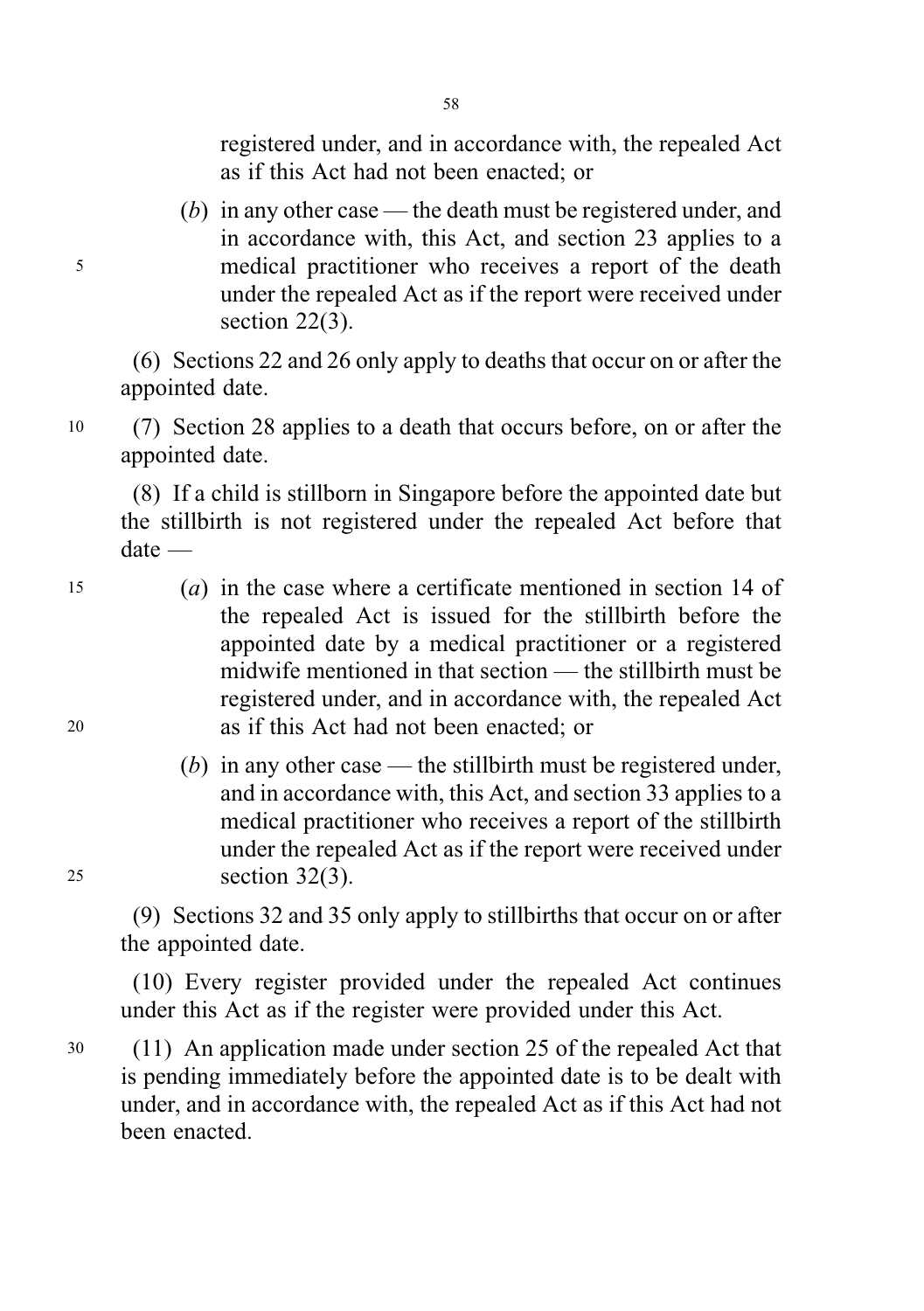(12) An appeal made under section 25 of the repealed Act that is pending immediately before the appointed date is to be dealt with under, and in accordance with, the repealed Act as if this Act had not been enacted.

(13) Any written law or document that refers to the repealed Act or 5 a provision of the repealed Act is to be construed, as far as it is necessary to preserve the effect of the written law or document, as referring to or including a reference to this Act or the corresponding provision of this Act, as the case may be.

(14) A police officer who is appointed as a deputy registrar under <sup>10</sup> the repealed Act continues in that appointment for the purposes of registration of deaths mentioned in subsection  $(5)(a)$ , as if this Act had not been enacted, until the appointment is revoked by the Registrar-General.

(15) For a period of 2 years after the appointed date, the Minister <sup>15</sup> may, by regulations, prescribe any additional provision of a saving or transitional nature consequent on the enactment of any provision of this Act that the Minister considers necessary or expedient.

(16) In this section, "appointed date" means the date of commencement of this section. <sup>20</sup>

# PART 10

# CONSEQUENTIAL AMENDMENTS TO OTHER ACTS

### Amendment of Adoption of Children Act 1939

64. The Adoption of Children Act 1939 is amended —

(a) by deleting subsection (1) of section 12 and substituting the  $25$ following subsection:

> "(1) If an adoption order is made, the Registrar of the court that makes the adoption order must, as soon as practicable, provide to the Registrar-General of Births and Deaths a copy of the adoption order and the 30 particulars (as far as they are known to the court) that the Registrar-General requires for the purposes of registration or re-registration of the adopted child's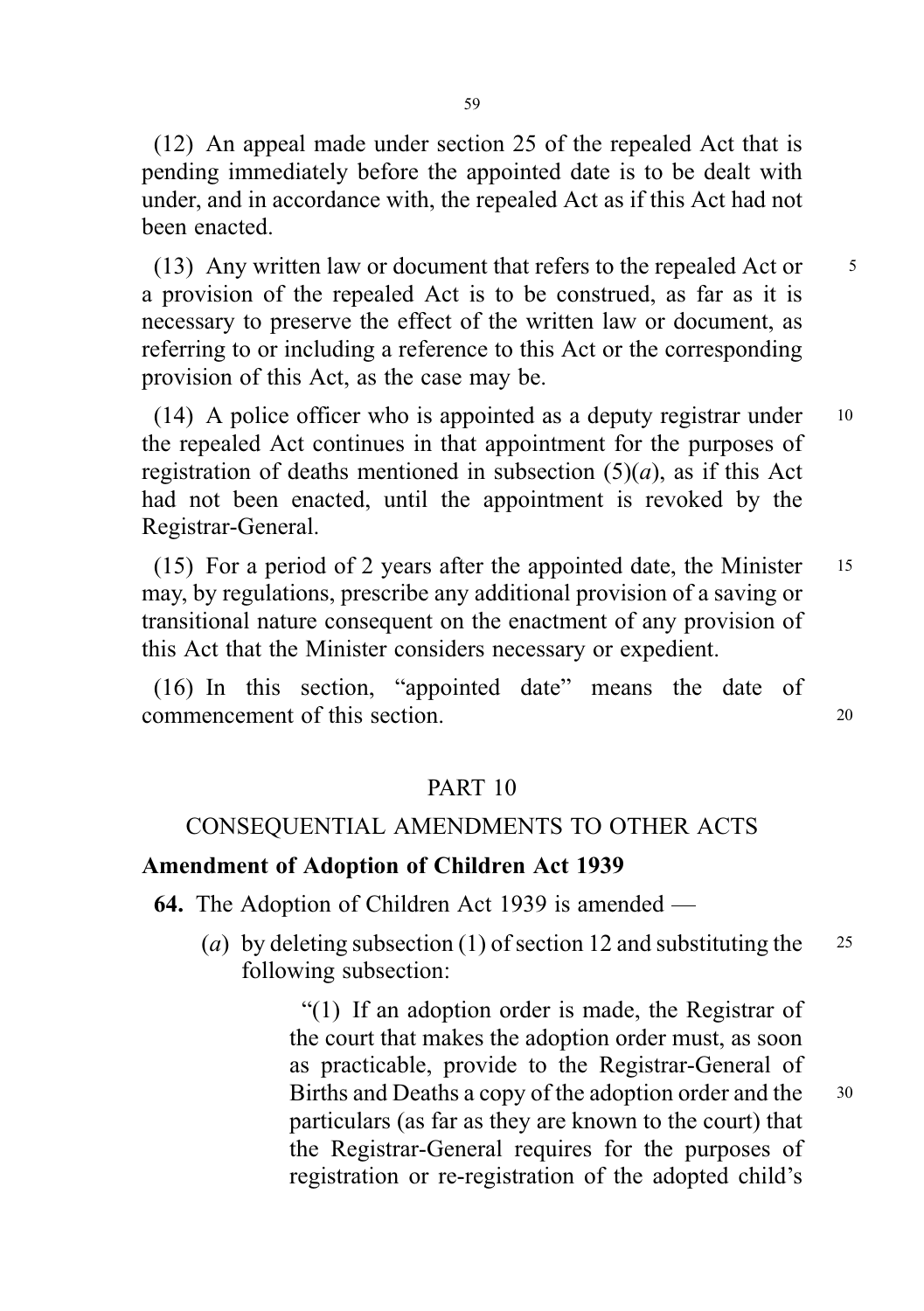birth under the Registration of Births and Deaths Act 2021.";

- (b) by deleting the word "infant's" in section  $12(2)(a)$  and substituting the words "adopted child's";
- $5$  (c) by deleting the word "infant" in section  $12(2)(b)$  and substituting the words "adopted child";
	- (d) by deleting subsections  $(3)$ ,  $(4)$ ,  $(5)$ ,  $(6)$ ,  $(7)$ ,  $(8)$  and  $(9)$  of section 12;
- (e) by deleting the section heading of section 12 and <sup>10</sup> substituting the following section heading:

# "Matters relating to registration or re-registration of birth of adopted child"; and

(f) by repealing the Schedule.

# Amendment of Infectious Diseases Act 1976

<sup>15</sup> 65. Section 46(2) of the Infectious Diseases Act 1976 is amended by deleting the words "Registrar of Births and Deaths" and substituting the words "Registrar-General of Births and Deaths".

# Amendment of Legitimacy Act 1934

66. The Legitimacy Act 1934 is amended —

- 20 (a) by deleting subsection  $(4)$  of section 3; and
	- (b) by repealing the Schedule.

## Amendment of Merchant Shipping Act 1995

67. Section 91 of the Merchant Shipping Act 1995 is amended —

- (a) by deleting the words "Registrar of Births and Deaths" in <sup>25</sup> subsection (2) and substituting the words "Registrar-General of Births and Deaths"; and
	- (b) by deleting subsections  $(3)$  and  $(4)$ .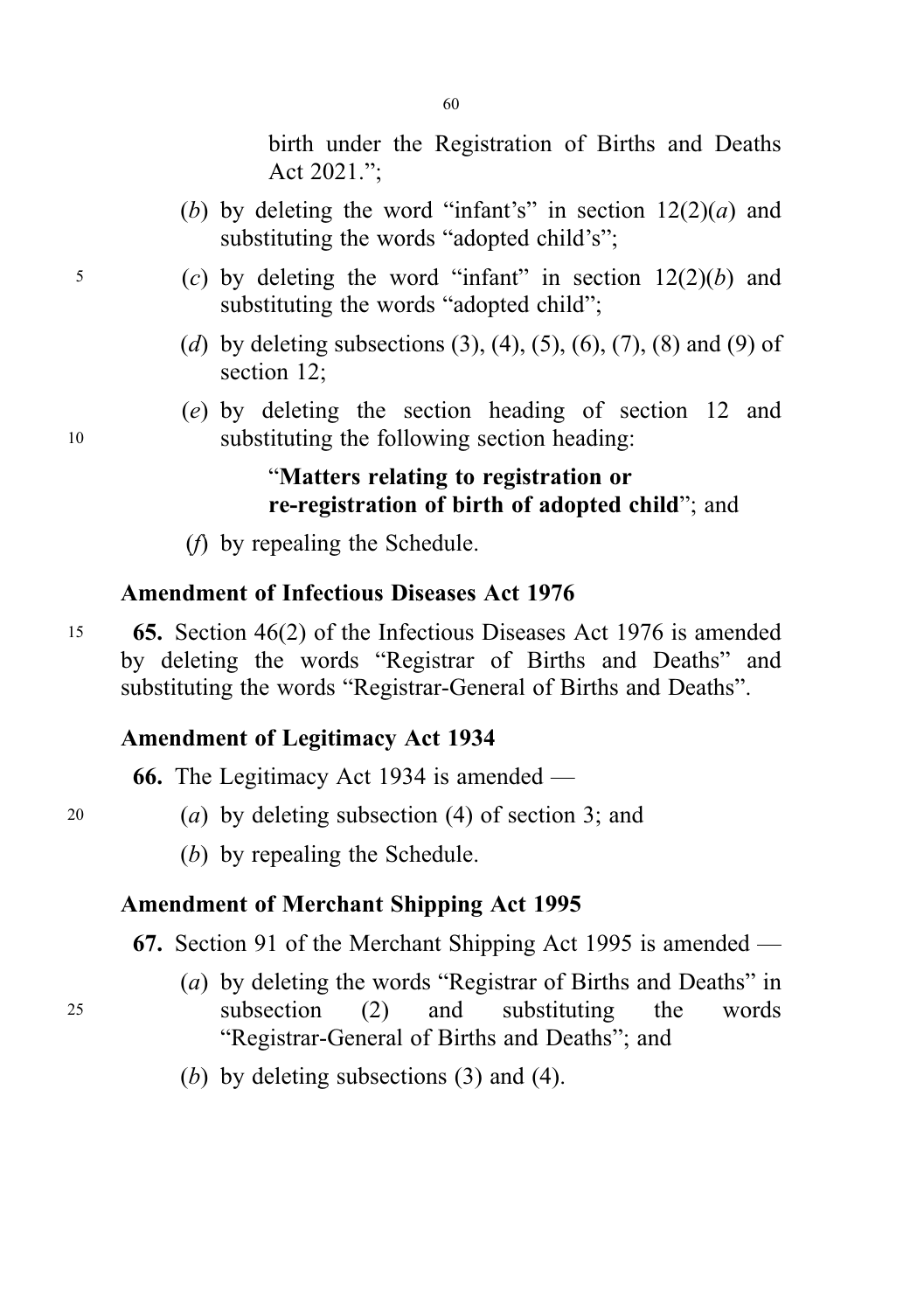### Amendment of National Registration Act 1965

- 68. The National Registration Act 1965 is amended
	- (a) by deleting the word "gender" in sections  $4(2)(a)$  and  $6A(2)(b)$  and substituting in each case the word "sex"; and
	- (b) by deleting subsection (3) of section 6A and substituting  $\frac{5}{5}$ the following subsection:

"(3) In subsection  $(1)(b)$ , "permitted character" has the meaning given by section 19(3) of the Registration of Births and Deaths Act 2021.".

# Amendment of Status of Children (Assisted Reproduction 10 Technology) Act 2013

69. Section 12 of the Status of Children (Assisted Reproduction Technology) Act 2013 is repealed.

### EXPLANATORY STATEMENT

This Bill seeks to repeal the Registration of Births and Deaths Act (Cap. 267, 1985 Ed.), and enact a new Act for the following purposes:

- (a) to streamline and update the requirements, system and processes for the reporting and registration of births, deaths and stillbirths in Singapore;
- (b) to require the reporting of certain types of births, deaths and stillbirths that occur outside Singapore;
- (c) to provide for registration of certain types of births, deaths and stillbirths that occur outside Singapore;
- (d) to consolidate under the Bill registration and re-registration of births that are currently done under the Adoption of Children Act 1939 and Legitimacy Act 1934;
- (e) to create new offences, enhance criminal penalties and provide for enforcement-related powers;
- (f) to enhance the administration of matters relating to the reporting and registration of births, deaths and stillbirths for better delivery of services to the public.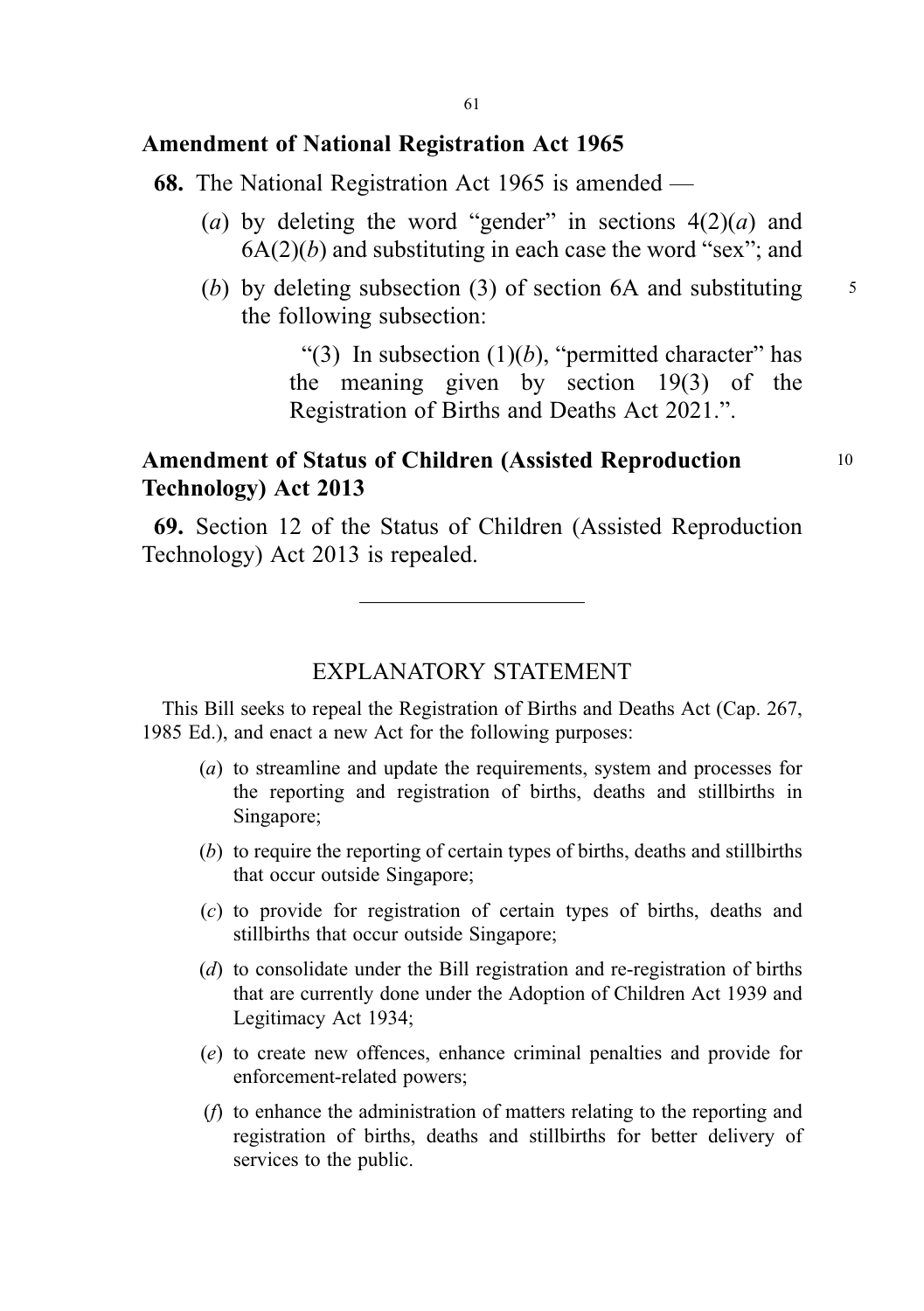The Bill also makes consequential amendments to certain other Acts.

Part 1 contains the preliminary provisions of the Bill.

Part 2 provides for the administration of the Bill, and the appointment of certain persons for the purposes of the Bill.

Part 3 deals with the reporting and registration of births.

Part 4 deals with the reporting and registration of deaths.

Part 5 deals with the reporting and registration of stillbirths.

Part 6 deals with the registers of births, deaths and stillbirths, and the alteration of records in the registers.

Part 7 empowers the Registrar-General of Births and Deaths (the RG) to obtain information, and determine the form and manner of providing information, making applications, etc., to the RG.

Part 8 provides for enforcement powers necessary for the administration of the Bill and certain general offences.

Part 9 repeals the Registration of Births and Deaths Act (Cap. 267) (the repealed Act), provides for saving and transitional provisions and also contains general provisions.

Part 10 makes consequential amendments to certain other Acts.

#### PART 1

#### PRELIMINARY

Clause 1 relates to the short title and commencement.

Clause 2 is a general definition provision. It contains definitions of certain terms used in the Bill.

#### PART 2

#### ADMINISTRATION

Clause 3 empowers the Minister to appoint the RG. Only a public officer can hold this office.

The RG is responsible for the administration of the Bill.

Clause 4 empowers the RG to appoint Registrars, Supervising Deputy Registrars and Assistant Registrars for the purposes of the Bill. Only public officers can hold these offices. These office holders can perform the RG's functions and exercise the RG's powers under the Bill and any other written law, subject to any written condition or restriction specified by the RG.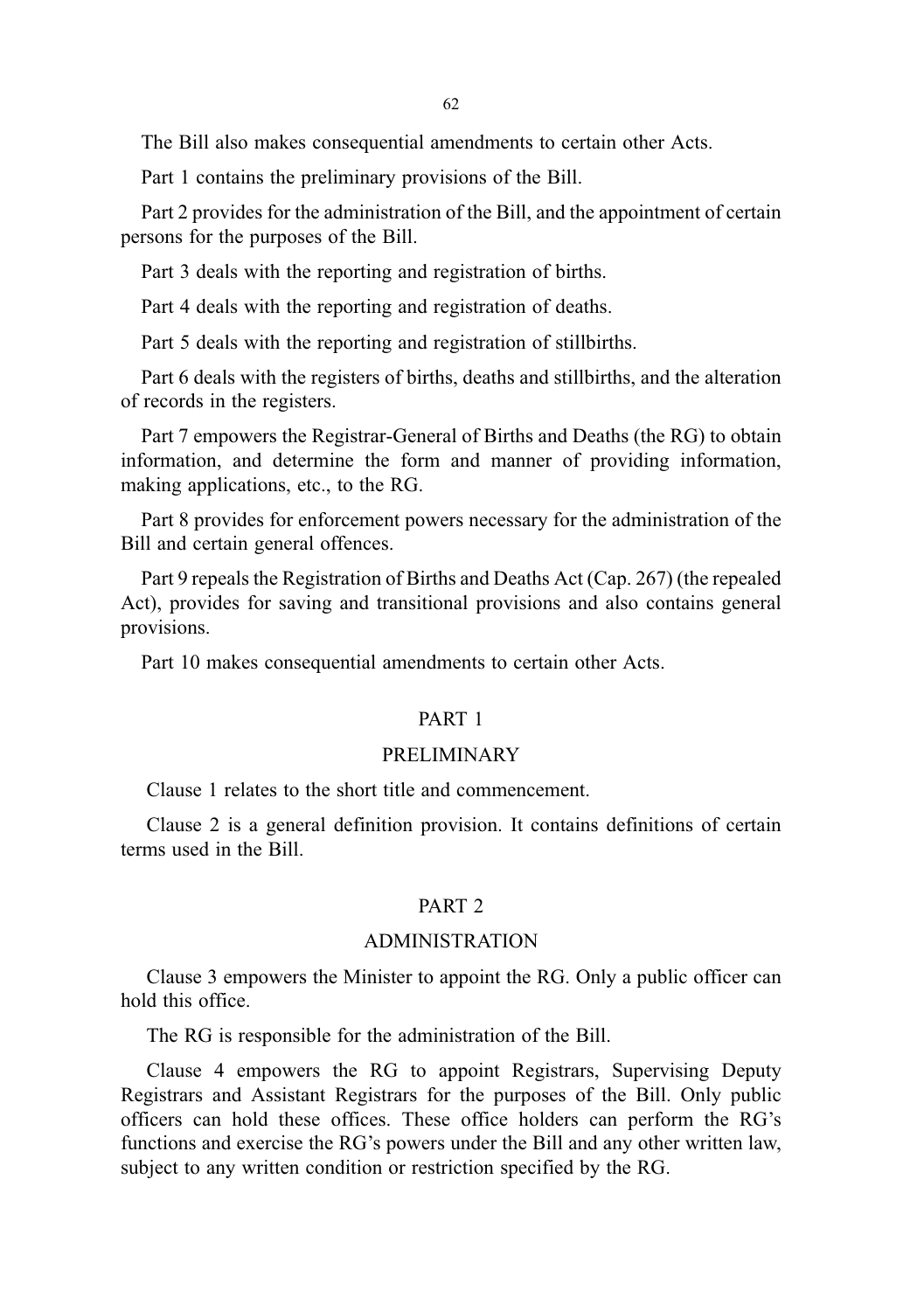63

Clause 5 empowers the RG to appoint registration officers for the purposes of the Bill. A registration officer may be a public officer, an officer of a statutory body or an employee of a prescribed institution (i.e., an institution prescribed by the Minister in subsidiary legislation).

Clause 6 enables the RG to delegate his or her functions and powers to registration officers. The RG may also designate an appropriate registration officer as a chief registration officer and require the chief registration officer to implement or provide adequate systems, processes and facilities for the purposes of registration officers (under the direct or indirect supervision of the chief registration officer) carrying out the delegated functions or powers. The RG may also require the chief registration officer to perform related administrative duties.

#### PART 3

#### **BIRTHS**

Part 3 contains 4 Divisions.

Division 1 (comprising clauses 7, 8 and 9) deals with birth in Singapore.

Clause 7 requires a child's birth in Singapore to be reported to the RG. The clause also specifies the persons who are under a duty to report the child's birth, and makes the failure to report an offence.

Clause 8 deals with the duty to provide the birth particulars for a child born in Singapore to the RG, for the purposes of registration of the child's birth. The expression "birth particulars" is defined by clause 2 as meaning particulars (such as the child's name) required by or under the Bill and other particulars relating to the child that the RG specifies on a prescribed website for the purposes of birth registration. Prescribed website is a website that is prescribed by the Minister in subsidiary legislation.

The birth particulars must be provided to the RG within 42 days after the child's birth. The clause also specifies the persons responsible for providing the birth particulars, and makes the failure to provide the particulars an offence.

Clause 9 provides for registration of a child's birth in Singapore.

The clause requires the RG to register a child's birth as soon as practicable after receiving the child's birth particulars.

The clause also empowers the RG to register the child's birth at any time despite not having all the birth particulars for the child at the time of registration. This enables a child's birth to be registered without delay, which may be necessary in the child's interest or to facilitate administration of matters under the Bill.

If a child's birth is registered without a name, the RG may enter in the register of births an identifier (in whatever form the RG thinks fit) for the child instead.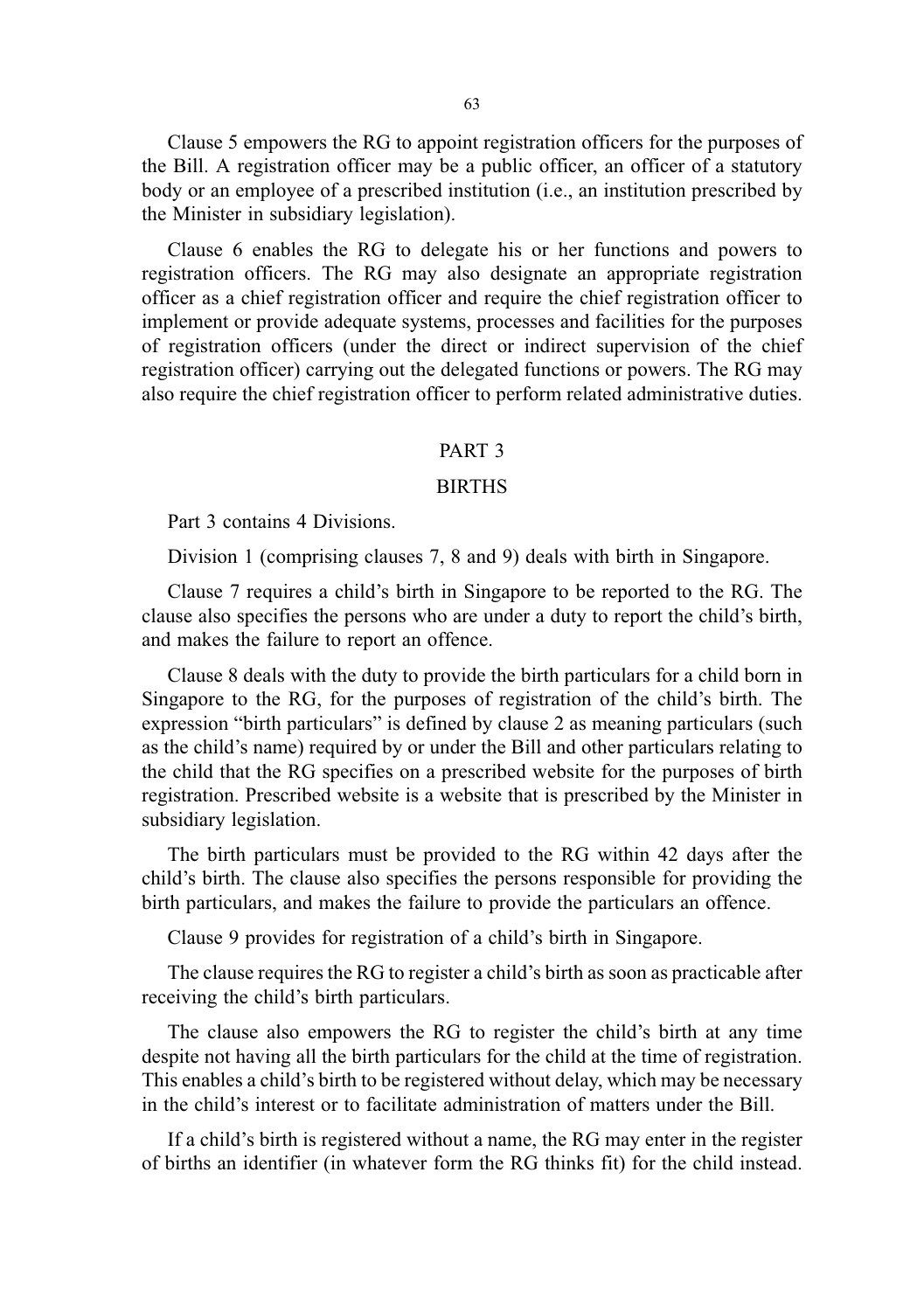Clause 20 (on child's name omitted during birth registration) provides for the child's name to be inserted in the register after birth registration. Clause 61 (on regulations) enables regulations to be made to deal with the recording of other birth particulars that had been omitted from the register during birth registration.

Division 2 (comprising clauses 10 to 13) deals with a birth in an aircraft, a vessel or a train while it is on the way to Singapore (relevant conveyance).

Clause 10 requires the birth of a child born in a relevant conveyance to be reported to the RG if the child (or, where the child dies after birth but before arriving in Singapore, the child's body) arrives in Singapore without being taken to any foreign country or territory before the arrival.

The clause also specifies the persons who are under a duty to report the child's birth, and makes the failure to report an offence.

Clause 11 states that clauses 12 and 13 (on birth registration) apply to a child born in a relevant conveyance whose birth is required to be and is reported under clause 10 (relevant overseas birth).

Clause 12 allows certain persons to apply to the RG for registration of a relevant overseas birth. The application must be made within 42 days after the birth. Unlike births in Singapore, it is not mandatory for a relevant overseas birth to be registered in Singapore.

Clause 13 deals with the RG's power to register a relevant overseas birth.

The RG may register a relevant overseas birth if the RG receives an application under clause 12 and the conditions for registration are met.

The clause also empowers the RG to register a relevant overseas birth on the RG's own volition if such registration is necessary in the interest of the child (where the child continues to be in Singapore) or to facilitate registration of the child's death, and the other conditions for registration are satisfied.

Division 3 (comprising clauses 14 to 18) deals with birth registration in relation to the Adoption of Children Act 1939 (ACA), Legitimacy Act 1934 and Status of Children (Assisted Reproductive Technology) Act 2013 (SOCA). A reference to registration of birth in the Bill includes a reference to re-registration of birth (clause 2).

Clause 14 deals with birth registration or re-registration for a child adopted under the ACA. Currently, birth registration or re-registration for children adopted under the ACA are dealt with under that Act. Clause 14 consolidates such birth registrations and re-registrations under the Bill.

If the child's birth has not been registered before the adoption order is made, the RG must register the child's birth. The child's birth must be registered in accordance with the adoption order regardless of whether the child was born in Singapore, in a relevant conveyance or elsewhere.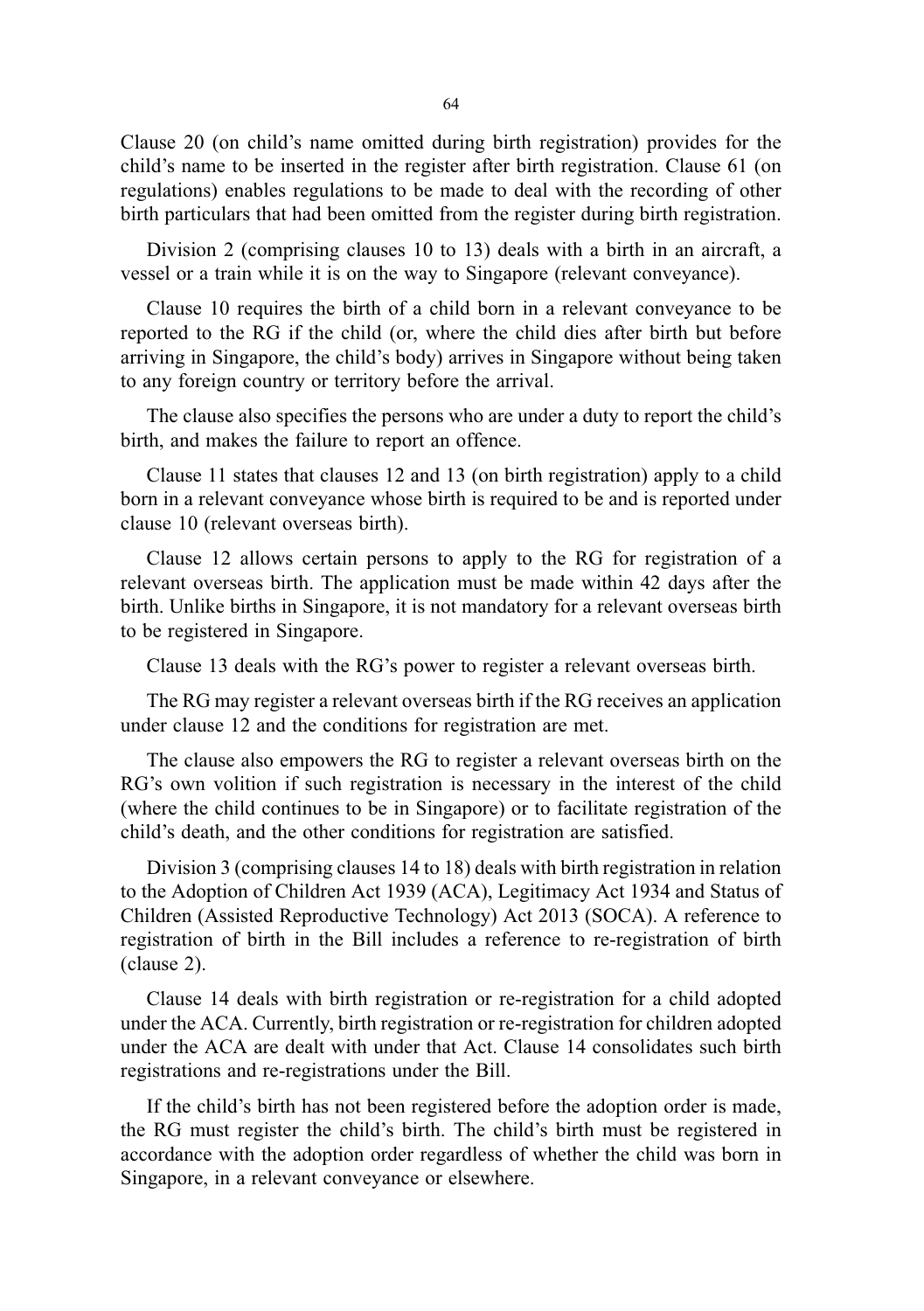If the child's birth has been registered before the making of the adoption order, the RG must re-register the child's birth.

When the child's birth is registered or re-registered, the child's name as stated in the adoption order will be recorded in the register of births, and the particulars of the child's adopting parent or parents will be recorded in the register as the particulars of the child's parent or parents.

Clause 15 deals with birth re-registration for a person who became legitimated by the Legitimacy Act 1934 (on the marriage of the person's parents) after registration of the person's birth (legitimated person). Currently, birth re-registration for legitimated persons are dealt with under the Legitimacy Act 1934. The clause consolidates such birth re-registrations under the Bill.

Birth re-registration for a legitimated person requires an application to be made to the RG. The application may also include a change of name for the legitimated person, but the change of name must be limited to altering the name to reflect the legitimated person's paternity. The RG may re-register the birth if the conditions for re-registration are met.

Clauses 16, 17 and 18 deal with birth registration or re-registration in relation to the SOCA.

Clause 16 addresses how the RG may act as regards the particulars of the parents of a child to whom the SOCA applies when the RG deals with registration of the child's birth under clause 9 (where the child is born in Singapore) or under clause 13 (where the child is born in a relevant conveyance). At registration of the child's birth, the RG will enter in the register of births the particulars of the child's parents —

- (a) where a court order is made under the SOCA on the parenthood of the child — in accordance with the court order; or
- (b) where there is no such court order in accordance with the provisions of the SOCA.

However, in scenario  $(b)$ , if the RG is not satisfied as to the child's parenthood under the SOCA, or is informed that the child's parenthood under the SOCA is disputed, the RG may —

- (a) in the case where the considerations stated in clause  $9(2)$  or  $13(2)$ apply — register the child's birth without entering the particulars of either or both of the child's parents in the register; or
- (b) in the case where registration of the child's birth is optional under clause 13(1) (on an application made under clause  $12$ ) — refuse to register the child's birth.

Clause 17 deals with birth re-registration for a person to whom the SOCA applies (SOCA person), and whose birth has been registered under clause 9 (or the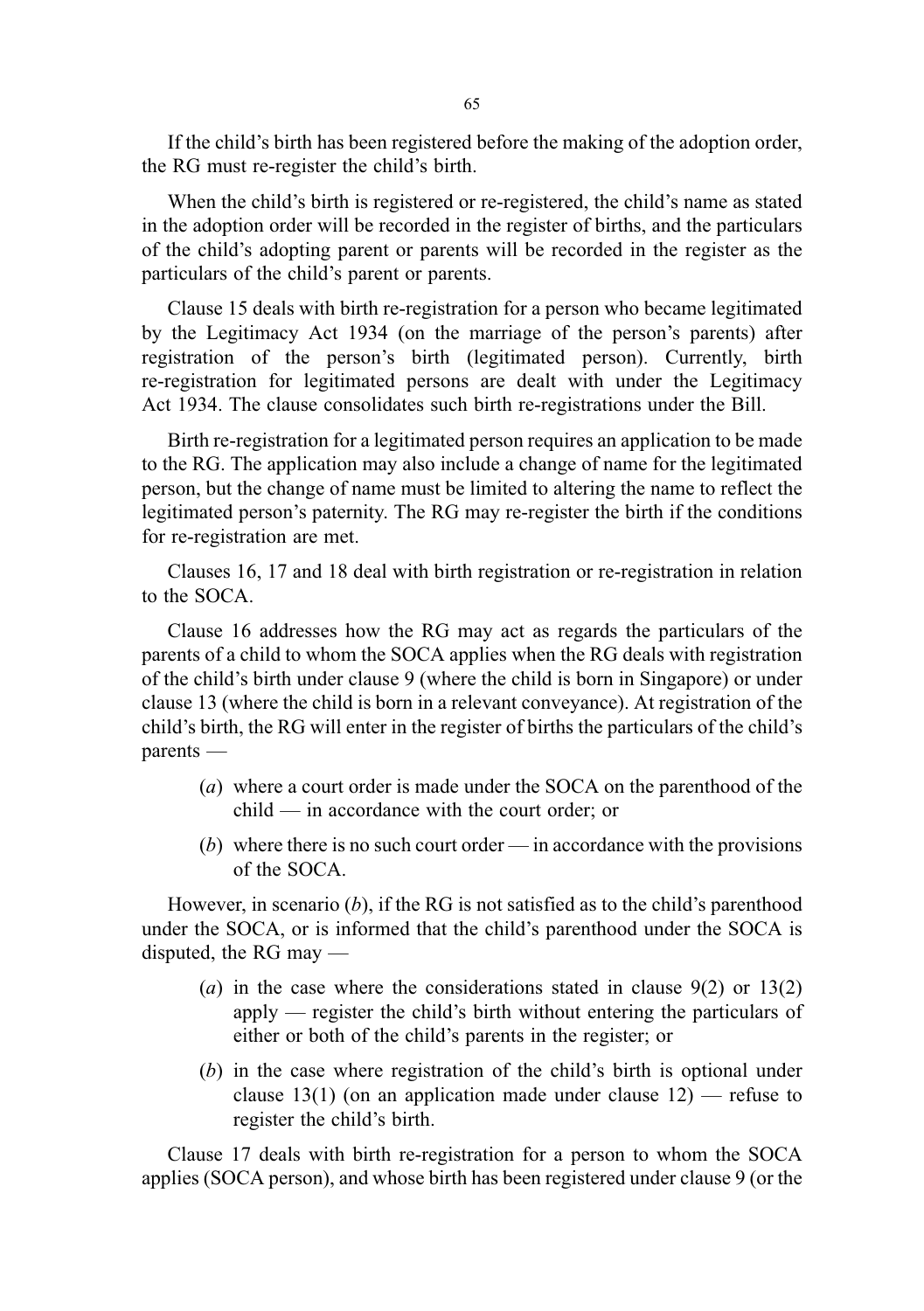equivalent provision in the repealed Act) or clause 13 without the RG's knowledge of the application of the SOCA, or without entering in the register of births the particulars of either or both of the SOCA person's parents due to any uncertainty or dispute as regards the SOCA person's parenthood under the SOCA.

Birth re-registration for a SOCA person requires an application to be made to the RG. The application may also include a change of name for the SOCA person, but the change of name must be limited to altering the name to reflect the SOCA person's parenthood. The RG may re-register the birth if the conditions for re-registration are met.

Clause 18 deals with birth re-registration for a SOCA person who became legitimated by the SOCA after the SOCA person's birth has been registered or re-registered in accordance with the SOCA or an order made under the SOCA (SOCA legitimated person).

Birth re-registration for a SOCA legitimated person requires an application to be made to the RG. The application may also include a change of name for the SOCA legitimated person, but the change of name must be limited to altering the name to reflect the SOCA legitimated person's paternity. The RG may re-register the birth if the conditions for re-registration are met.

Division 4 (comprising clauses 19, 20 and 21) deals with a child's name in the register of births.

Clause 19 sets down certain rules concerning the entering, or alteration, of a person's name in the register of births. These rules apply to all birth registrations and re-registrations mentioned in the Bill. These rules correspond to the existing rules concerning names in section 6A of the National Registration Act 1965 and sections 9A and 12A of the repealed Act.

Clause 20 deals with the entering of a child's name in the register of births where the child's birth was registered without a name. The clause allows certain persons to apply to the RG to enter the child's name in the register. The application must be made within 7 years after the child's birth. The RG may enter the child's name in the register if the conditions for that are met.

Clause 21 deals with the alteration of a child's name in the register of births. The clause only applies to a child whose name was entered in the register of births at the time of registration of the child's birth. The clause allows certain persons to apply to the RG to alter the child's name. The application must be made within one year after the child's birth. The RG may alter the child's name in the register if the conditions for that are met.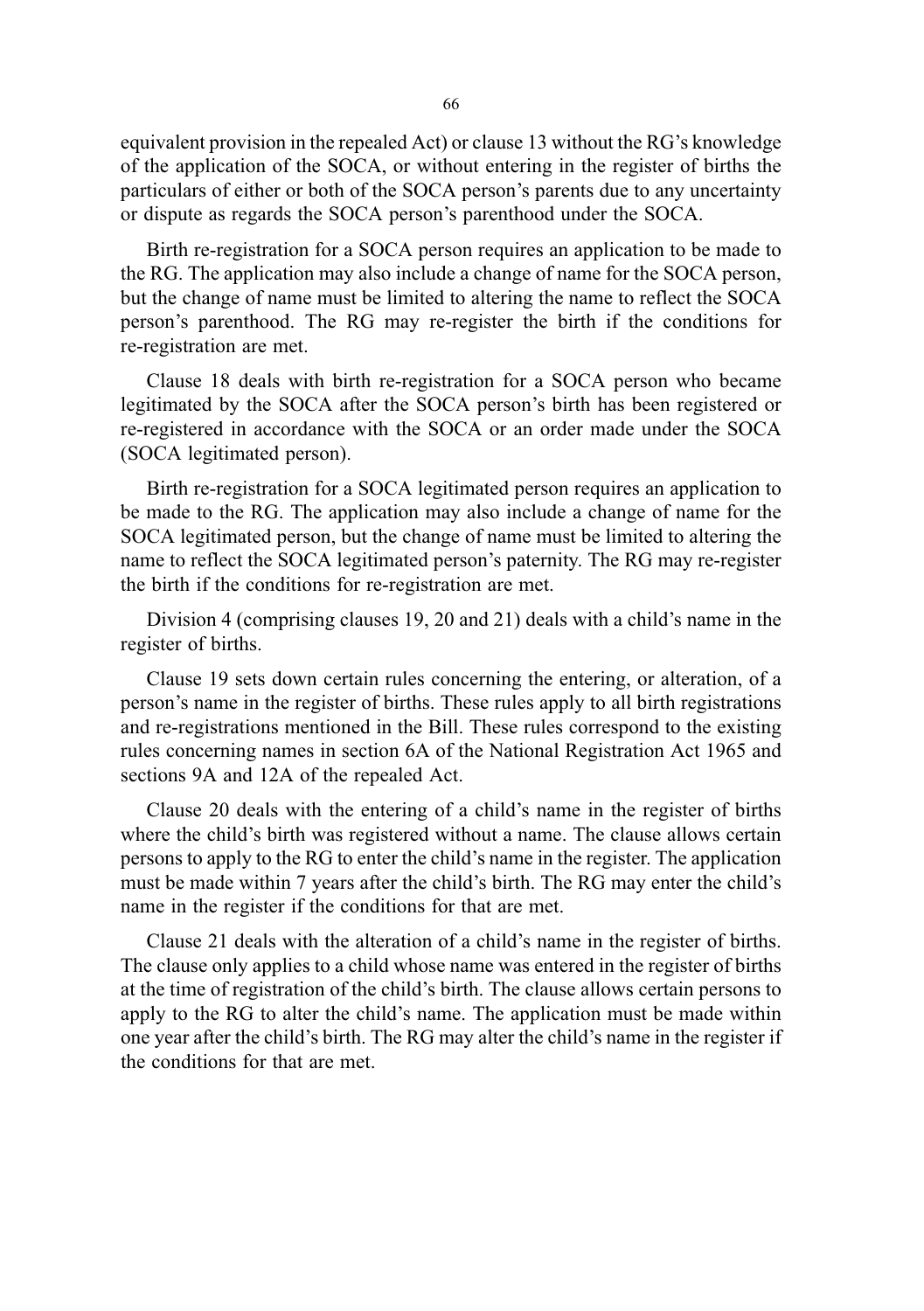#### PART 4

#### DEATHS

Part 4 contains 3 Divisions.

Division 1 (comprising clauses 22 to 25) deals with death in Singapore.

Clause 22 requires the death of a person who dies in Singapore to be reported to a medical practitioner if the death is not (or does not appear to be) a reportable death under the Coroners Act 2010. The clause also specifies the persons who are under a duty to report such a death to a medical practitioner, and makes the failure to report an offence.

In the case where the death is (or appears to be) a reportable death under the Coroners Act 2010, the death has to be reported to the police in accordance with that Act — section 5 of that Act states that any person who becomes aware of such a death must report the death to a police officer.

Clause 23 deals with the duties of a medical practitioner who receives a report of a death under clause 22.

The medical practitioner must, as soon as practicable, examine the body of the deceased person, and ascertain relevant information about the person's medical history and the circumstances of the death.

If the death is not (or does not appear to be) a reportable death under the Coroners Act 2010, the medical practitioner must provide the cause of death and the other death particulars to the RG within 24 hours after the medical practitioner examines the body of the deceased person and ascertains the relevant information relating to the death. The expression "death particulars" is defined by clause 2 as meaning particulars (such as the cause of death) required by or under the Bill and other particulars relating to the deceased person that the RG specifies on a prescribed website for the purposes of death registration. Prescribed website is a website that is prescribed by the Minister in subsidiary legislation.

The clause also makes the medical practitioner's failure to provide the death particulars to the RG an offence.

If the medical practitioner assesses that the death is (or appears to be) a reportable death under the Coroners Act 2010 (for example, where the cause of death could not be determined by the medical practitioner, the identity of the deceased person is not known, or the death had occurred in suspicious circumstances), the death has to be reported to the police under the Coroners Act 2010.

Clause 24 provides for registration of a death in Singapore.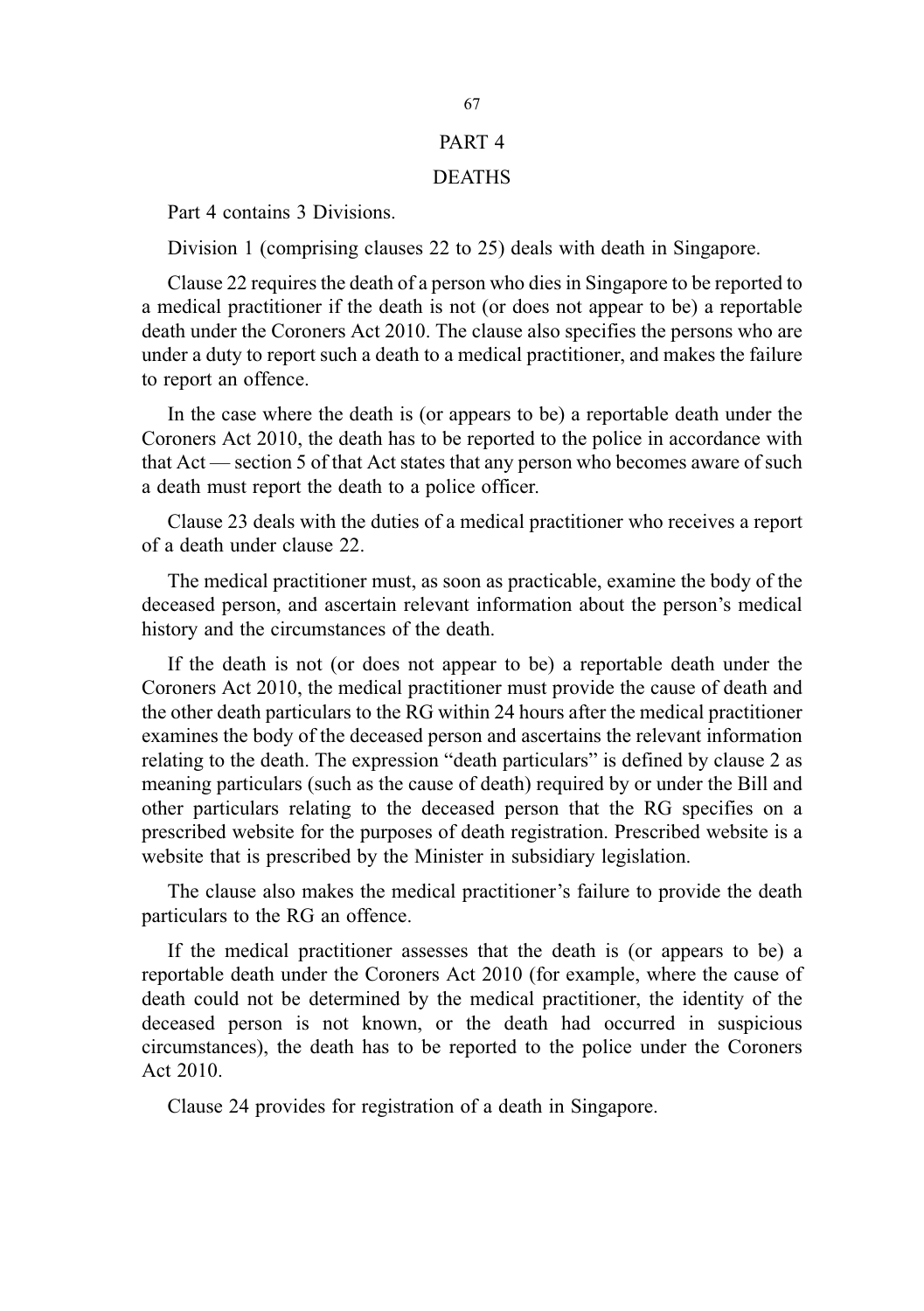The clause requires the RG to register a death as soon as practicable —

- (a) where clause 23(2) applies after receiving the death particulars from a medical practitioner;
- (b) where a pathologist or forensic pathologist (the pathologist) examines the body of the deceased person — after receiving from the pathologist the death particulars that the pathologist is able to ascertain; or
- (c) where a Coroner's certificate is issued for the death under the Coroners Act 2010 — after receiving the certificate.

Clause 25 provides that in the case where the body of the deceased person is destroyed, is not recoverable or cannot be located, the RG may register the death before a Coroner's certificate is issued for the death if the death occurred in Singapore and the identity of the deceased person is known. The clause enables such a death to be registered early to assist the dependents of the deceased person, where necessary.

The clause also empowers the RG to register a reportable death under the Coroners Act 2010 for which a Coroner's certificate is not required under that Act.

Division 2 (comprising clauses 26 to 29) deals with a death outside Singapore.

Clause 26 deals with a death in an aircraft, a vessel or a train while it is on the way to Singapore (relevant conveyance). The clause requires a death in a relevant conveyance to be reported to the police if the body of the deceased person arrives in Singapore without being taken to any foreign country or territory before the arrival.

The clause also specifies the persons who are responsible for reporting the death, and makes the failure to report an offence.

Clause 27 allows a relative of a deceased person to apply to the RG for registration of a death that is required to be and is reported under clause 26. The application must be made within 3 months after the death. Unlike deaths in Singapore, it is not mandatory for such a death to be registered in Singapore. The RG may register the death if the conditions for registration are met.

Clause 28 deals with the death of a Singapore citizen or permanent resident outside Singapore. If the body of the deceased person is brought to Singapore, a relative of the deceased person may apply to the RG for the death to be registered. The application must be made within 3 months after the death. It is not mandatory for such a death to be registered in Singapore. The RG may register the death if the conditions for registration are met.

Clause 29 requires the RG to register an overseas death if a Coroner's certificate is issued for the death under the Coroners Act 2010.

Division 3 (comprising clauses 30 and 31) deals with related matters.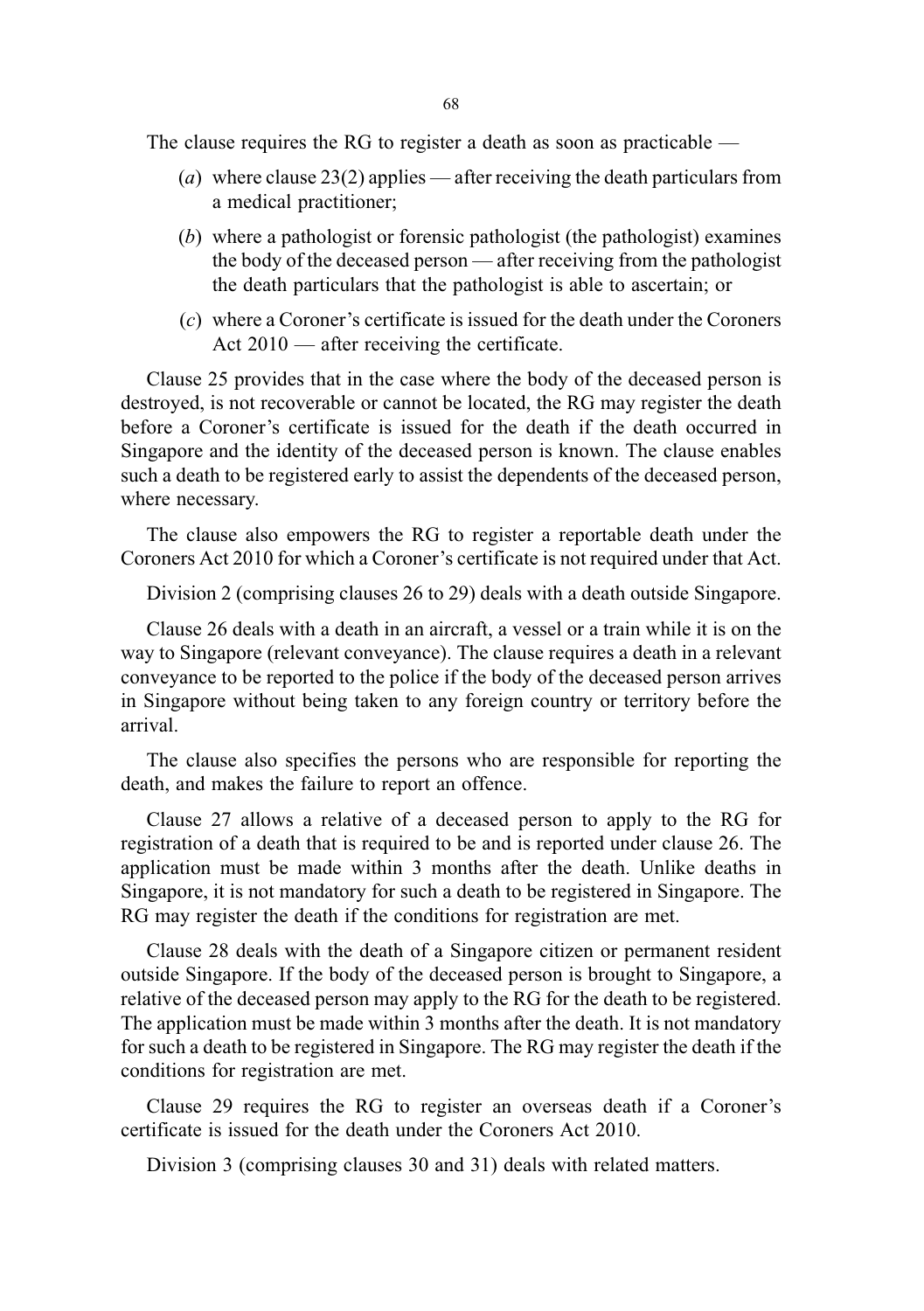Clause 30 deals with the cases where a Coroner's certificate is issued for a death under the Coroners Act 2010 after the death has been registered. The RG must enter in the register of deaths the death particulars stated in the certificate, if the death particulars are not already entered in the register. If the death particulars stated in the certificate differ from those entered in the register, the RG must alter the record of the death in the register in accordance with the certificate.

Clause 31 clarifies that Part 4 does not affect the duty of any person to report a death under any other written law.

### PART 5

#### **STILLBIRTHS**

Part 5 contains 2 Divisions.

Division 1 (comprising clauses 32, 33 and 34) deals with stillbirth in Singapore.

Clause 32 requires the birth of a stillborn child in Singapore to be reported to a medical practitioner. The clause also specifies the persons who are under a duty to report the stillbirth, and makes the failure to report an offence.

Clause 33 deals with the duties of a medical practitioner who receives a report of a stillbirth under clause 32(3).

The medical practitioner must examine the body of the child as soon as practicable to ascertain whether the child was stillborn. If the medical practitioner is satisfied that the child was stillborn, the medical practitioner must provide the cause of death and the other stillbirth particulars to the RG within 24 hours. The expression "stillbirth particulars" is defined by clause 2 as meaning particulars (such as the cause of death of a stillborn child) required by or under the Bill and other particulars relating to the stillborn child that the RG specifies on a prescribed website for the purposes of stillbirth registration. Prescribed website is a website that is prescribed by the Minister in subsidiary legislation.

If the medical practitioner assesses that the child was not stillborn, then Division 1 of Part 4 on death in Singapore will apply to the case.

The clause also makes the failure of a medical practitioner to provide the stillbirth particulars to the RG an offence.

Clause 34 requires the RG to register a stillbirth in Singapore as soon as practicable after receiving the stillbirth particulars from a medical practitioner.

Division 2 (comprising clauses 35 and 36) deals with a stillbirth in an aircraft, a vessel or a train while it is on the way to Singapore (relevant conveyance).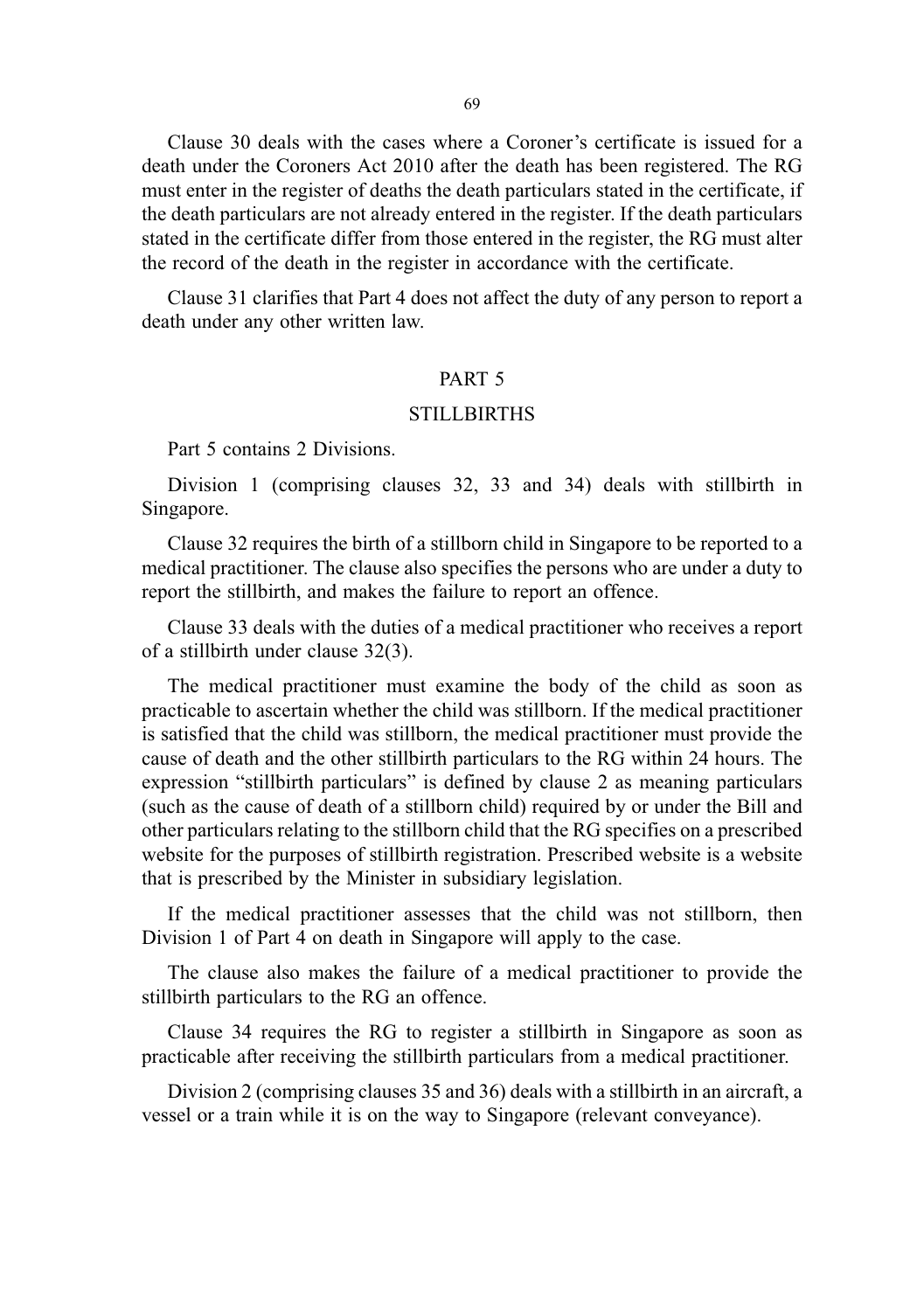70

Clause 35 requires a stillbirth in a relevant conveyance to be reported to the police if the body of the stillborn child arrives in Singapore without being taken to any foreign country or territory before the arrival.

The clause also specifies the persons who are responsible for reporting the stillbirth, and makes the failure to report an offence.

Clause 36 allows a parent of a stillborn child whose stillbirth is required to be and is reported under clause 35 to apply to the RG for the stillbirth to be registered. The application must be made within 3 months after the stillbirth. Unlike stillbirth in Singapore, it is not mandatory for such a stillbirth to be registered in Singapore. The RG may register the stillbirth if the conditions for registration are met.

#### PART 6

#### REGISTERS AND RELATED MATTERS

Clause 37 requires the RG to provide for and maintain the register of births, register of deaths and register of stillbirths.

The public cannot inspect the registers.

Clause 38 states that a record of a birth, death or stillbirth in a register can only be altered if such alteration is authorised by or under the Bill.

Clause 39 deals with the correction of a clerical error in a record in a register.

Clause 40 deals with the correction of an error of fact or substance in a record in a register.

Clause 41 enables the RG to cancel the registration of any birth, death or stillbirth if the RG is satisfied that the registration has been obtained by means of fraud, etc., or made by mistake.

#### PART 7

#### INFORMATION AND RELATED MATTERS

Clause 42 empowers the RG to obtain information for the purposes specified in the clause. Information includes documents (as defined by clause 2).

Clause 43 is a general provision that empowers the RG to determine the form and manner in which any information, report, etc., must be provided to the RG, and any request or application must be made to the RG. This includes the use of any electronic means or service.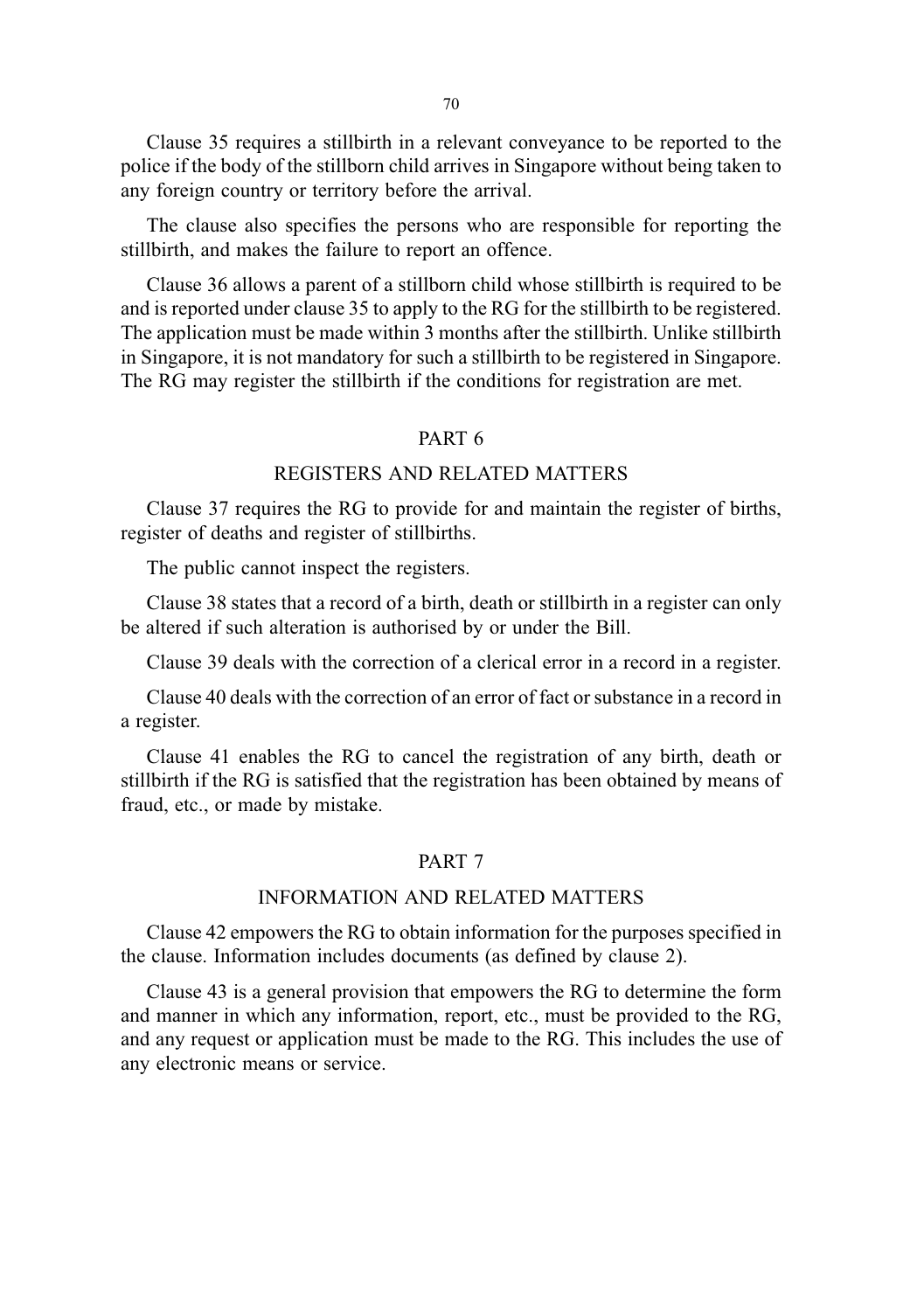#### PART 8

### INVESTIGATIONS, GENERAL OFFENCES AND RELATED MATTERS

Clause 44 empowers the RG to take possession of any document that is produced to the RG in connection with certain matters if the RG reasonably suspects that the document is false or invalid.

Clause 45 specifies the powers of an authorised registration officer to enter and search premises and conveyances, or search any person, in relation to an offence under the Bill. The officer may act under the clause without a warrant.

An authorised registration officer is a registration officer who is authorised by the RG to exercise a power under Part 8 (as defined in clause 2).

Clause 46 specifies the powers of an authorised registration officer to investigate an offence under the Bill. These powers include requiring the attendance of a person, examining the person and requiring the person to provide any information relevant to the investigation.

Clause 47 states that when an authorised registration officer exercises any power under Part 8, the officer must produce (when asked to do so) evidence of the officer's identity and authority to exercise that power. If the officer does not do so, a person may refuse to comply with any request or notice of the officer, and that person's refusal does not amount to an offence.

Clause 48 provides for the offence of making any false or misleading statement, or providing any false or misleading information, under the Bill.

Clause 49 provides for offences relating to the register of births, register of deaths and register of stillbirths.

Clause 50 provides for offences relating to certificates (such as a birth certificate) and extracts (such as an extract from a record in the register of births).

Clause 51 provides for the offence of obstruction.

Clause 52 deals with corporate offenders and also attributes criminal liability to officers of corporate entities for offences committed by those entities.

Clause 53 deals with offences by unincorporated entities like associations and partnerships and also attributes criminal liability to officers of unincorporated entities for offences committed by those entities.

Clause 54 is a standard provision on the jurisdiction of a District Court and a Magistrate's Court in relation to offences under the Bill.

Clause 55 provides for the RG's power to compound offences.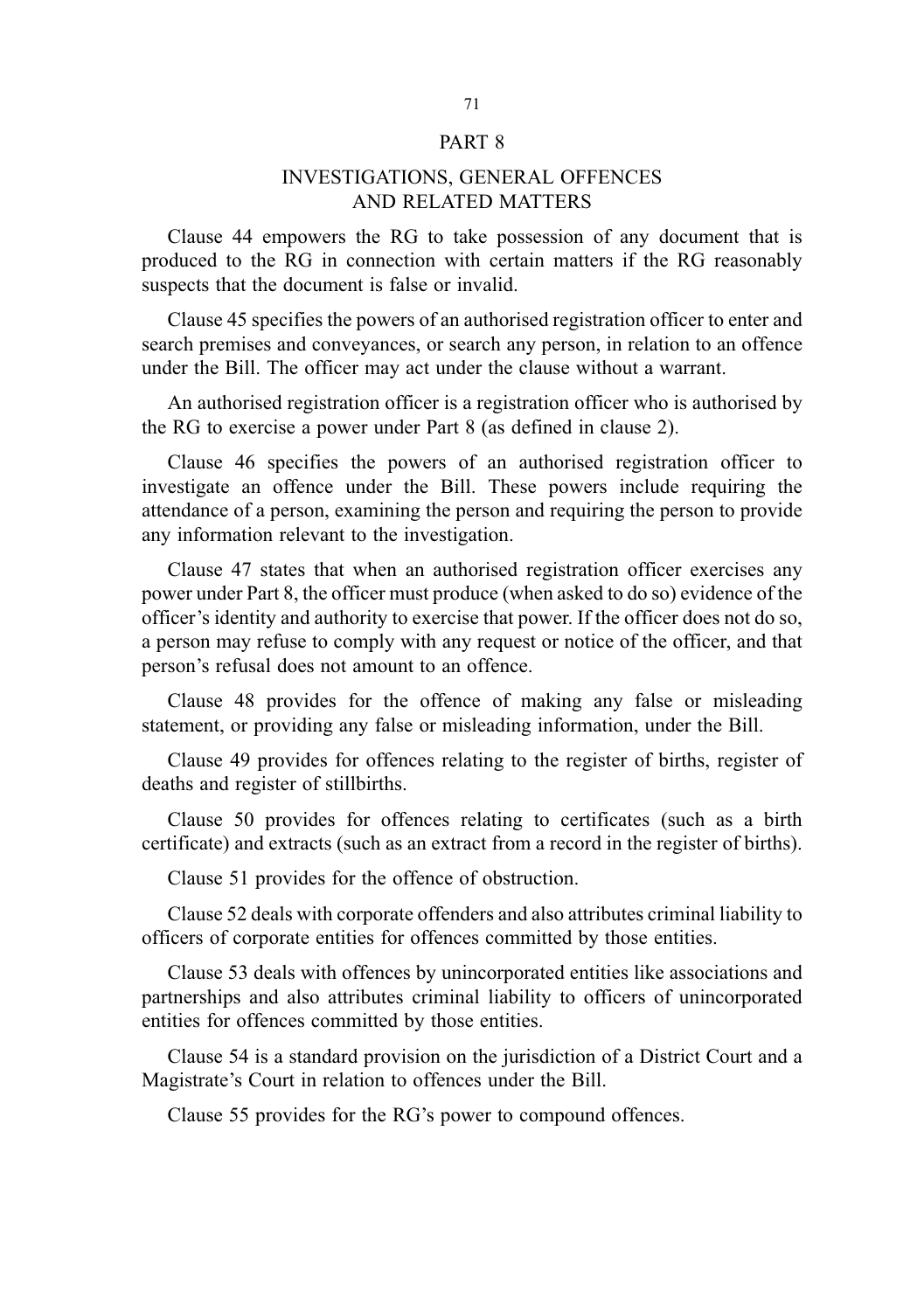#### PART 9

#### MISCELLANEOUS

Clause 56 clarifies that the Bill does not affect a police officer's functions or powers under the Criminal Procedure Code 2010 or any other written law.

Clause 57 enables a person who is unable, by reason of illness or other sufficient cause, to make a report, or provide any particulars, etc., required by or under the Bill, to authorise another person to do so on behalf of the firstmentioned person.

Clause 58 requires all fees, charges and composition sums collected under the Bill to be paid into the Consolidated Fund.

Clause 59 is a standard provision on the service of documents under the Bill. The clause does not deal with the service of court documents as this is regulated by other written law.

Clause 60 empowers the Minister to exempt, by order in the Gazette, any person (or class of persons), or exclude any event (or class of events) from all or any of the provisions of the Bill.

Clause 61 empowers the Minister to make regulations to carry out or give effect to the Bill.

Clause 62 is on the repealed Act.

Clause 63 sets out saving and transitional provisions.

#### PART 10

#### CONSEQUENTIAL AMENDMENTS TO OTHER ACTS

Clause 64 amends the ACA in relation to the transfer of birth registration and re-registration of adopted children to the Bill.

Clause 65 amends section 46(2) of the Infectious Diseases Act 1976 to refer to the RG.

Clause 66 amends the Legitimacy Act 1934 in relation to the transfer of birth re-registration of legitimated persons to the Bill.

Clause 67 amends section 91 of the Merchant Shipping Act 1995 to refer to the RG and to remove obsolete provisions referring to matters under the RG's remit.

Clause 68 amends sections  $4(2)(a)$  and  $6A(2)(b)$  and (3) of the National Registration Act 1965 to align those provisions with the corresponding provision in the Bill and to make a cross reference to a provision in the Bill.

Clause 69 repeals section 12 of the SOCA (relating to registration or re-registration of births) as the section is not required.